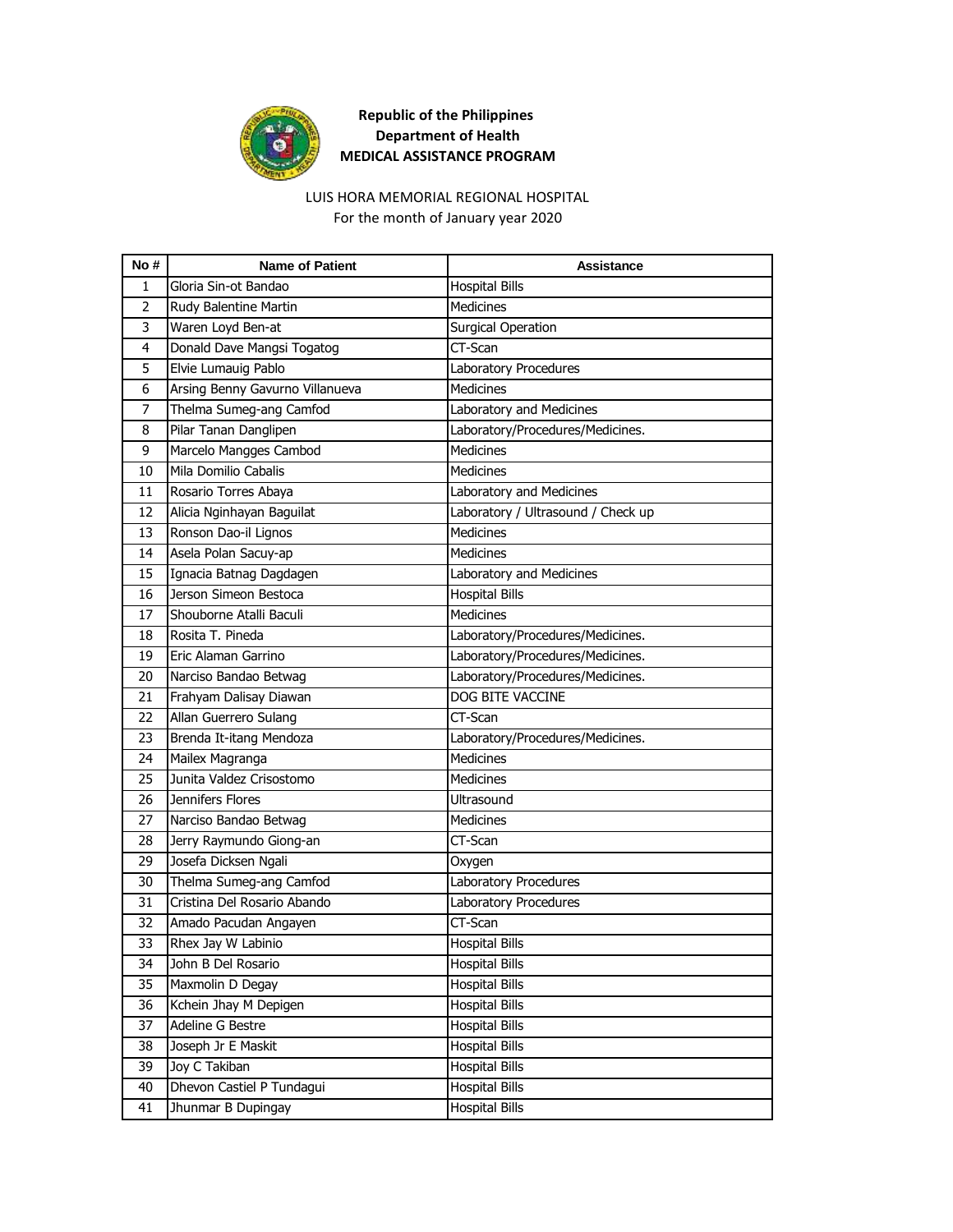| 42 | Delia B Galangkaw             | <b>Hospital Bills</b>                                       |
|----|-------------------------------|-------------------------------------------------------------|
| 43 | Aldrin P Banig                | <b>Hospital Bills</b>                                       |
| 44 | Jhayke France A Caliag        | Dialysis, Dialyzer, PD Solution, Procedures, Medicines<br>& |
| 45 | Saturnina P Estima            | Laboratory<br><b>Hospital Bills</b>                         |
| 46 | Jezabel C Pastor              | <b>Hospital Bills</b>                                       |
| 47 | Alicia P Apildo               | <b>Hospital Bills</b>                                       |
| 48 | Gloria D Tungawan             | <b>Hospital Bills</b>                                       |
| 49 | Joel Jr P Sakil               | <b>Hospital Bills</b>                                       |
| 50 | Ariel P. Sagmayao             | <b>Hospital Bills</b>                                       |
| 51 | Hanah Grace C Takiban         | Hospital Bills                                              |
| 52 | Felicidad C Galad             | <b>Hospital Bills</b>                                       |
| 53 | Yvonne P Bangang              | <b>Hospital Bills</b>                                       |
| 54 | Ignay T Aquintey              | <b>Hospital Bills</b>                                       |
| 55 | Mary Sanguy Galuten           | <b>Hospital Bills</b>                                       |
| 56 | Suc-a Dolas Pangsil           | Hospital Bills                                              |
| 57 | Melchor Pigudo Tipal          | <b>Hospital Bills</b>                                       |
| 58 | Khant Codod Balisong          | <b>Hospital Bills</b>                                       |
| 59 | Suc-a D Pangsail              | <b>Hospital Bills</b>                                       |
| 60 | Gina Mamang Tuctucan          | <b>Hospital Bills</b>                                       |
| 61 | Mary Jane Fomeg-as Quiwas     | Hospital Bills                                              |
| 62 | Ezrha Bacdayan Lomiwes        | <b>Hospital Bills</b>                                       |
| 63 | Romana Bocayot Dida           | <b>Hospital Bills</b>                                       |
| 64 | Michelle Ann Dilla Walinchan  | <b>Hospital Bills</b>                                       |
| 65 | Jack Casiben Casul-a          | <b>Hospital Bills</b>                                       |
| 66 | Eduardo Maribbay Laddaran     | Hospital Bills                                              |
| 67 | John Kaizer Silaken           | <b>Hospital Bills</b>                                       |
| 68 | Michael R Belarde             | <b>Hospital Bills</b>                                       |
| 69 | <b>Blando G Diclas</b>        | <b>Hospital Bills</b>                                       |
| 70 | Joe P Magew                   | <b>Hospital Bills</b>                                       |
| 71 | Savan C Dang-as               | Hospital Bills                                              |
| 72 | Leonarda De Guzman Sepulchre  | <b>Hospital Bills</b>                                       |
| 73 | Fe B Bayanos                  | <b>Hospital Bills</b>                                       |
| 74 | Soledad B Boldoken            | Hospital Bills                                              |
| 75 | Melba G Gamonnac              | <b>Hospital Bills</b>                                       |
| 76 | Merlen F Bartazan             | <b>Hospital Bills</b>                                       |
| 77 | Riva Xafera N Balinggan       | <b>Hospital Bills</b>                                       |
| 78 | Eunila M Saico                | <b>Hospital Bills</b>                                       |
| 79 | Femla B Lausan                | <b>Hospital Bills</b>                                       |
| 80 | Bebs E. Navacilla             | <b>Hospital Bills</b>                                       |
| 81 | Risa Joy G Lucain             | <b>Hospital Bills</b>                                       |
| 82 | Emely O Ferando               | <b>Hospital Bills</b>                                       |
| 83 | Shiela P Wanget               | <b>Hospital Bills</b>                                       |
| 84 | Jensene C Palonan             | <b>Hospital Bills</b>                                       |
| 85 | Renelyn B Guzman              | <b>Hospital Bills</b>                                       |
| 86 | Julie-ann Kiplosen Alaman     | <b>Hospital Bills</b>                                       |
| 87 | Mariel Batino Gamboa          | <b>Hospital Bills</b>                                       |
| 88 | Nangel Ngangay Tiway          | <b>Hospital Bills</b>                                       |
| 89 | Ray-anne Joy Tallawan Agmaliw | <b>Hospital Bills</b>                                       |
| 90 | Gertrudes Lacaden Pallaya     | <b>Hospital Bills</b>                                       |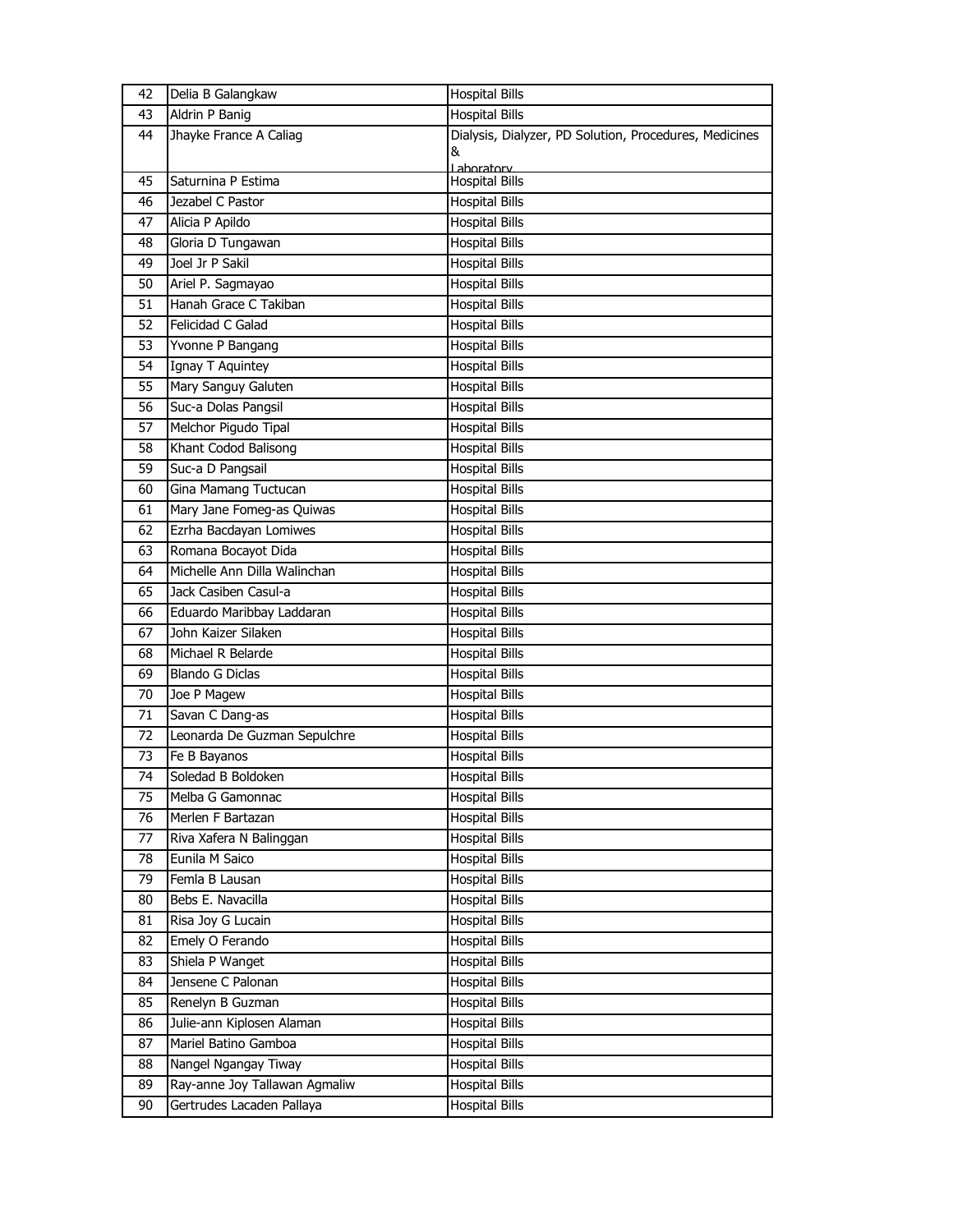| 91  | Lilia Peligman Bersamina      | <b>Hospital Bills</b> |
|-----|-------------------------------|-----------------------|
| 92  | Benita Managtag Chin-as       | Medicines             |
| 93  | Marilyne Pang-es Gabuyo       | <b>Hospital Bills</b> |
| 94  | Bernardo Pusi Lipago          | <b>Hospital Bills</b> |
| 95  | Michael Dawagui Taltala       | <b>Hospital Bills</b> |
| 96  | Pia Bahel Alfonso             | <b>Hospital Bills</b> |
| 97  | Jessica Mangeg Cayabas        | <b>Hospital Bills</b> |
| 98  | Dolores Pascual Awingan       | <b>Hospital Bills</b> |
| 99  | Alfredo Bacoco Apaling Batane | <b>Hospital Bills</b> |
| 100 | Rodolfo Galla Daproza         | <b>Hospital Bills</b> |
| 101 | Luzviminda Kingat Monico      | <b>Hospital Bills</b> |
| 102 | Luzviminda Kingat Monico      | <b>Hospital Bills</b> |
| 103 | Sepia Gagaya Pampanico        | <b>Hospital Bills</b> |
| 104 | Leonila Cuannggey Placido     | <b>Hospital Bills</b> |
| 105 | Leonila Cuannggey Placido     | <b>Hospital Bills</b> |
| 106 | Helen Balalong Calpet         | <b>Hospital Bills</b> |
| 107 | Jona Bacacat Manuelo          | <b>Hospital Bills</b> |
| 108 | Manuel May-ao Chumacog        | <b>Hospital Bills</b> |
| 109 | Leonila Cuannggey Placido     | <b>Hospital Bills</b> |
| 110 | Caesar Jr Martin Guidangen    | <b>Hospital Bills</b> |
| 111 | Luzviminda Kingat Monico      | <b>Hospital Bills</b> |
| 112 | Shaiden Kit Dulawan Pongdad   | <b>Hospital Bills</b> |
| 113 | Luzviminda Kingat Monico      | <b>Hospital Bills</b> |
| 114 | Jack Casiben Casul-a          | <b>Hospital Bills</b> |
| 115 | Haya Jay Ticnag Petten        | <b>Hospital Bills</b> |
| 116 | Antero Boyaboy Bodoken        | <b>Hospital Bills</b> |
| 117 | Zarah Garcia Ticgongan        | <b>Hospital Bills</b> |
| 118 | Zaiver William Pacio          | <b>Hospital Bills</b> |
| 119 | Gil Flores Flores De Guzman   | <b>Hospital Bills</b> |
| 120 | Camilo Borje Bragado          | <b>Hospital Bills</b> |
| 121 | Carlo Jay Ditan Cuadla        | <b>Hospital Bills</b> |
| 122 | Catalina Daducao Laclacan     | <b>Hospital Bills</b> |
| 123 | Glenn Kabluyen Paquito        | <b>Hospital Bills</b> |
| 124 | Anastacio Cagayan Cajigan     | <b>Hospital Bills</b> |
| 125 | Gregoria Bastian Tade         | <b>Hospital Bills</b> |
| 126 | Fidel Bacwasi Layao           | <b>Hospital Bills</b> |
| 127 | Luzviminda Kingat Monico      | <b>Hospital Bills</b> |
| 128 | Gilbert Yogayog Mangadchil    | <b>Hospital Bills</b> |
| 129 | Teodora Camid-eng Yaeng       | <b>Hospital Bills</b> |
| 130 | Renato Magayam Batoon         | <b>Hospital Bills</b> |
| 131 | Dexter Nebrao Pantaleon       | <b>Hospital Bills</b> |
| 132 | Nobelita Edic Bas-ilan        | Hospital Bills        |
| 133 | Rodolfo Galla Daproza         | <b>Hospital Bills</b> |
| 134 | Jeralyn Antonio Ganga-ey      | <b>Hospital Bills</b> |
| 135 | Dhassa Gagaya Pampanico       | <b>Hospital Bills</b> |
| 136 | Rodolfo Galla Daproza         | <b>Hospital Bills</b> |
| 137 | Reina Sadie Pascual Awingan   | Hospital Bills        |
| 138 | Lendilia Fabilon Caslangen    | <b>Hospital Bills</b> |
| 139 | Dolly Ducyao Aboc             | <b>Hospital Bills</b> |
| 140 | Jheliane Keith Licanio Fongsi | <b>Hospital Bills</b> |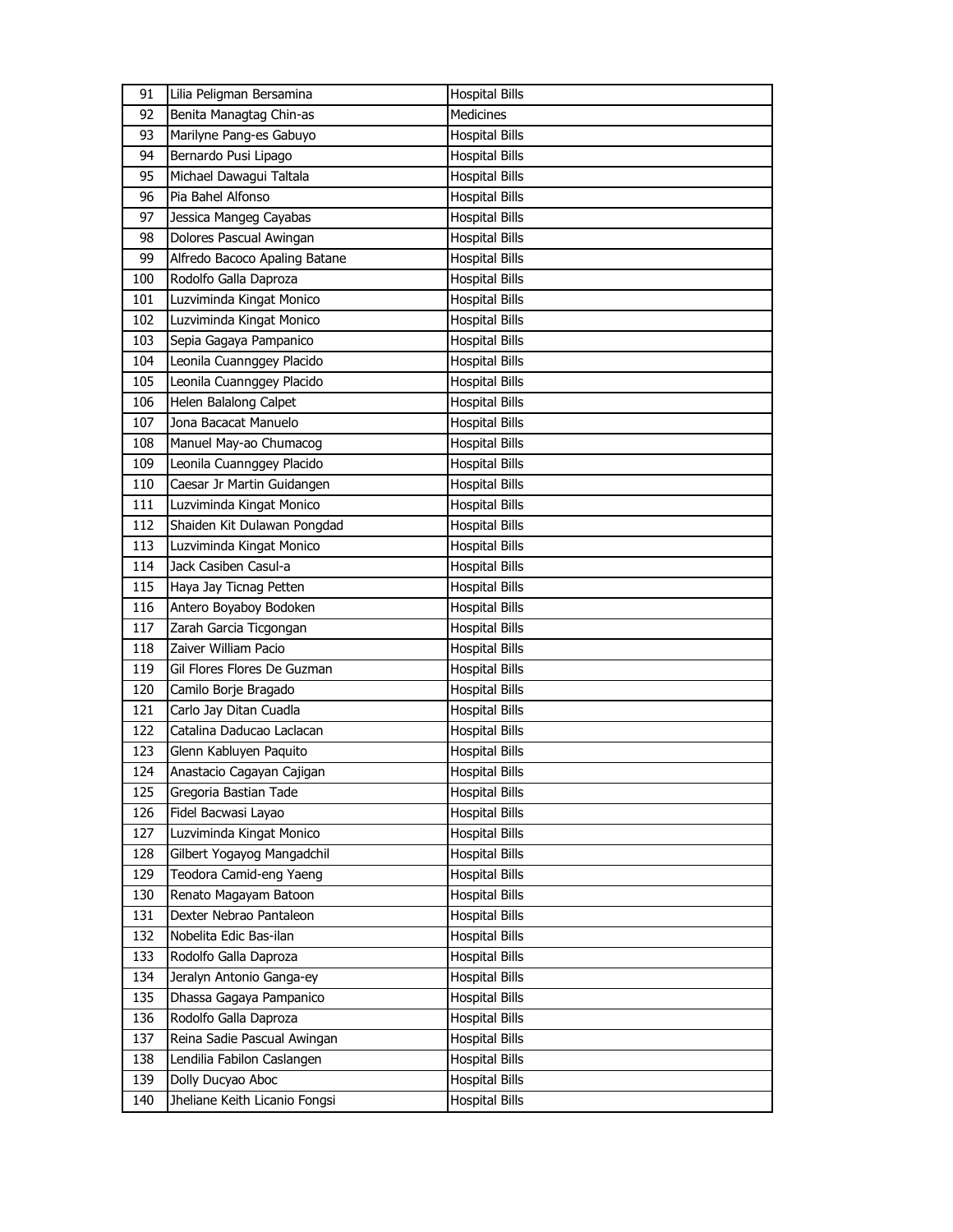| 141 | Maya Guslab Liwayan                | <b>Hospital Bills</b> |
|-----|------------------------------------|-----------------------|
| 142 | Isabel Capuyan Baguilod            | <b>Hospital Bills</b> |
| 143 | Marcelo Lagawad Matalino           | <b>Hospital Bills</b> |
| 144 | Alice Laoyan Sacpa                 | <b>Hospital Bills</b> |
| 145 | Sean Archer Melio Tengay           | <b>Hospital Bills</b> |
| 146 | Herminia Tobiagon Lamo-oy          | <b>Hospital Bills</b> |
| 147 | Zia Faith Mamang Tuctucan          | <b>Hospital Bills</b> |
| 148 | Jean Gullod Ramos                  | <b>Hospital Bills</b> |
| 149 | Cornelio Oyammi Enaro              | <b>Hospital Bills</b> |
| 150 | Caren Ambros Caligtan              | <b>Hospital Bills</b> |
| 151 | Singay Wadingan Damucay            | <b>Hospital Bills</b> |
| 152 | Gaspar Pangillin Tagmacon          | <b>Hospital Bills</b> |
| 153 | Jane Adaci Esteban                 | <b>Hospital Bills</b> |
| 154 | Yaven Lumidang Pagiyen             | <b>Hospital Bills</b> |
| 155 | Maria Witawit Tabajonda            | <b>Hospital Bills</b> |
| 156 | Jessica Jose Pakipac               | <b>Hospital Bills</b> |
| 157 | Jocelyn Alunday Banganan           | <b>Hospital Bills</b> |
| 158 | Jonalyn Pacudan Pasian             | <b>Hospital Bills</b> |
| 159 | Femaelyn Oriao Bang-asan           | <b>Hospital Bills</b> |
| 160 | Herman Pagtoc Tulean               | <b>Hospital Bills</b> |
| 161 | Losino Boliked Soligan             | <b>Hospital Bills</b> |
| 162 | Zia Aladino Balintan               | <b>Hospital Bills</b> |
| 163 | Rustom Dansalan Alibcang           | <b>Hospital Bills</b> |
| 164 | Jerry Palangeo Foyacao             | <b>Hospital Bills</b> |
| 165 | Elven Marcasi Diastan              | <b>Hospital Bills</b> |
| 166 | Ian M. Modawan                     | <b>Hospital Bills</b> |
| 167 | Sining Kinorman Adias              | <b>Hospital Bills</b> |
| 168 | Nancy Bagowan Mucat                | <b>Hospital Bills</b> |
| 169 | Josephine Biano Cayabas            | <b>Hospital Bills</b> |
| 170 | Shaine Payacdaa Malto              | <b>Hospital Bills</b> |
| 171 | Marife Calay Fecha                 | <b>Hospital Bills</b> |
| 172 | Winefreda Talabis Paculan          | <b>Hospital Bills</b> |
| 173 | Elvie Lumauig Pablo                | <b>Hospital Bills</b> |
| 174 | Federico Banagan Wanagen           | <b>Hospital Bills</b> |
| 175 | Rita Bandiwan Bangtegan            | <b>Hospital Bills</b> |
| 176 | Phoebelyn Cosme Balicag            | <b>Hospital Bills</b> |
| 177 | Lino Awal Dagasen                  | <b>Hospital Bills</b> |
| 178 | Merry Ann Gerongco Suralta         | <b>Hospital Bills</b> |
| 179 | Tangerine Blainne Bantasan Velasco | <b>Hospital Bills</b> |
| 180 | Eloisa Ballesteros Toyongan        | <b>Hospital Bills</b> |
| 181 | Leonarda De Guzman Sepulchre       | <b>Hospital Bills</b> |
| 182 | Angel Jr Balog-ang Bangcawayan     | <b>Hospital Bills</b> |
| 183 | Angel Jr Balog-ang Bangcawayan     | <b>Hospital Bills</b> |
| 184 | Ronald Moken Mangiyo               | <b>Hospital Bills</b> |
| 185 | Julieta Lawagey Silverio           | <b>Hospital Bills</b> |
| 186 | Rachel Patna-an Ballakis           | <b>Hospital Bills</b> |
| 187 | Marissa Puyongan                   | <b>Hospital Bills</b> |
| 188 | Chantal Jhane Balsina Palasico     | <b>Hospital Bills</b> |
| 189 | Romeo Falnican Fakat               | <b>Hospital Bills</b> |
| 190 | Mercylyne CastaÑeda Basilio        | <b>Hospital Bills</b> |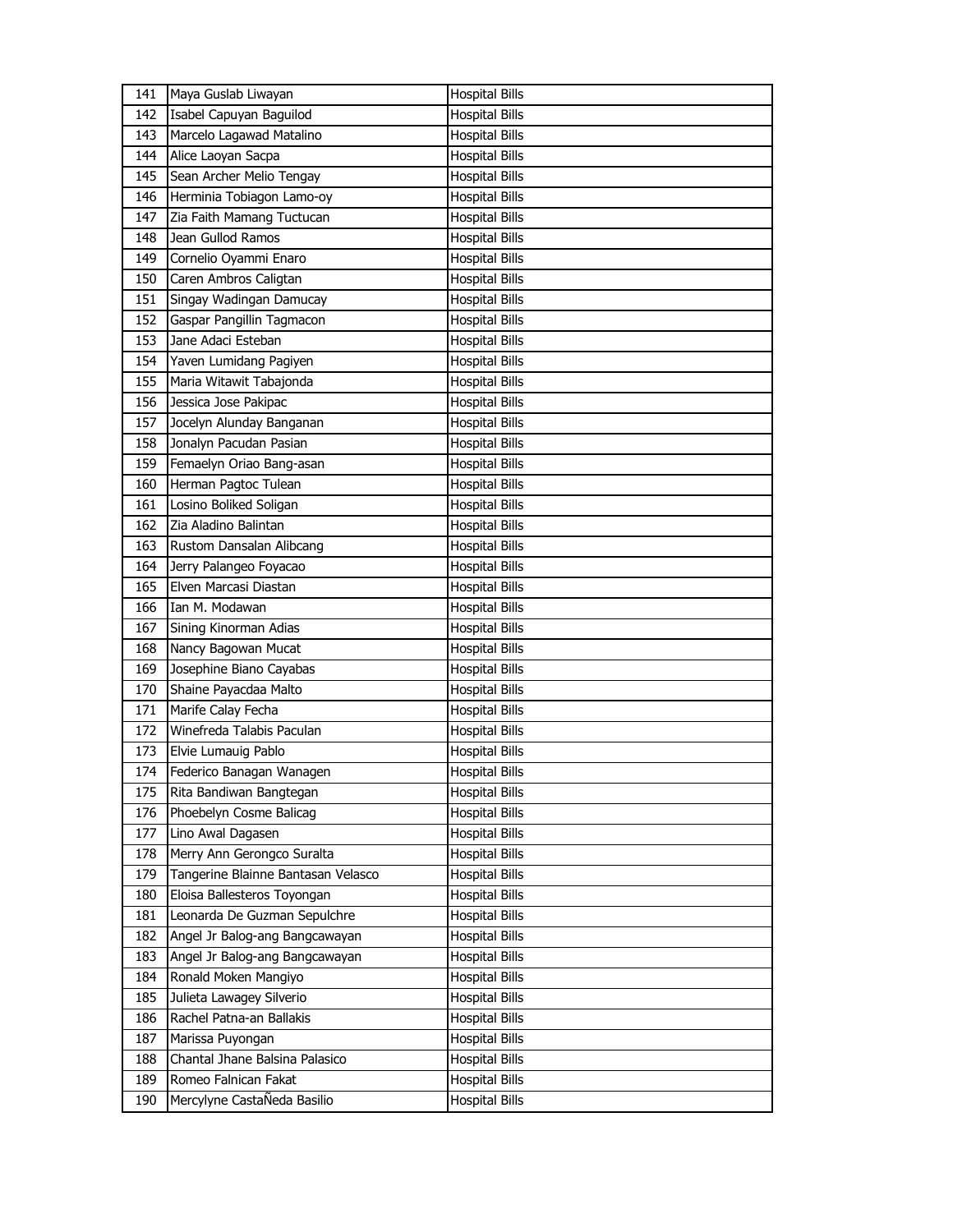| 191 | Emmy Tingbawen Ingosan           | <b>Hospital Bills</b> |
|-----|----------------------------------|-----------------------|
| 192 | Coney Lamlamag Anoyan            | <b>Hospital Bills</b> |
| 193 | Keziah Grace Mateo Dukipen       | <b>Hospital Bills</b> |
| 194 | Delia Aydinan Camhit             | <b>Hospital Bills</b> |
| 195 | Romeo Falnican Fakat             | <b>Hospital Bills</b> |
| 196 | Janet Banusan Awor               | <b>Hospital Bills</b> |
| 197 | Marissa Puyongan                 | <b>Hospital Bills</b> |
| 198 | Samuel Pongdad Higino            | <b>Hospital Bills</b> |
| 199 | Julieta Lawagey Silverio         | <b>Hospital Bills</b> |
| 200 | Ruth Ann Labanet Pacyaya Dalapas | <b>Hospital Bills</b> |
| 201 | Roger Lamagen Tangbawan          | <b>Hospital Bills</b> |
| 202 | Eduardo Maribbay Laddaran        | <b>Hospital Bills</b> |
| 203 | Roger Lamagen Tangbawan          | <b>Hospital Bills</b> |
| 204 | Bea Luite Wakingan               | <b>Hospital Bills</b> |
| 205 | Helen Balalong Calpet            | <b>Hospital Bills</b> |
| 206 | Mary Jane Fomeg-as Quiwas        | <b>Hospital Bills</b> |
| 207 | Eduardo Maribbay Laddaran        | <b>Hospital Bills</b> |
| 208 | Leonila Cuannggey Placido        | <b>Hospital Bills</b> |
| 209 | Veron Abaclod Pacsay             | <b>Hospital Bills</b> |
| 210 | David Cadpa Keeg                 | <b>Hospital Bills</b> |
| 211 | Ysra Sumingwa Canipas            | <b>Hospital Bills</b> |
| 212 | Leonarda De Guzman Sepulchre     | <b>Hospital Bills</b> |
| 213 | Leonarda De Guzman Sepulchre     | <b>Hospital Bills</b> |
| 214 | Dremma Lozano Domlino            | <b>Hospital Bills</b> |
| 215 | Harriet Pengla Lasaten           | <b>Hospital Bills</b> |
| 216 | Angel Bartazan Doria             | <b>Hospital Bills</b> |
| 217 | Josue Gagarin Dadpaas            | <b>Hospital Bills</b> |
| 218 | Josue Gagarin Dadpaas            | <b>Hospital Bills</b> |
| 219 | Elpecio Tigoel Marrero           | <b>Hospital Bills</b> |
| 220 | Josue Gagarin Dadpaas            | <b>Hospital Bills</b> |
| 221 | Jheleah Fiansan Palayen          | <b>Hospital Bills</b> |
| 222 | Leonarda De Guzman Sepulchre     | <b>Hospital Bills</b> |
| 223 | Helen Balalong Calpet            | <b>Hospital Bills</b> |
| 224 | Edwin Cayabas Aplaten            | <b>Hospital Bills</b> |
| 225 | Marvi Sebbo Malinias             | <b>Hospital Bills</b> |
| 226 | Khallex Chraig Suldayan Lastima  | <b>Hospital Bills</b> |
| 227 | Edwin Cayabas Aplaten            | <b>Hospital Bills</b> |
| 228 | Helen Balalong Calpet            | <b>Hospital Bills</b> |
| 229 | Aira Pontino Agatlao             | <b>Hospital Bills</b> |
| 230 | Elpecio Tigoel Marrero           | <b>Hospital Bills</b> |
| 231 | Rhena Beth Akilio Agsisiyo       | <b>Hospital Bills</b> |
| 232 | Leonarda De Guzman Sepulchre     | <b>Hospital Bills</b> |
| 233 | Edwin Cayabas Aplaten            | <b>Hospital Bills</b> |
| 234 | Ronson Dao-il Lignos             | <b>Hospital Bills</b> |
| 235 | Mhegz Klodyne Dangpayan Culpita  | <b>Hospital Bills</b> |
| 236 | Edwin Cayabas Aplaten            | <b>Hospital Bills</b> |
| 237 | Ayvan Tucaben Wayan              | <b>Hospital Bills</b> |
| 238 | Donald Degay Doco                | <b>Hospital Bills</b> |
| 239 | Ian M. Modawan                   | <b>Hospital Bills</b> |
| 240 | Willa Brielle Pangog Marrero     | <b>Hospital Bills</b> |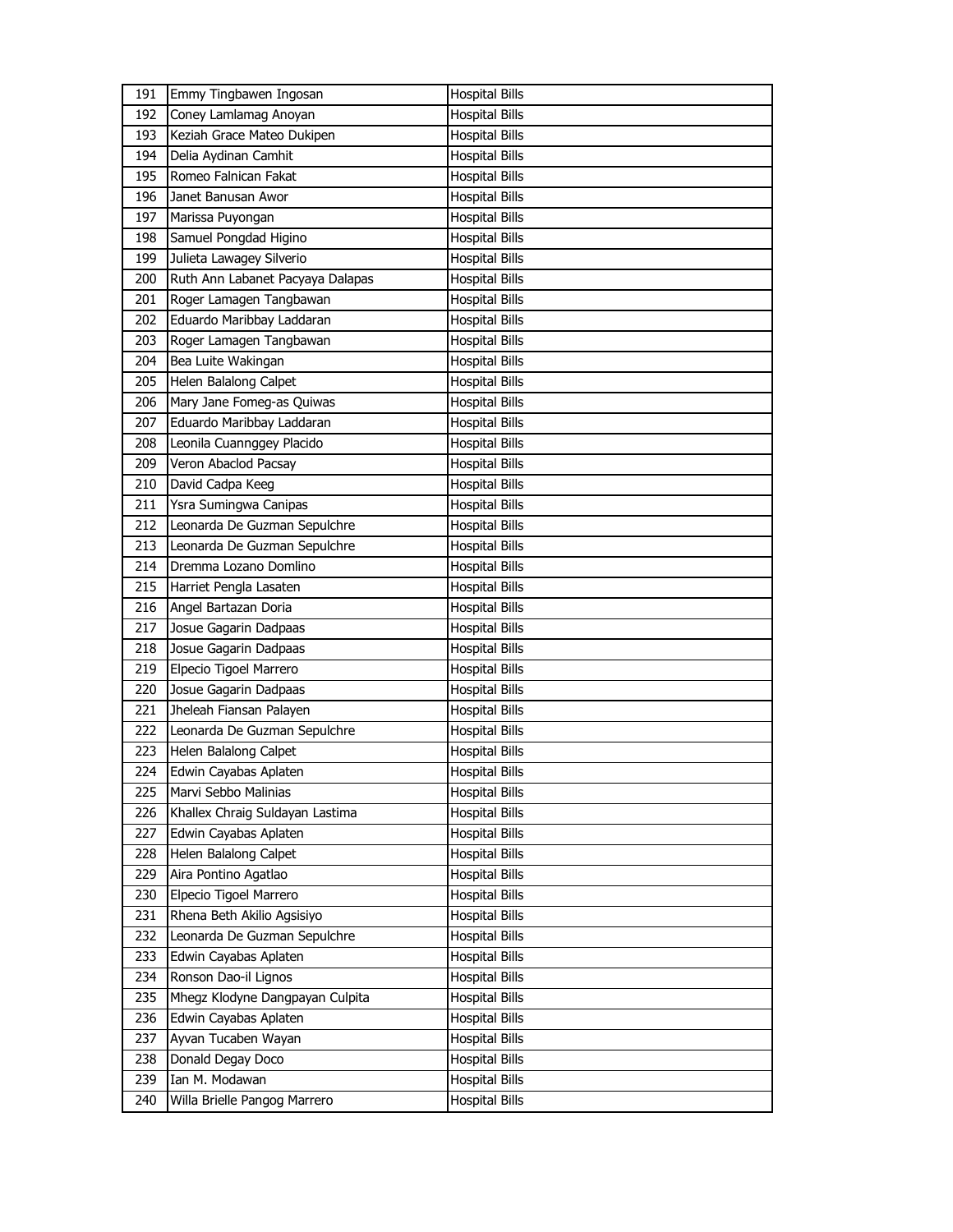| 241 | Jolibee Solimen Espinosa        | <b>Hospital Bills</b>                                  |
|-----|---------------------------------|--------------------------------------------------------|
| 242 | Victoria Colampit Dida          | Dialysis, Dialyzer, PD Solution, Procedures, Medicines |
|     |                                 | &                                                      |
| 243 | Marcita Dolinen Malinias        | Laboratory<br>Medical Assistance                       |
| 244 | Menalyn Recile Asuncion         | <b>Hospital Bills</b>                                  |
| 245 | Clarita Palod Mangay-at         | Dialysis, Dialyzer, PD Solution, Procedures, Medicines |
|     |                                 | &                                                      |
|     |                                 | Laboratory                                             |
| 246 | Roger T. Sagalto                | Dialysis, Dialyzer, PD Solution, Procedures, Medicines |
|     |                                 | &<br>Laboratory                                        |
| 247 | Mary Jane Fomeg-as Quiwas       | Medical Assistance.                                    |
| 248 | Febie M. Pednga                 | Medical Assistance.                                    |
| 249 | Aldrine A. Paspas               | Medical Assistance.                                    |
| 250 | Apolinario Ofo-ob Sr.           | Medical Assistance.                                    |
| 251 | Elpecio Tigoel Marrero          | Medical Assistance.                                    |
| 252 | Gena Lorenzo Pasking            | <b>Hospital Bills</b>                                  |
| 253 | Anne Rhea Andawey               | <b>Hospital Bills</b>                                  |
| 254 | Lhyrel Vyin Palangdosan         | <b>Hospital Bills</b>                                  |
| 255 | Pauline Golocan                 | Medical Assistance.                                    |
| 256 | Concepcion Padua Atitew         | <b>Hospital Bills</b>                                  |
| 257 | Arthur V. Likigan               | Dialysis, Dialyzer, PD Solution, Procedures, Medicines |
|     |                                 | &                                                      |
| 258 | Shanelle Dee Bilayon Simsim     | Laboratory<br><b>Hospital Bills</b>                    |
| 259 | Jesusa Lorenza Colse            | Medicines                                              |
| 260 | Emmie Loe Sianen Ayngan         | <b>Hospital Bills</b>                                  |
| 261 | Rebecca Bolo-oy                 | Medical Assistance                                     |
| 262 | Junalyn Tulali Gabil            | <b>Hospital Bills</b>                                  |
| 263 | Roger Lamagen Tangbawan         | Medical Assistance                                     |
| 264 | Edwin Cayabas Aplaten           | Dialysis, Dialyzer, PD Solution, Procedures, Medicines |
|     |                                 | &                                                      |
| 265 | Jorika Fiansan Palayen          | Laboratory<br><b>Hospital Bills</b>                    |
| 266 | Josephine A. Bal-isen           | Dialysis, Dialyzer, PD Solution, Procedures, Medicines |
|     |                                 | &                                                      |
|     |                                 | <u>l aboratorv</u>                                     |
|     | 267 Renato P. Bilayon           | Dialysis, Dialyzer, PD Solution, Procedures, Medicines |
|     |                                 | &<br>Laboratory                                        |
| 268 | Pepito Dinamling Calingayan     | <b>Hospital Bills</b>                                  |
| 269 | Ian M. Modawan                  | Dialysis, Dialyzer, PD Solution, Procedures, Medicines |
|     |                                 | &                                                      |
| 270 | Alberto Khayad Anongos          | Laboratory<br><b>Hospital Bills</b>                    |
| 271 | Benita Gumpac Puyongan          | <b>Hospital Bills</b>                                  |
| 272 | Jay-ar T. Dunol                 | Medical Assistance                                     |
| 273 | Hadji Ryle Manghi Dullao        | <b>Hospital Bills</b>                                  |
| 274 | Rochally Dunol Yag-ao           | Dialysis, Dialyzer, PD Solution, Procedures, Medicines |
|     |                                 | &                                                      |
| 275 | Faith Padon Calugan             | Lahoratory<br><b>Hospital Bills</b>                    |
| 276 | Elpecio Tigoel Marrero          | Medical Assistance.                                    |
| 277 | Isaiah Calugan Pang-abong       | <b>Hospital Bills</b>                                  |
| 278 | Art Denver Quimoyog Peningeo    | <b>Hospital Bills</b>                                  |
|     | Carlos Daniel Lao-ing Tingbawen | <b>Hospital Bills</b>                                  |
| 279 |                                 |                                                        |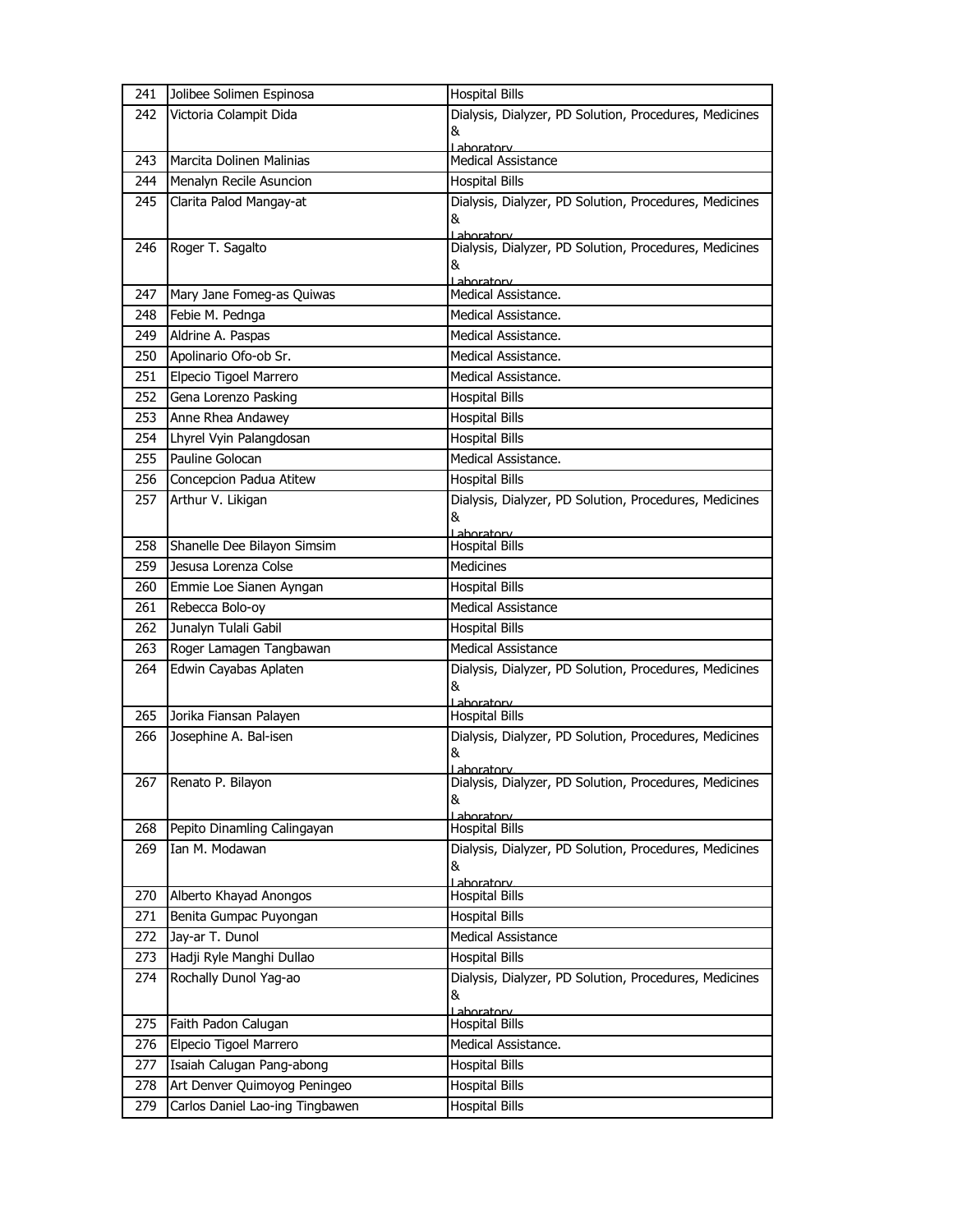| 280 | Beverly Lagaban Tendowin         | <b>Hospital Bills</b>                                                     |
|-----|----------------------------------|---------------------------------------------------------------------------|
| 281 | Cyd Recile Asuncion              | <b>Hospital Bills</b>                                                     |
| 282 | Ace Skyler Panas Sianen          | <b>Hospital Bills</b>                                                     |
| 283 | Alice Lawiyan Caweng             | <b>Hospital Bills</b>                                                     |
| 284 | Orlan Balog-as                   | <b>Medical Assistance</b>                                                 |
| 285 | Joel A. Banaken                  | <b>Hospital Bills</b>                                                     |
| 286 | Romeo Falnican Fakat             | Medical Assistance.                                                       |
| 287 | James Kimmot                     | Medical Assistance.                                                       |
| 288 | Christine Marie Laleo Pepe       | <b>Hospital Bills</b>                                                     |
| 289 | Zamel Lucain Galleto             | <b>Hospital Bills</b>                                                     |
| 290 | Marcita Dolinen Malinias         | Dialysis, Dialyzer, PD Solution, Procedures, Medicines<br>&<br>Laboratory |
| 291 | Beatriz Abalos Balitang          | <b>Hospital Bills</b>                                                     |
| 292 | Rhayner Wakingan Dulay           | <b>Hospital Bills</b>                                                     |
| 293 | Agustin Magastino Miguel         | <b>Hospital Bills</b>                                                     |
| 294 | Florence Masidong Bokawen        | <b>Hospital Bills</b>                                                     |
| 295 | Aliyah Miesha Ngayaan Pitan      | <b>Hospital Bills</b>                                                     |
| 296 | Myrna Aguinao Caliag             | <b>Hospital Bills</b>                                                     |
| 297 | Ruth Ann Labanet Pacyaya Dalapas | <b>Hospital Bills</b>                                                     |
| 298 | William Cami-ing                 | <b>Hospital Bills</b>                                                     |
| 299 | Erlyn Buyao                      | <b>Hospital Bills</b>                                                     |
| 300 | Delfin Binocyad                  | Dialysis, Dialyzer, PD Solution, Procedures, Medicines<br>&<br>Laboratory |
| 301 | Rita Bandiwan Bangtegan          | Dialysis, Dialyzer, PD Solution, Procedures, Medicines<br>&               |
|     |                                  |                                                                           |
| 302 | Gabriel Pey-ag Ladiong           | Lahoratory<br><b>Hospital Bills</b>                                       |
| 303 | Dennis James Ban-ang             | <b>Hospital Bills</b>                                                     |
| 304 | Jerico Liwong Ahoy               | <b>Hospital Bills</b>                                                     |
| 305 | Rochally Dunol Yag-ao            | <b>Hospital Bills</b>                                                     |
| 306 | Joel A. Banaken                  | <b>Hospital Bills</b>                                                     |
| 307 | Eumie Rysha Ballesteros Toyongan | <b>Hospital Bills</b>                                                     |
| 308 | Marissa Puyongan                 | <b>Hospital Bills</b>                                                     |
| 309 | Julieta Lawagey Silverio         | <b>Hospital Bills</b>                                                     |
| 310 | Morris Panhon Binumnga           | Hospital Bills                                                            |
| 311 | Orlan Balog-as                   | <b>Hospital Bills</b>                                                     |
| 312 | Norlito Arsenio Dorena           | <b>Hospital Bills</b>                                                     |
| 313 | Marissa Puyongan                 | <b>Hospital Bills</b>                                                     |
| 314 | Khant Codod Balisong             | <b>Hospital Bills</b>                                                     |
| 315 | Lillybeth Liwong                 | <b>Hospital Bills</b>                                                     |
| 316 | Luraine Jeff Talabis Cobcobo     | <b>Hospital Bills</b>                                                     |
| 317 | Marcelo Dagwasi Delmas           | <b>Hospital Bills</b>                                                     |
| 318 | Josephine A. Bal-isen            | <b>Hospital Bills</b>                                                     |
| 319 | Joe P Magew                      | <b>Hospital Bills</b>                                                     |
| 320 | Lhyra Wagtingan Palangdosan      | Hospital Bills                                                            |
| 321 | Herman Pagtoc Tulean             | <b>Hospital Bills</b>                                                     |
| 322 | Benedict S. Vicente              | Dialysis, Dialyzer, PD Solution, Procedures, Medicines<br>&<br>Laboratory |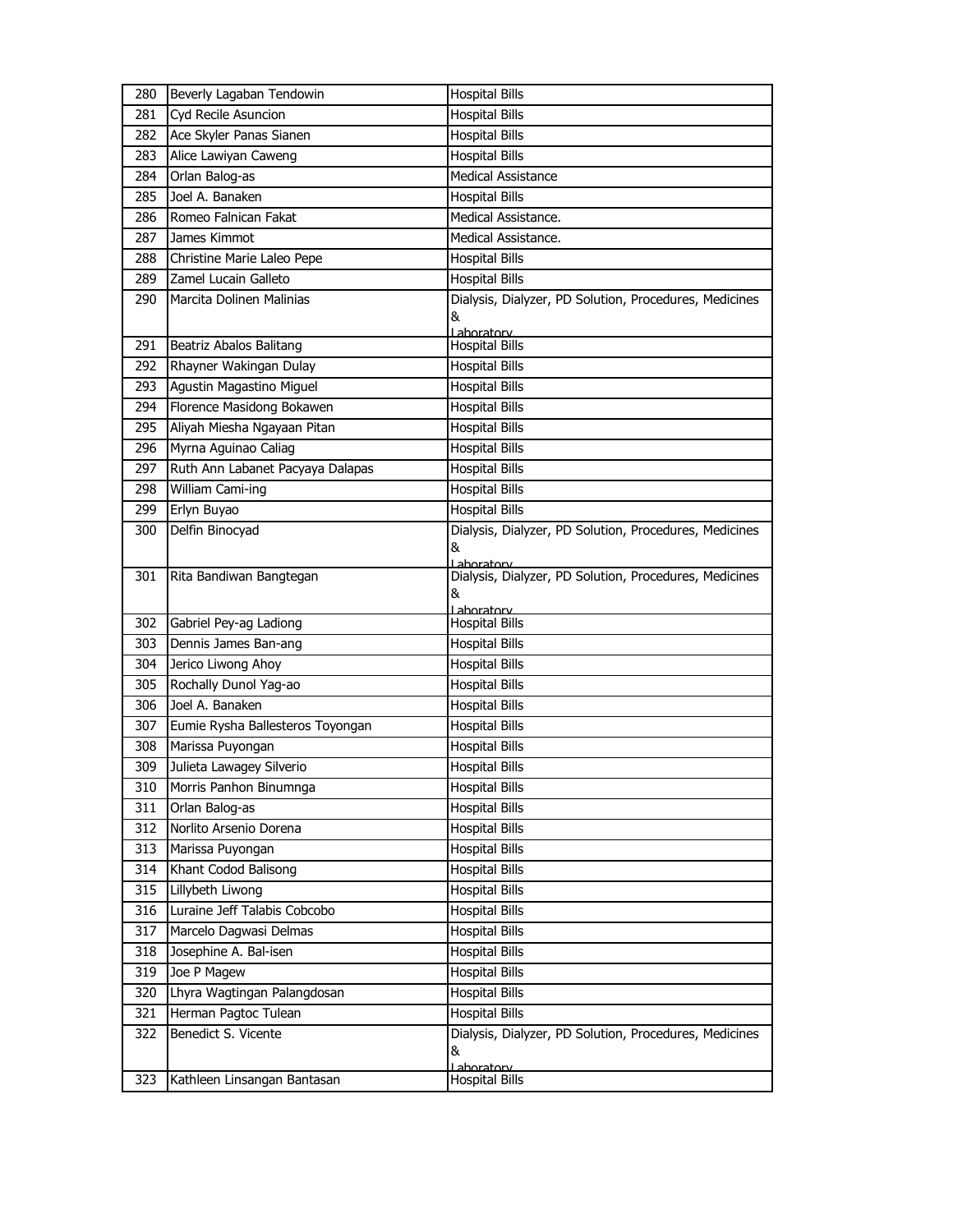| 324 | Caesar Wageyen                  | Dialysis, Dialyzer, PD Solution, Procedures, Medicines                |
|-----|---------------------------------|-----------------------------------------------------------------------|
|     |                                 | &                                                                     |
|     |                                 | I aboratory<br>Dialysis, Dialyzer, PD Solution, Procedures, Medicines |
| 325 | Roger Lamagen Tangbawan         | &                                                                     |
|     |                                 | Laboratory                                                            |
| 326 | Gregoria Bastian Tade           | Dialysis, Dialyzer, PD Solution, Procedures, Medicines                |
|     |                                 | &                                                                     |
| 327 | Gregorio Guineo Tabao-ican      | Laboratory<br>Dialysis, Dialyzer, PD Solution, Procedures, Medicines  |
|     |                                 | &                                                                     |
|     |                                 | Laboratory                                                            |
| 328 | Melisa Mangapac Solino          | <b>Hospital Bills</b>                                                 |
| 329 | Khendra Mae Galao-ey            | Hospital Bills                                                        |
| 330 | Julieta Lawagey Silverio        | <b>Hospital Bills</b>                                                 |
| 331 | Manuel May-ao Chumacog          | <b>Hospital Bills</b>                                                 |
| 332 | Julia Billao Calixto            | Dialysis, Dialyzer, PD Solution, Procedures, Medicines                |
|     |                                 | &                                                                     |
| 333 | Donald Degay Doco               | Laboratory<br>Dialysis, Dialyzer, PD Solution, Procedures, Medicines  |
|     |                                 | &                                                                     |
|     |                                 | Laboratory                                                            |
| 334 | Dorothy Manogan                 | <b>Hospital Bills</b>                                                 |
| 335 | Romeo Falnican Fakat            | <b>Hospital Bills</b>                                                 |
| 336 | Constancio Alangui Boyoten      | <b>Hospital Bills</b>                                                 |
| 337 | Rosita Kiaso Sagapen            | <b>Hospital Bills</b>                                                 |
| 338 | Theodoro Atiwag Bagawili        | <b>Hospital Bills</b>                                                 |
| 339 | Jey-an Pumahing Eliseo          | <b>Hospital Bills</b>                                                 |
| 340 | Helen Longatan Abbacan          | <b>Hospital Bills</b>                                                 |
| 341 | Bernardita Helen Paowan Bangcod | <b>Hospital Bills</b>                                                 |
| 342 | Abrin Organo Pulsingay          | <b>Hospital Bills</b>                                                 |
| 343 | Zyra Dangpa Manicawa            | Dialysis, Dialyzer, PD Solution, Procedures, Medicines                |
|     |                                 | &                                                                     |
| 344 | Lino Osing Afidchao             | Lahoratory<br><b>Hospital Bills</b>                                   |
| 345 | Edward August Balacdao Camiling | <b>Hospital Bills</b>                                                 |
| 346 | Basilia Bunoy Alatan            | <b>Hospital Bills</b>                                                 |
| 347 | Joseph Rocky Ganipac Cabradilla | <b>Hospital Bills</b>                                                 |
| 348 | April Delos Santos Angopa       | <b>Hospital Bills</b>                                                 |
| 349 | Victor Josh Angopa              | <b>Hospital Bills</b>                                                 |
| 350 | Lualhati Guidangen Villase      | <b>Hospital Bills</b>                                                 |
| 351 | Juvelyn Balahyas Lagcang        | <b>Hospital Bills</b>                                                 |
| 352 | Joseph Akilit Bilat             | <b>Hospital Bills</b>                                                 |
| 353 | Feb Kenzlie Bugtong             | <b>Hospital Bills</b>                                                 |
| 354 | Martin Marannag Polec-eo        | <b>Hospital Bills</b>                                                 |
| 355 | Khimberly Lim Polano            | <b>Hospital Bills</b>                                                 |
| 356 | Veterose Abaclod Pacsay         | <b>Hospital Bills</b>                                                 |
| 357 | Alberto Bot-ogan Potiog         | <b>Hospital Bills</b>                                                 |
|     |                                 |                                                                       |
| 358 | Letty Ulila Ducyao              | <b>Hospital Bills</b>                                                 |
| 359 | Francis Focad                   | <b>Hospital Bills</b>                                                 |
| 360 | Johnny Sid-ay Porak             | <b>Hospital Bills</b>                                                 |
| 361 | Lolita Casasos Balilis          | <b>Hospital Bills</b>                                                 |
| 362 | Sydelle Gwen Ulila Ducyao       | <b>Hospital Bills</b>                                                 |
| 363 | Andrew Caligtan Daculan         | <b>Hospital Bills</b>                                                 |
| 364 | Cris Tyller Kiao Lazaro         | <b>Hospital Bills</b>                                                 |
| 365 | Merly Walang Guminiguin         | <b>Hospital Bills</b>                                                 |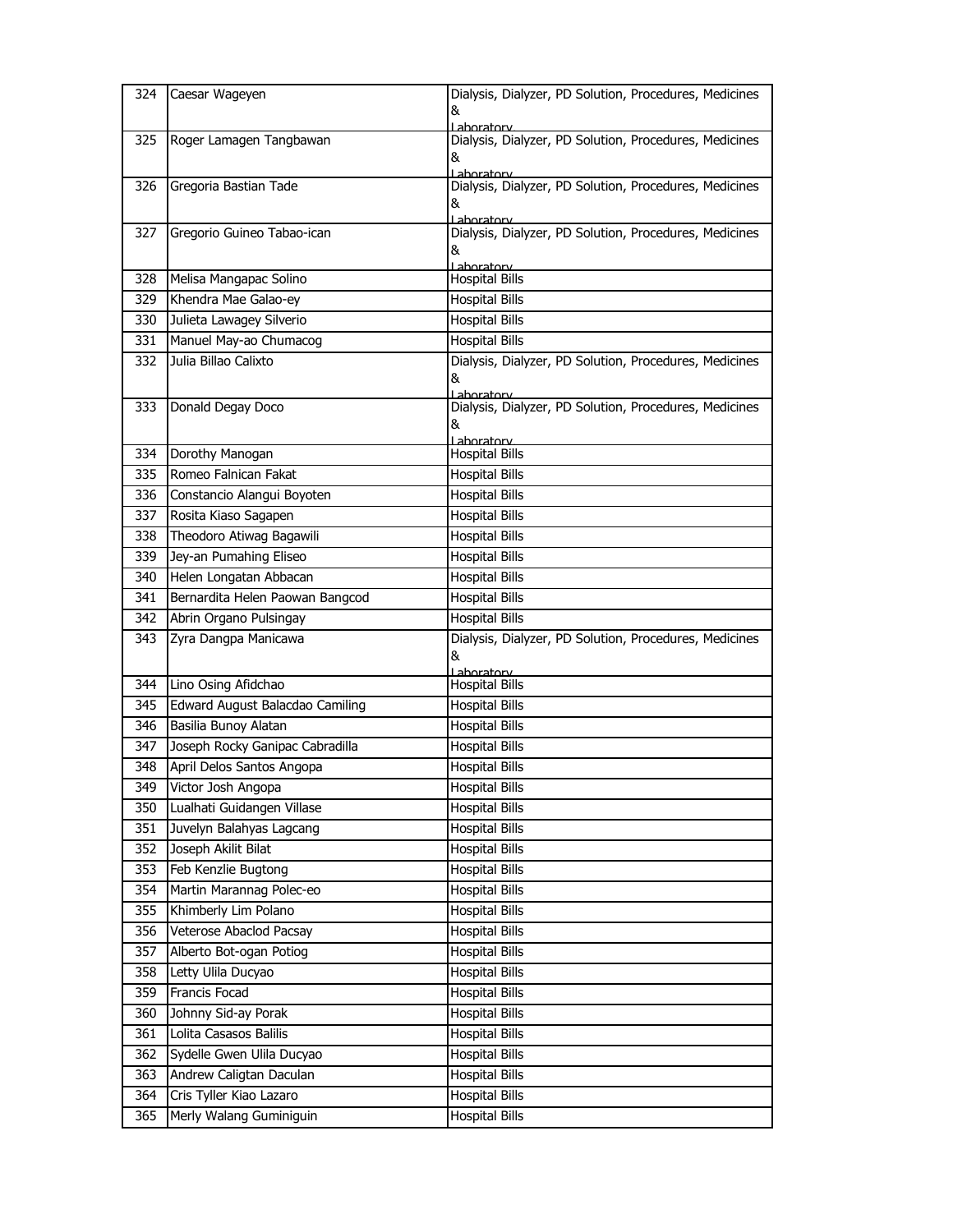| 366 | Richard Jr Mulloz Ojas               | <b>Hospital Bills</b>            |
|-----|--------------------------------------|----------------------------------|
| 367 | Ronda Lamooy Balisto                 | <b>Hospital Bills</b>            |
| 368 | Daisy Clair Lamlamag Anoyan          | <b>Hospital Bills</b>            |
| 369 | Lauri Atiwag Totanes                 | <b>Hospital Bills</b>            |
| 370 | Ce-jhay Tulali Gabil                 | <b>Hospital Bills</b>            |
| 371 | Geny Pontino Agatlao                 | <b>Hospital Bills</b>            |
| 372 | Mila Pacbasen Tallawan               | <b>Hospital Bills</b>            |
| 373 | Lambert Manginga De Los Santos       | <b>Hospital Bills</b>            |
| 374 | Melba Dumayag Lucain                 | <b>Hospital Bills</b>            |
| 375 | Dominador Dominguez Guinoden         | <b>Hospital Bills</b>            |
| 376 | Zyra Dangpa Manicawa                 | <b>Hospital Bills</b>            |
| 377 | Bejelyn Ciano Cambod                 | <b>Hospital Bills</b>            |
| 378 | Benita Guinat Kamid-eng              | <b>Hospital Bills</b>            |
| 379 | Teodora Balingway Baliga             | <b>Hospital Bills</b>            |
| 380 | Milagros Basinga Tungab              | <b>Hospital Bills</b>            |
| 381 | Mary-anne Ito Santiago               | <b>Hospital Bills</b>            |
| 382 | Dionisio Gaspar Dacao                | <b>Hospital Bills</b>            |
| 383 | Kayadan Foyogan Pawi                 | <b>Hospital Bills</b>            |
| 384 | Marcelino Gacutan IÑigo              | <b>Hospital Bills</b>            |
| 385 | Maria Cristina Cabangdi Bernardez    | <b>Hospital Bills</b>            |
| 386 | Martin Marannag Polec-eo             | Laboratory/Procedures/Medicines. |
| 387 | Khimberly Lim Polano                 | Laboratory/Procedures/Medicines. |
| 388 | Mark Perez Angpeo                    | Laboratory/Procedures/Medicines. |
| 389 | Maria Cristina Cabangdi Bernardez    | <b>Hospital Bills</b>            |
| 390 | Beatriz Sanchez Sanchez              | <b>Hospital Bills</b>            |
| 391 | Genevieve Janel Balcac Gorio         | <b>Hospital Bills</b>            |
| 392 | Chrislyn Ducayag Gapad               | <b>Hospital Bills</b>            |
| 393 | Briana Aljhen Ciano Cambod           | <b>Hospital Bills</b>            |
| 394 | Kikiyong Czarina Tanashiri Guiniawan | <b>Hospital Bills</b>            |
| 395 | Glory Dawi Agsisiyo                  | <b>Hospital Bills</b>            |
| 396 | Kc Cabangdi Bernardez                | <b>Hospital Bills</b>            |
| 397 | Alhea Ace Codo-og Supang             | <b>Hospital Bills</b>            |
| 398 | Ashley Wanas Palangyos               | <b>Hospital Bills</b>            |
| 399 | Wynchard Bolislis Pilay              | <b>Hospital Bills</b>            |
| 400 | Gavina Baungot Tacba                 | <b>Hospital Bills</b>            |
| 401 | Irene Colalong Pelingen              | <b>Hospital Bills</b>            |
| 402 | Krishnal Kesha Mondaging Saico       | <b>Hospital Bills</b>            |
| 403 | Nick Revilo Licnad Badongen          | <b>Hospital Bills</b>            |
| 404 | Rhean Glynesse Biag Guzman           | <b>Hospital Bills</b>            |
| 405 | Kyle Pengla Lasaten                  | <b>Hospital Bills</b>            |
| 406 | Yael Frian Canipas                   | <b>Hospital Bills</b>            |
| 407 | Yvone Barino Sagandoy                | <b>Hospital Bills</b>            |
| 408 | Mark Lander Awikang Tangib           | <b>Hospital Bills</b>            |
| 409 | Cathrine Togatog Bilao               | <b>Hospital Bills</b>            |
| 410 | Krystilyn Batino Bang-ot             | <b>Hospital Bills</b>            |
| 411 | Arianalyn Gwen Ngopangop Manicawa    | <b>Hospital Bills</b>            |
| 412 | Gial Ann Taguiling Ngopangop         | <b>Hospital Bills</b>            |
| 413 | Jedreck Aizen Bantasan Alindeg       | <b>Hospital Bills</b>            |
| 414 | Jhayden Kier Sagamla Camsol          | <b>Hospital Bills</b>            |
| 415 | Rowena Montes                        | <b>Hospital Bills</b>            |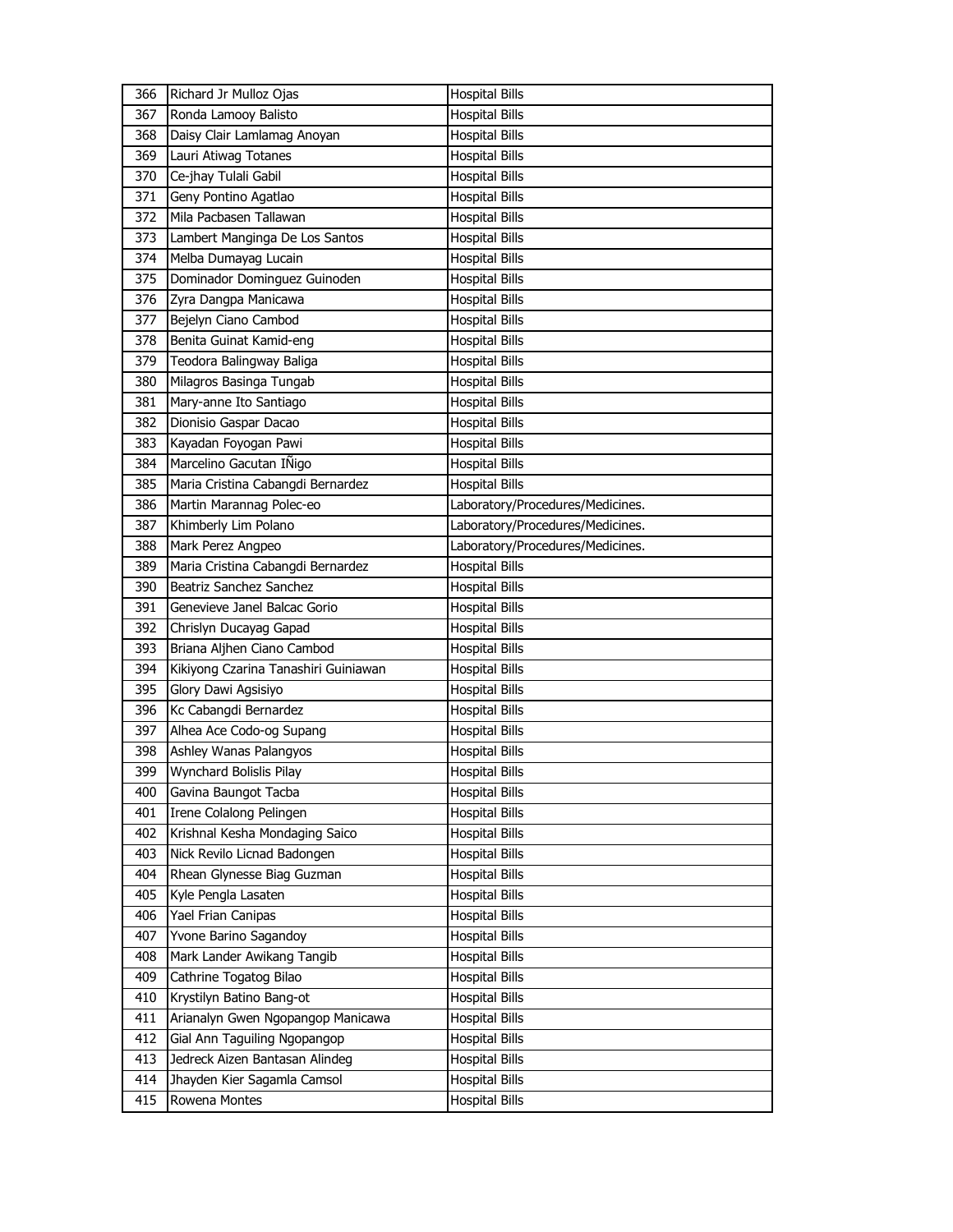| 416  | Timothy James Pagca-an Falancy       | <b>Hospital Bills</b>            |
|------|--------------------------------------|----------------------------------|
| 417  | Czarina Tanashiri Guiniawan Kikiyong | <b>Hospital Bills</b>            |
| 418  | Leonarda De Guzman Sepulchre         | <b>Hospital Bills</b>            |
| 419  | Janet Banusan Awor                   | <b>Hospital Bills</b>            |
| 420  | Feb Kenzlie Bugtong                  | Laboratory/Procedures/Medicines. |
| 421  | Lysa Kris Buh-yag Dumulag            | <b>Hospital Bills</b>            |
| 422  | Efrena Mae Keith Tulaban Dulnuan     | <b>Hospital Bills</b>            |
| 423. | Luzviminda Tulaban Dulnuan           | <b>Hospital Bills</b>            |
| 424  | Raquil Atin-an Pinay-an              | <b>Hospital Bills</b>            |
| 425  | Densce Dumansi Basilio               | <b>Hospital Bills</b>            |
| 426  | Peter Alindeg Lipas                  | <b>Hospital Bills</b>            |
| 427  | Jona Bacacat Manuelo                 | Hospital Bills                   |
| 428  | Kylene Faith Binaliw Galangkaw       | <b>Hospital Bills</b>            |
| 429  | Rufina Padtoc Bacdangan              | <b>Hospital Bills</b>            |
| 430  | Jessa Joy Banguid Pun-no             | <b>Hospital Bills</b>            |
| 431  | Yazzie Leigh Pun-no Ligmayo          | <b>Hospital Bills</b>            |
| 432  | Jared Padtoc Bacdangan               | <b>Hospital Bills</b>            |
| 433  | Jessrael Alfonso Balangue            | <b>Hospital Bills</b>            |
| 434  | Pia Bahel Alfonso                    | <b>Hospital Bills</b>            |
| 435  | Riva Xafera N Balinggan              | <b>Hospital Bills</b>            |
| 436  | Lorenzo Takinan Tacio                | <b>Hospital Bills</b>            |
| 437  | Emilia Ananayo Tafyangel             | <b>Hospital Bills</b>            |
| 438  | Maria Mintino Immingle               | <b>Hospital Bills</b>            |
| 439  | Lolit Akistal Andres                 | <b>Hospital Bills</b>            |
| 440  | Ngilod Tarapen Pasking               | <b>Hospital Bills</b>            |
| 441  | Elisa Ballawan Dangpa                | <b>Hospital Bills</b>            |
| 442  | Jose Liwongan Banggal                | <b>Hospital Bills</b>            |
| 443  | Jolina May Mateo Esteban             | <b>Hospital Bills</b>            |
| 444  | Eren Zhaery Mateo Esteban            | <b>Hospital Bills</b>            |
| 445  | Arnold Macwes Wadwadan               | <b>Hospital Bills</b>            |
| 446  | Leizhel Faith Tindo                  | <b>Hospital Bills</b>            |
| 447  | Nolly Nagesnes Basilio               | <b>Hospital Bills</b>            |
| 448  | Reign Caeto Moguit                   | <b>Hospital Bills</b>            |
| 449  | Westle Gano Hammadon                 | <b>Hospital Bills</b>            |
| 450  | Ryniel Pawid Godda                   | <b>Hospital Bills</b>            |
| 451  | Margarita Dualdo Buyayao             | <b>Hospital Bills</b>            |
| 452  | Galina Bacca Dualdo                  | <b>Hospital Bills</b>            |
| 453  | Sophia-ej Lumauig Pablo              | <b>Hospital Bills</b>            |
| 454  | Filomena Tolyaden Docyogen           | <b>Hospital Bills</b>            |
| 455  | Sherlan Bunnol Ackiangan             | <b>Hospital Bills</b>            |
| 456  | James Jensen Am-amlan Olayan         | <b>Hospital Bills</b>            |
| 457  | Tyrell Lim Bugtong Nemo              | Hospital Bills                   |
| 458  | Joseph Babayong Ullagon              | <b>Hospital Bills</b>            |
| 459  | Alex Banahan Apilis                  | <b>Hospital Bills</b>            |
| 460  | Lourdes Betenio Tukaki               | <b>Hospital Bills</b>            |
| 461  | Johnny Sid-ay Porak                  | <b>Hospital Bills</b>            |
| 462  | Joseph Babayong Ullagon              | Hospital Bills                   |
| 463  | Pedro Pagaddut Ballatong             | <b>Hospital Bills</b>            |
| 464  | Francis Focad                        | <b>Hospital Bills</b>            |
| 465  | Donna Inumpa Bagayo                  | <b>Hospital Bills</b>            |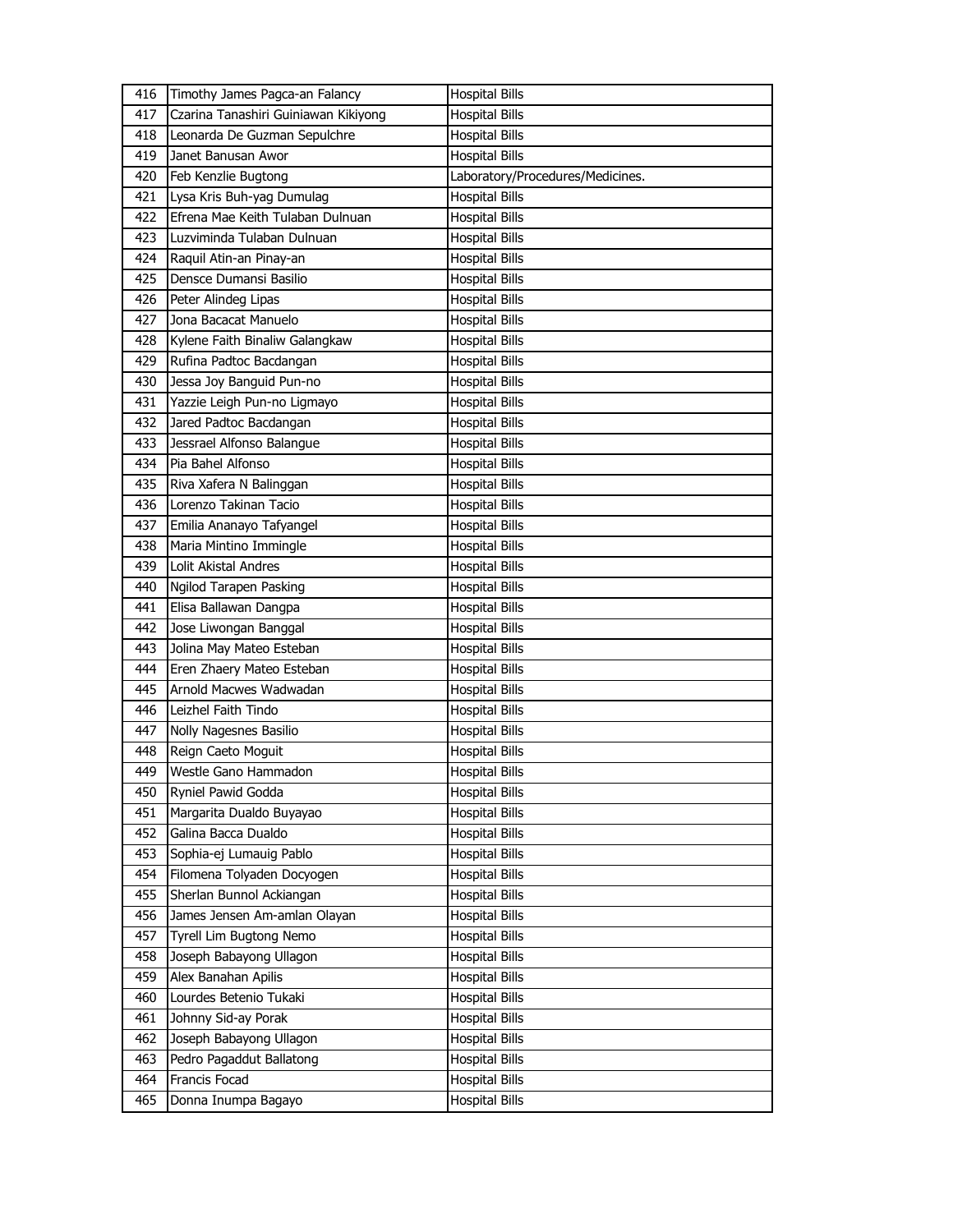| 466 | Elvie Lumauig Pablo            | <b>Hospital Bills</b> |
|-----|--------------------------------|-----------------------|
| 467 | Letty Ulila Ducyao             | <b>Hospital Bills</b> |
| 468 | Jeaven Alaman Bugtong          | <b>Hospital Bills</b> |
| 469 | Delia Aydinan Camhit           | <b>Hospital Bills</b> |
| 470 | Helen Longatan Abbacan         | <b>Hospital Bills</b> |
| 471 | Jose Liwongan Banggal          | <b>Hospital Bills</b> |
| 472 | Jose Jr Dagiw-a Pagaduan       | <b>Hospital Bills</b> |
| 473 | Lance Spencer Himmiwat Dulnuan | <b>Hospital Bills</b> |
| 474 | Alberto Bot-ogan Patiog        | <b>Hospital Bills</b> |
| 475 | Veterose Abaclod Pacsay        | <b>Hospital Bills</b> |
| 476 | Mark Perez Angpeo              | <b>Hospital Bills</b> |
| 477 | Khimberly Lim Polano           | <b>Hospital Bills</b> |
| 478 | Lauri Atiwag Totanes           | <b>Hospital Bills</b> |
| 479 | Dj Thor Inumpa Bagayao         | <b>Hospital Bills</b> |
| 480 | Sydelle Gwen Ulila Ducyao      | <b>Hospital Bills</b> |
| 481 | Andrew Caligtan Daculan        | <b>Hospital Bills</b> |
| 482 | Cris Tyller Kiao Lazaro        | <b>Hospital Bills</b> |
| 483 | Lolita Casasos Balilis         | <b>Hospital Bills</b> |
| 484 | Israel Wanay Chokowen          | <b>Hospital Bills</b> |
| 485 | Delia B Galangkaw              | <b>Hospital Bills</b> |
| 486 | Dhevon Castiel P Tundagui      | <b>Hospital Bills</b> |
| 487 | Nhoviemar Keith Lacbao Bandao  | <b>Hospital Bills</b> |
| 488 | Martin Marannag Polec-eo       | <b>Hospital Bills</b> |
| 489 | Feb Kenzlie Bugtong            | <b>Hospital Bills</b> |
| 490 | Agustin Magastino Miguel       | <b>Hospital Bills</b> |
| 491 | Hadji Ryle Manghi Dullao       | <b>Hospital Bills</b> |
| 492 | Janet Banusan Awor             | <b>Hospital Bills</b> |
| 493 | Herman Pagtoc Tulean           | <b>Hospital Bills</b> |
| 494 | Lillybeth Liwong               | <b>Hospital Bills</b> |
| 495 | Morris Panhon Binumnga         | <b>Hospital Bills</b> |
| 496 | Jerico Liwong Ahoy             | <b>Hospital Bills</b> |
| 497 | Jovelyn Manghi Dullao          | <b>Hospital Bills</b> |
| 498 | Gregoria Bastian Tade          | <b>Hospital Bills</b> |
| 499 | Julieta Lawagey Silverio       | <b>Hospital Bills</b> |
| 500 | Rodolfo Comcho Forayang        | <b>Hospital Bills</b> |
| 501 | Alfredo Padong Polon           | <b>Hospital Bills</b> |
| 502 | Elizabeth Sibayan Bawaan       | <b>Hospital Bills</b> |
| 503 | Estifania Gayaud Panga         | <b>Hospital Bills</b> |
| 504 | Helen Balalong Calpet          | <b>Hospital Bills</b> |
| 505 | Louise Earl Bal-e Beyden       | <b>Hospital Bills</b> |
| 506 | Mheillanie Bigwil              | <b>Hospital Bills</b> |
| 507 | Abelard Pachingel, Sr.         | <b>Hospital Bills</b> |
| 508 | Luis V. Pilis                  | <b>Hospital Bills</b> |
| 509 | Derwin Dida                    | <b>Hospital Bills</b> |
| 510 | William Cami-ing               | <b>Hospital Bills</b> |
| 511 | Roger T. Sagalto               | <b>Hospital Bills</b> |
| 512 | Khant Codod Balisong           | <b>Hospital Bills</b> |
| 513 | Julia Billao Calixto           | <b>Hospital Bills</b> |
| 514 | Victor Buseley Ego             | <b>Hospital Bills</b> |
| 515 | Genevieve Janel Balcac Gorio   | <b>Hospital Bills</b> |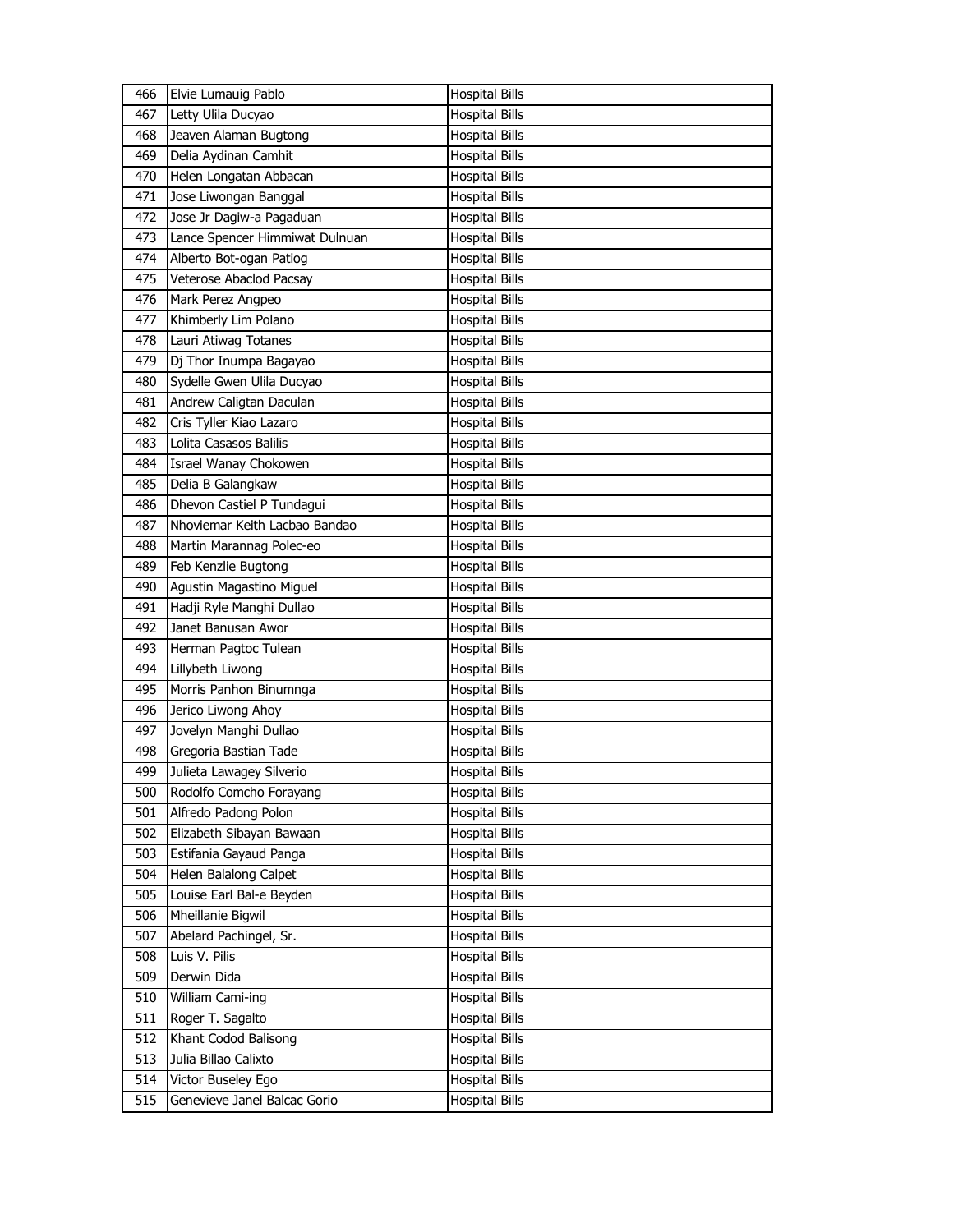| 517<br>Rodolfo Galla Daproza<br><b>Hospital Bills</b>      |  |
|------------------------------------------------------------|--|
| 516<br><b>Hospital Bills</b><br>Constancio Alangui Boyoten |  |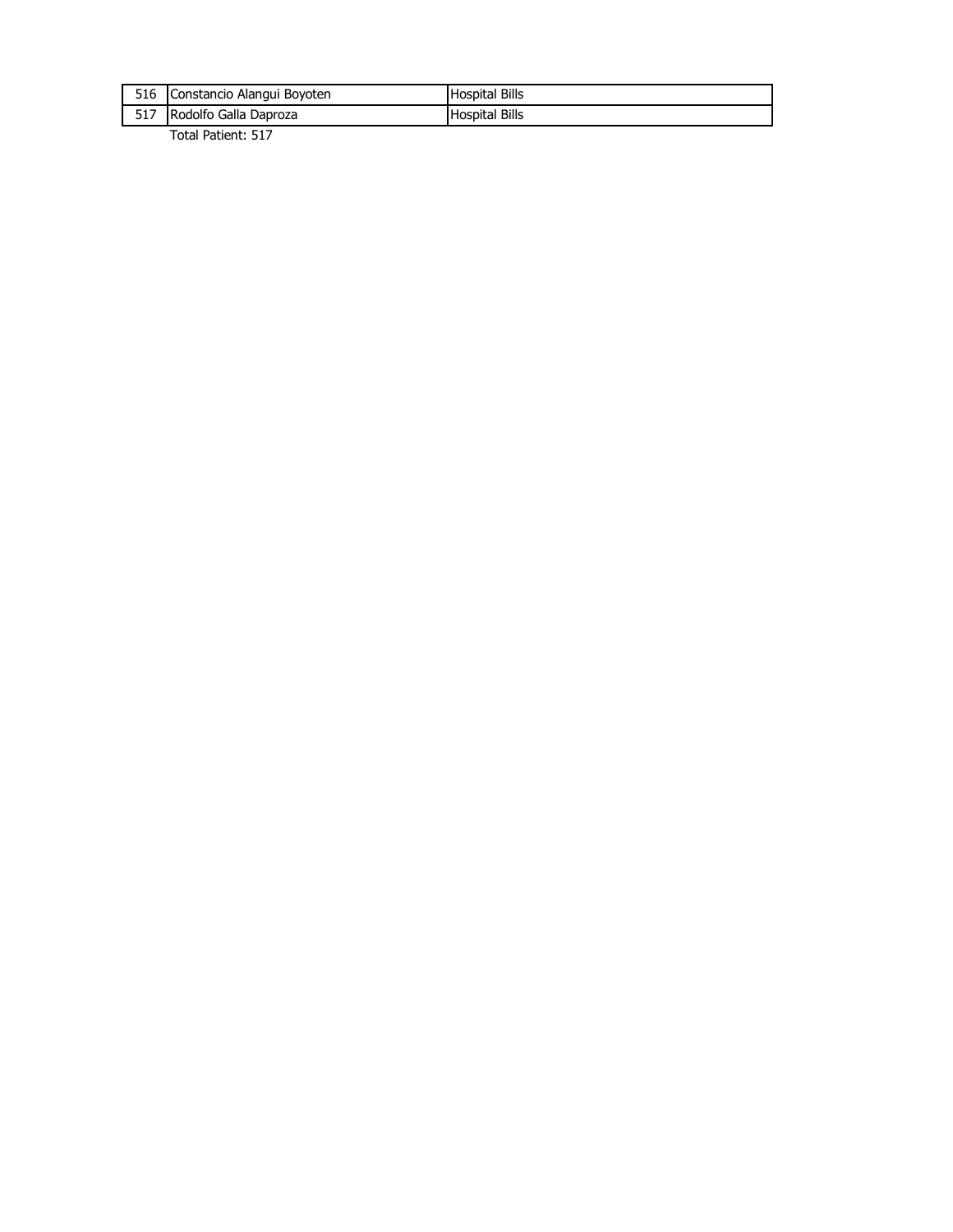

## LUIS HORA MEMORIAL REGIONAL HOSPITAL

For the month of February year 2020

| Tahara Mae Ngoloban Tip-ac<br><b>Hospital Bills</b><br>1<br>$\overline{2}$<br><b>Hospital Bills</b><br>Zyrhene Ngoloban<br>3<br>Ghinhiscan Ii Igadna Ballagan<br><b>Hospital Bills</b><br>Marjorie Igadna Ballagan<br><b>Hospital Bills</b><br>4<br>5<br>Elma Pana Biteng<br><b>Hospital Bills</b><br>6<br>Yesha Mae Bolislis Pakipac<br><b>Hospital Bills</b><br><b>Hospital Bills</b><br>7<br>Marlene Bagnaden Abadayan<br>8<br>Ryena Jaie Agtulao Subaday<br><b>Hospital Bills</b><br>Kiara Nicole Juliano Palasi<br>9<br><b>Hospital Bills</b><br>10<br>Sharon Aludos Juliano<br><b>Hospital Bills</b><br><b>Hospital Bills</b><br>11<br>Jio Dale Puwoc<br>12<br><b>Hospital Bills</b><br>Briana Hapalat Pinkihan<br>13<br>Lance Drie Lasquite Kila-an<br><b>Hospital Bills</b><br>Wanay Polido Cobangay<br><b>Hospital Bills</b><br>14<br>15<br>Norma Pulis Bagtang<br><b>Hospital Bills</b><br>16<br>Bernard Apao Dangiwan<br><b>Hospital Bills</b><br>Yshrael Von Rafael Poloc<br>17<br><b>Hospital Bills</b><br>18<br>Januarex Balegan Capsuyen<br><b>Hospital Bills</b><br><b>Hospital Bills</b><br>19<br>Rajiv Bacali Bogawit<br>20<br>Joy Bacali Bogawit<br><b>Hospital Bills</b><br>Aeliana Veal Coop Icacha<br><b>Hospital Bills</b><br>21<br>Xzyzer Tiad Rosendo<br><b>Hospital Bills</b><br>22<br>Roussendyll Mart Guintodan Ibag<br>23<br><b>Hospital Bills</b><br>Basilio Laconsay Banggoy<br>24<br><b>Hospital Bills</b><br>25<br>Yolanda Capacap Bilag<br><b>Hospital Bills</b><br>Jr Mateo Willis<br>26<br><b>Hospital Bills</b><br>27<br>Caridad Pilpiling Guing-awan<br><b>Hospital Bills</b><br>28<br>Marione Longboan Canipas<br><b>Hospital Bills</b><br>29<br>Alisa Mae Quindipan Daumen<br><b>Hospital Bills</b><br>30<br>Recheil Tiad Rosendo<br><b>Hospital Bills</b><br>31<br>Elizabeth Sao-an<br><b>Hospital Bills</b><br><b>Hospital Bills</b><br>32<br>Sotero Montes Menzi<br>33<br>Dorothy Manogan<br><b>Hospital Bills</b><br><b>Hospital Bills</b><br>34<br>Angelina Docyapeo Diwayan<br><b>Hospital Bills</b><br>35<br>Petra Gorio Segat<br>Lorenza Liwan Tubal<br>36<br><b>Hospital Bills</b><br><b>Hospital Bills</b><br>37<br>Nhezly Liwan Tubal<br>Roboam Oyama Camrot<br>38<br><b>Hospital Bills</b><br>Lydia Langgao Dinangwatan<br><b>Hospital Bills</b><br>39<br>Jerry Deblo Macario<br>Dialysis, Dialyzer, PD Solution, Procedures, Medicines<br>40<br>&<br>Laboratory | No# | <b>Name of Patient</b> | <b>Assistance</b> |
|----------------------------------------------------------------------------------------------------------------------------------------------------------------------------------------------------------------------------------------------------------------------------------------------------------------------------------------------------------------------------------------------------------------------------------------------------------------------------------------------------------------------------------------------------------------------------------------------------------------------------------------------------------------------------------------------------------------------------------------------------------------------------------------------------------------------------------------------------------------------------------------------------------------------------------------------------------------------------------------------------------------------------------------------------------------------------------------------------------------------------------------------------------------------------------------------------------------------------------------------------------------------------------------------------------------------------------------------------------------------------------------------------------------------------------------------------------------------------------------------------------------------------------------------------------------------------------------------------------------------------------------------------------------------------------------------------------------------------------------------------------------------------------------------------------------------------------------------------------------------------------------------------------------------------------------------------------------------------------------------------------------------------------------------------------------------------------------------------------------------------------------------------------------------------------------------------------------------------------------------------------------------------------------------------------------------------------------------------------------------------------------------------------------------|-----|------------------------|-------------------|
|                                                                                                                                                                                                                                                                                                                                                                                                                                                                                                                                                                                                                                                                                                                                                                                                                                                                                                                                                                                                                                                                                                                                                                                                                                                                                                                                                                                                                                                                                                                                                                                                                                                                                                                                                                                                                                                                                                                                                                                                                                                                                                                                                                                                                                                                                                                                                                                                                      |     |                        |                   |
|                                                                                                                                                                                                                                                                                                                                                                                                                                                                                                                                                                                                                                                                                                                                                                                                                                                                                                                                                                                                                                                                                                                                                                                                                                                                                                                                                                                                                                                                                                                                                                                                                                                                                                                                                                                                                                                                                                                                                                                                                                                                                                                                                                                                                                                                                                                                                                                                                      |     |                        |                   |
|                                                                                                                                                                                                                                                                                                                                                                                                                                                                                                                                                                                                                                                                                                                                                                                                                                                                                                                                                                                                                                                                                                                                                                                                                                                                                                                                                                                                                                                                                                                                                                                                                                                                                                                                                                                                                                                                                                                                                                                                                                                                                                                                                                                                                                                                                                                                                                                                                      |     |                        |                   |
|                                                                                                                                                                                                                                                                                                                                                                                                                                                                                                                                                                                                                                                                                                                                                                                                                                                                                                                                                                                                                                                                                                                                                                                                                                                                                                                                                                                                                                                                                                                                                                                                                                                                                                                                                                                                                                                                                                                                                                                                                                                                                                                                                                                                                                                                                                                                                                                                                      |     |                        |                   |
|                                                                                                                                                                                                                                                                                                                                                                                                                                                                                                                                                                                                                                                                                                                                                                                                                                                                                                                                                                                                                                                                                                                                                                                                                                                                                                                                                                                                                                                                                                                                                                                                                                                                                                                                                                                                                                                                                                                                                                                                                                                                                                                                                                                                                                                                                                                                                                                                                      |     |                        |                   |
|                                                                                                                                                                                                                                                                                                                                                                                                                                                                                                                                                                                                                                                                                                                                                                                                                                                                                                                                                                                                                                                                                                                                                                                                                                                                                                                                                                                                                                                                                                                                                                                                                                                                                                                                                                                                                                                                                                                                                                                                                                                                                                                                                                                                                                                                                                                                                                                                                      |     |                        |                   |
|                                                                                                                                                                                                                                                                                                                                                                                                                                                                                                                                                                                                                                                                                                                                                                                                                                                                                                                                                                                                                                                                                                                                                                                                                                                                                                                                                                                                                                                                                                                                                                                                                                                                                                                                                                                                                                                                                                                                                                                                                                                                                                                                                                                                                                                                                                                                                                                                                      |     |                        |                   |
|                                                                                                                                                                                                                                                                                                                                                                                                                                                                                                                                                                                                                                                                                                                                                                                                                                                                                                                                                                                                                                                                                                                                                                                                                                                                                                                                                                                                                                                                                                                                                                                                                                                                                                                                                                                                                                                                                                                                                                                                                                                                                                                                                                                                                                                                                                                                                                                                                      |     |                        |                   |
|                                                                                                                                                                                                                                                                                                                                                                                                                                                                                                                                                                                                                                                                                                                                                                                                                                                                                                                                                                                                                                                                                                                                                                                                                                                                                                                                                                                                                                                                                                                                                                                                                                                                                                                                                                                                                                                                                                                                                                                                                                                                                                                                                                                                                                                                                                                                                                                                                      |     |                        |                   |
|                                                                                                                                                                                                                                                                                                                                                                                                                                                                                                                                                                                                                                                                                                                                                                                                                                                                                                                                                                                                                                                                                                                                                                                                                                                                                                                                                                                                                                                                                                                                                                                                                                                                                                                                                                                                                                                                                                                                                                                                                                                                                                                                                                                                                                                                                                                                                                                                                      |     |                        |                   |
|                                                                                                                                                                                                                                                                                                                                                                                                                                                                                                                                                                                                                                                                                                                                                                                                                                                                                                                                                                                                                                                                                                                                                                                                                                                                                                                                                                                                                                                                                                                                                                                                                                                                                                                                                                                                                                                                                                                                                                                                                                                                                                                                                                                                                                                                                                                                                                                                                      |     |                        |                   |
|                                                                                                                                                                                                                                                                                                                                                                                                                                                                                                                                                                                                                                                                                                                                                                                                                                                                                                                                                                                                                                                                                                                                                                                                                                                                                                                                                                                                                                                                                                                                                                                                                                                                                                                                                                                                                                                                                                                                                                                                                                                                                                                                                                                                                                                                                                                                                                                                                      |     |                        |                   |
|                                                                                                                                                                                                                                                                                                                                                                                                                                                                                                                                                                                                                                                                                                                                                                                                                                                                                                                                                                                                                                                                                                                                                                                                                                                                                                                                                                                                                                                                                                                                                                                                                                                                                                                                                                                                                                                                                                                                                                                                                                                                                                                                                                                                                                                                                                                                                                                                                      |     |                        |                   |
|                                                                                                                                                                                                                                                                                                                                                                                                                                                                                                                                                                                                                                                                                                                                                                                                                                                                                                                                                                                                                                                                                                                                                                                                                                                                                                                                                                                                                                                                                                                                                                                                                                                                                                                                                                                                                                                                                                                                                                                                                                                                                                                                                                                                                                                                                                                                                                                                                      |     |                        |                   |
|                                                                                                                                                                                                                                                                                                                                                                                                                                                                                                                                                                                                                                                                                                                                                                                                                                                                                                                                                                                                                                                                                                                                                                                                                                                                                                                                                                                                                                                                                                                                                                                                                                                                                                                                                                                                                                                                                                                                                                                                                                                                                                                                                                                                                                                                                                                                                                                                                      |     |                        |                   |
|                                                                                                                                                                                                                                                                                                                                                                                                                                                                                                                                                                                                                                                                                                                                                                                                                                                                                                                                                                                                                                                                                                                                                                                                                                                                                                                                                                                                                                                                                                                                                                                                                                                                                                                                                                                                                                                                                                                                                                                                                                                                                                                                                                                                                                                                                                                                                                                                                      |     |                        |                   |
|                                                                                                                                                                                                                                                                                                                                                                                                                                                                                                                                                                                                                                                                                                                                                                                                                                                                                                                                                                                                                                                                                                                                                                                                                                                                                                                                                                                                                                                                                                                                                                                                                                                                                                                                                                                                                                                                                                                                                                                                                                                                                                                                                                                                                                                                                                                                                                                                                      |     |                        |                   |
|                                                                                                                                                                                                                                                                                                                                                                                                                                                                                                                                                                                                                                                                                                                                                                                                                                                                                                                                                                                                                                                                                                                                                                                                                                                                                                                                                                                                                                                                                                                                                                                                                                                                                                                                                                                                                                                                                                                                                                                                                                                                                                                                                                                                                                                                                                                                                                                                                      |     |                        |                   |
|                                                                                                                                                                                                                                                                                                                                                                                                                                                                                                                                                                                                                                                                                                                                                                                                                                                                                                                                                                                                                                                                                                                                                                                                                                                                                                                                                                                                                                                                                                                                                                                                                                                                                                                                                                                                                                                                                                                                                                                                                                                                                                                                                                                                                                                                                                                                                                                                                      |     |                        |                   |
|                                                                                                                                                                                                                                                                                                                                                                                                                                                                                                                                                                                                                                                                                                                                                                                                                                                                                                                                                                                                                                                                                                                                                                                                                                                                                                                                                                                                                                                                                                                                                                                                                                                                                                                                                                                                                                                                                                                                                                                                                                                                                                                                                                                                                                                                                                                                                                                                                      |     |                        |                   |
|                                                                                                                                                                                                                                                                                                                                                                                                                                                                                                                                                                                                                                                                                                                                                                                                                                                                                                                                                                                                                                                                                                                                                                                                                                                                                                                                                                                                                                                                                                                                                                                                                                                                                                                                                                                                                                                                                                                                                                                                                                                                                                                                                                                                                                                                                                                                                                                                                      |     |                        |                   |
|                                                                                                                                                                                                                                                                                                                                                                                                                                                                                                                                                                                                                                                                                                                                                                                                                                                                                                                                                                                                                                                                                                                                                                                                                                                                                                                                                                                                                                                                                                                                                                                                                                                                                                                                                                                                                                                                                                                                                                                                                                                                                                                                                                                                                                                                                                                                                                                                                      |     |                        |                   |
|                                                                                                                                                                                                                                                                                                                                                                                                                                                                                                                                                                                                                                                                                                                                                                                                                                                                                                                                                                                                                                                                                                                                                                                                                                                                                                                                                                                                                                                                                                                                                                                                                                                                                                                                                                                                                                                                                                                                                                                                                                                                                                                                                                                                                                                                                                                                                                                                                      |     |                        |                   |
|                                                                                                                                                                                                                                                                                                                                                                                                                                                                                                                                                                                                                                                                                                                                                                                                                                                                                                                                                                                                                                                                                                                                                                                                                                                                                                                                                                                                                                                                                                                                                                                                                                                                                                                                                                                                                                                                                                                                                                                                                                                                                                                                                                                                                                                                                                                                                                                                                      |     |                        |                   |
|                                                                                                                                                                                                                                                                                                                                                                                                                                                                                                                                                                                                                                                                                                                                                                                                                                                                                                                                                                                                                                                                                                                                                                                                                                                                                                                                                                                                                                                                                                                                                                                                                                                                                                                                                                                                                                                                                                                                                                                                                                                                                                                                                                                                                                                                                                                                                                                                                      |     |                        |                   |
|                                                                                                                                                                                                                                                                                                                                                                                                                                                                                                                                                                                                                                                                                                                                                                                                                                                                                                                                                                                                                                                                                                                                                                                                                                                                                                                                                                                                                                                                                                                                                                                                                                                                                                                                                                                                                                                                                                                                                                                                                                                                                                                                                                                                                                                                                                                                                                                                                      |     |                        |                   |
|                                                                                                                                                                                                                                                                                                                                                                                                                                                                                                                                                                                                                                                                                                                                                                                                                                                                                                                                                                                                                                                                                                                                                                                                                                                                                                                                                                                                                                                                                                                                                                                                                                                                                                                                                                                                                                                                                                                                                                                                                                                                                                                                                                                                                                                                                                                                                                                                                      |     |                        |                   |
|                                                                                                                                                                                                                                                                                                                                                                                                                                                                                                                                                                                                                                                                                                                                                                                                                                                                                                                                                                                                                                                                                                                                                                                                                                                                                                                                                                                                                                                                                                                                                                                                                                                                                                                                                                                                                                                                                                                                                                                                                                                                                                                                                                                                                                                                                                                                                                                                                      |     |                        |                   |
|                                                                                                                                                                                                                                                                                                                                                                                                                                                                                                                                                                                                                                                                                                                                                                                                                                                                                                                                                                                                                                                                                                                                                                                                                                                                                                                                                                                                                                                                                                                                                                                                                                                                                                                                                                                                                                                                                                                                                                                                                                                                                                                                                                                                                                                                                                                                                                                                                      |     |                        |                   |
|                                                                                                                                                                                                                                                                                                                                                                                                                                                                                                                                                                                                                                                                                                                                                                                                                                                                                                                                                                                                                                                                                                                                                                                                                                                                                                                                                                                                                                                                                                                                                                                                                                                                                                                                                                                                                                                                                                                                                                                                                                                                                                                                                                                                                                                                                                                                                                                                                      |     |                        |                   |
|                                                                                                                                                                                                                                                                                                                                                                                                                                                                                                                                                                                                                                                                                                                                                                                                                                                                                                                                                                                                                                                                                                                                                                                                                                                                                                                                                                                                                                                                                                                                                                                                                                                                                                                                                                                                                                                                                                                                                                                                                                                                                                                                                                                                                                                                                                                                                                                                                      |     |                        |                   |
|                                                                                                                                                                                                                                                                                                                                                                                                                                                                                                                                                                                                                                                                                                                                                                                                                                                                                                                                                                                                                                                                                                                                                                                                                                                                                                                                                                                                                                                                                                                                                                                                                                                                                                                                                                                                                                                                                                                                                                                                                                                                                                                                                                                                                                                                                                                                                                                                                      |     |                        |                   |
|                                                                                                                                                                                                                                                                                                                                                                                                                                                                                                                                                                                                                                                                                                                                                                                                                                                                                                                                                                                                                                                                                                                                                                                                                                                                                                                                                                                                                                                                                                                                                                                                                                                                                                                                                                                                                                                                                                                                                                                                                                                                                                                                                                                                                                                                                                                                                                                                                      |     |                        |                   |
|                                                                                                                                                                                                                                                                                                                                                                                                                                                                                                                                                                                                                                                                                                                                                                                                                                                                                                                                                                                                                                                                                                                                                                                                                                                                                                                                                                                                                                                                                                                                                                                                                                                                                                                                                                                                                                                                                                                                                                                                                                                                                                                                                                                                                                                                                                                                                                                                                      |     |                        |                   |
|                                                                                                                                                                                                                                                                                                                                                                                                                                                                                                                                                                                                                                                                                                                                                                                                                                                                                                                                                                                                                                                                                                                                                                                                                                                                                                                                                                                                                                                                                                                                                                                                                                                                                                                                                                                                                                                                                                                                                                                                                                                                                                                                                                                                                                                                                                                                                                                                                      |     |                        |                   |
|                                                                                                                                                                                                                                                                                                                                                                                                                                                                                                                                                                                                                                                                                                                                                                                                                                                                                                                                                                                                                                                                                                                                                                                                                                                                                                                                                                                                                                                                                                                                                                                                                                                                                                                                                                                                                                                                                                                                                                                                                                                                                                                                                                                                                                                                                                                                                                                                                      |     |                        |                   |
|                                                                                                                                                                                                                                                                                                                                                                                                                                                                                                                                                                                                                                                                                                                                                                                                                                                                                                                                                                                                                                                                                                                                                                                                                                                                                                                                                                                                                                                                                                                                                                                                                                                                                                                                                                                                                                                                                                                                                                                                                                                                                                                                                                                                                                                                                                                                                                                                                      |     |                        |                   |
|                                                                                                                                                                                                                                                                                                                                                                                                                                                                                                                                                                                                                                                                                                                                                                                                                                                                                                                                                                                                                                                                                                                                                                                                                                                                                                                                                                                                                                                                                                                                                                                                                                                                                                                                                                                                                                                                                                                                                                                                                                                                                                                                                                                                                                                                                                                                                                                                                      |     |                        |                   |
|                                                                                                                                                                                                                                                                                                                                                                                                                                                                                                                                                                                                                                                                                                                                                                                                                                                                                                                                                                                                                                                                                                                                                                                                                                                                                                                                                                                                                                                                                                                                                                                                                                                                                                                                                                                                                                                                                                                                                                                                                                                                                                                                                                                                                                                                                                                                                                                                                      |     |                        |                   |
|                                                                                                                                                                                                                                                                                                                                                                                                                                                                                                                                                                                                                                                                                                                                                                                                                                                                                                                                                                                                                                                                                                                                                                                                                                                                                                                                                                                                                                                                                                                                                                                                                                                                                                                                                                                                                                                                                                                                                                                                                                                                                                                                                                                                                                                                                                                                                                                                                      |     |                        |                   |
|                                                                                                                                                                                                                                                                                                                                                                                                                                                                                                                                                                                                                                                                                                                                                                                                                                                                                                                                                                                                                                                                                                                                                                                                                                                                                                                                                                                                                                                                                                                                                                                                                                                                                                                                                                                                                                                                                                                                                                                                                                                                                                                                                                                                                                                                                                                                                                                                                      |     |                        |                   |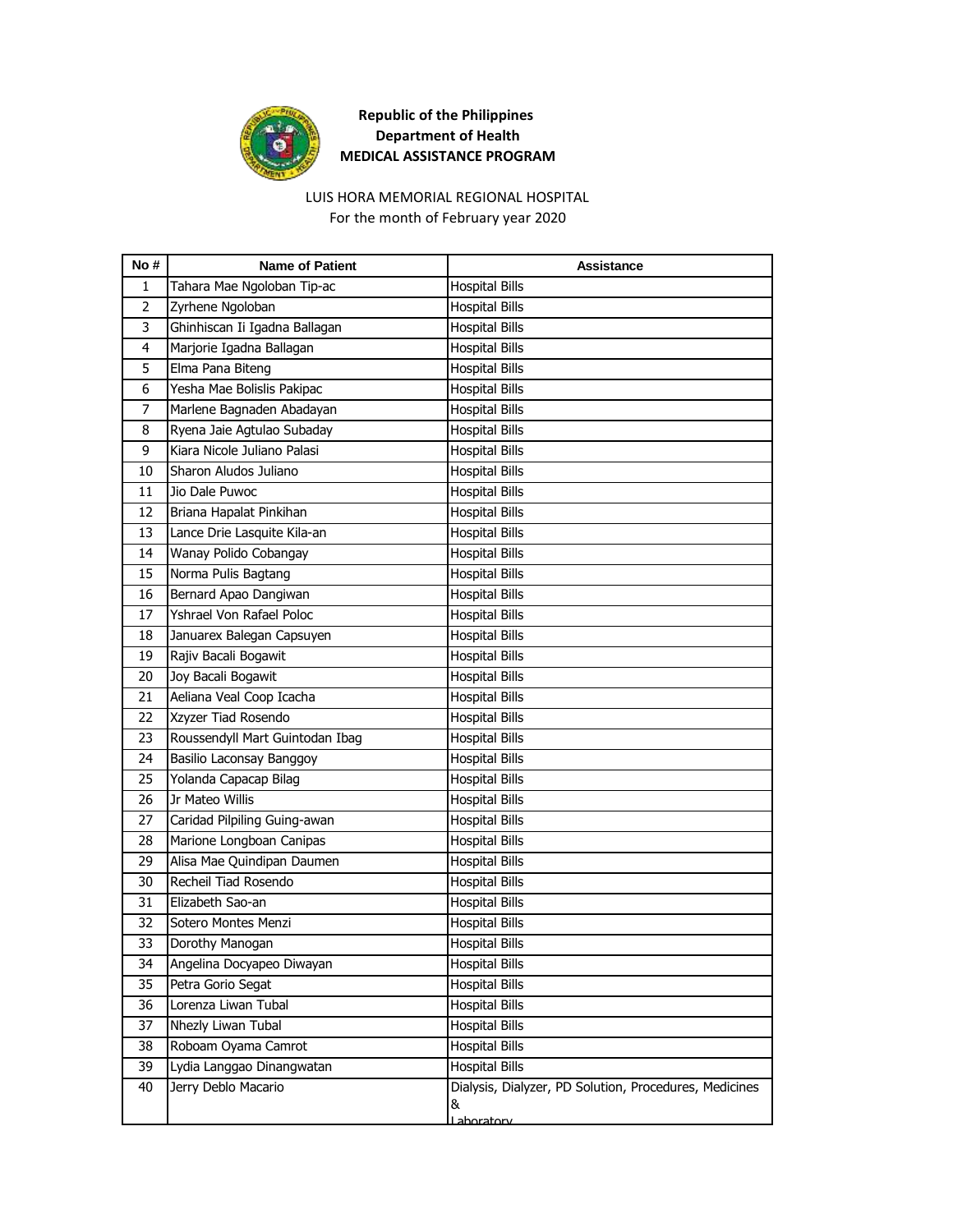| 41 | Anastacio Cagayan Cajigan               | <b>Hospital Bills</b> |
|----|-----------------------------------------|-----------------------|
| 42 | Beta Leggeo Catanes                     | <b>Hospital Bills</b> |
| 43 | Ernesto Bangiakan Eustaquio             | <b>Hospital Bills</b> |
| 44 | Mary Fitong Gomarao                     | <b>Hospital Bills</b> |
| 45 | Salvador Bomakil Yap-ingew              | <b>Hospital Bills</b> |
| 46 | Lovely Bengtay Panonot                  | <b>Hospital Bills</b> |
| 47 | Jerson Baudeng Padtoc                   | <b>Hospital Bills</b> |
| 48 | Shena Wangdali Olayen                   | <b>Hospital Bills</b> |
| 49 | Priam Filowan Ongatan                   | <b>Hospital Bills</b> |
| 50 | Helen Fasongit Limmayog                 | <b>Hospital Bills</b> |
| 51 | Almamona Siplay Ignacio                 | <b>Hospital Bills</b> |
| 52 | Ricardo Colacol Copanut                 | <b>Hospital Bills</b> |
| 53 | Juan Sawi Garanto                       | <b>Hospital Bills</b> |
| 54 | Larry Jr Lagasi Ramirez                 | <b>Hospital Bills</b> |
| 55 | Faustina Way-yas Casionan               | <b>Hospital Bills</b> |
| 56 | Norita Benito Menzi                     | <b>Hospital Bills</b> |
| 57 | Joel Bacdayan Belingen                  | <b>Hospital Bills</b> |
| 58 | Cherry Inton Pascua                     | <b>Hospital Bills</b> |
| 59 | Eric Buhangik Martin                    | <b>Hospital Bills</b> |
| 60 | Dario Gumatik Cuyopan                   | <b>Hospital Bills</b> |
| 61 | Rufino Bitaga Annangan                  | <b>Hospital Bills</b> |
| 62 | Crisell Algayan Bongtiwon               | <b>Hospital Bills</b> |
| 63 | Jhaye-zhelle Claire Bongtiwon Nginhayan | <b>Hospital Bills</b> |
| 64 | Marchy Ann Inton Lafuente               | <b>Hospital Bills</b> |
| 65 | Elvie Palitog Lusad                     | <b>Hospital Bills</b> |
| 66 | Rica Cogasi Polano                      | Hospital Bills        |
| 67 | Gemma Bomogao Laoyan                    | <b>Hospital Bills</b> |
| 68 | Priscilla Papla-ac Col-iteng            | <b>Hospital Bills</b> |
| 69 | Daniel Realin Capacap                   | <b>Hospital Bills</b> |
| 70 | Princess Pearlros Lopez Barcena         | <b>Hospital Bills</b> |
| 71 | Ruth-ann Cogasi Polano                  | <b>Hospital Bills</b> |
| 72 | Charito Kisman Fiaroque                 | Hospital Bills        |
| 73 | Rhean Dalang Panpanico                  | <b>Hospital Bills</b> |
| 74 | Norie Mae Dalang Panpanico              | <b>Hospital Bills</b> |
| 75 | Juan Pugong Candelario                  | <b>Hospital Bills</b> |
| 76 | Jeafer Jyruz Liniasan Ligunan           | <b>Hospital Bills</b> |
| 77 | Donald Maymaya Oplay                    | <b>Hospital Bills</b> |
| 78 | Jojo Yang-i Bawengan                    | <b>Hospital Bills</b> |
| 79 | Cristina Sulang Tobe                    | <b>Hospital Bills</b> |
| 80 | Thelma Visaya Bautista                  | <b>Hospital Bills</b> |
| 81 | Sofia Accab Wa-ayan                     | <b>Hospital Bills</b> |
| 82 | Estela Lagaban Batateng                 | <b>Hospital Bills</b> |
| 83 | Eden Barroga Barroga                    | <b>Hospital Bills</b> |
| 84 | Novelyn Aliteg Lapayan                  | <b>Hospital Bills</b> |
| 85 | Gerald Orayen Bagawili                  | <b>Hospital Bills</b> |
| 86 | Bonjour Aliteg Lapayan                  | <b>Hospital Bills</b> |
| 87 | Antonette Ramirez Mendoza               | <b>Hospital Bills</b> |
| 88 | Israel Wanay Chokowen                   | <b>Hospital Bills</b> |
| 89 |                                         | <b>Hospital Bills</b> |
|    | George Cadwising                        |                       |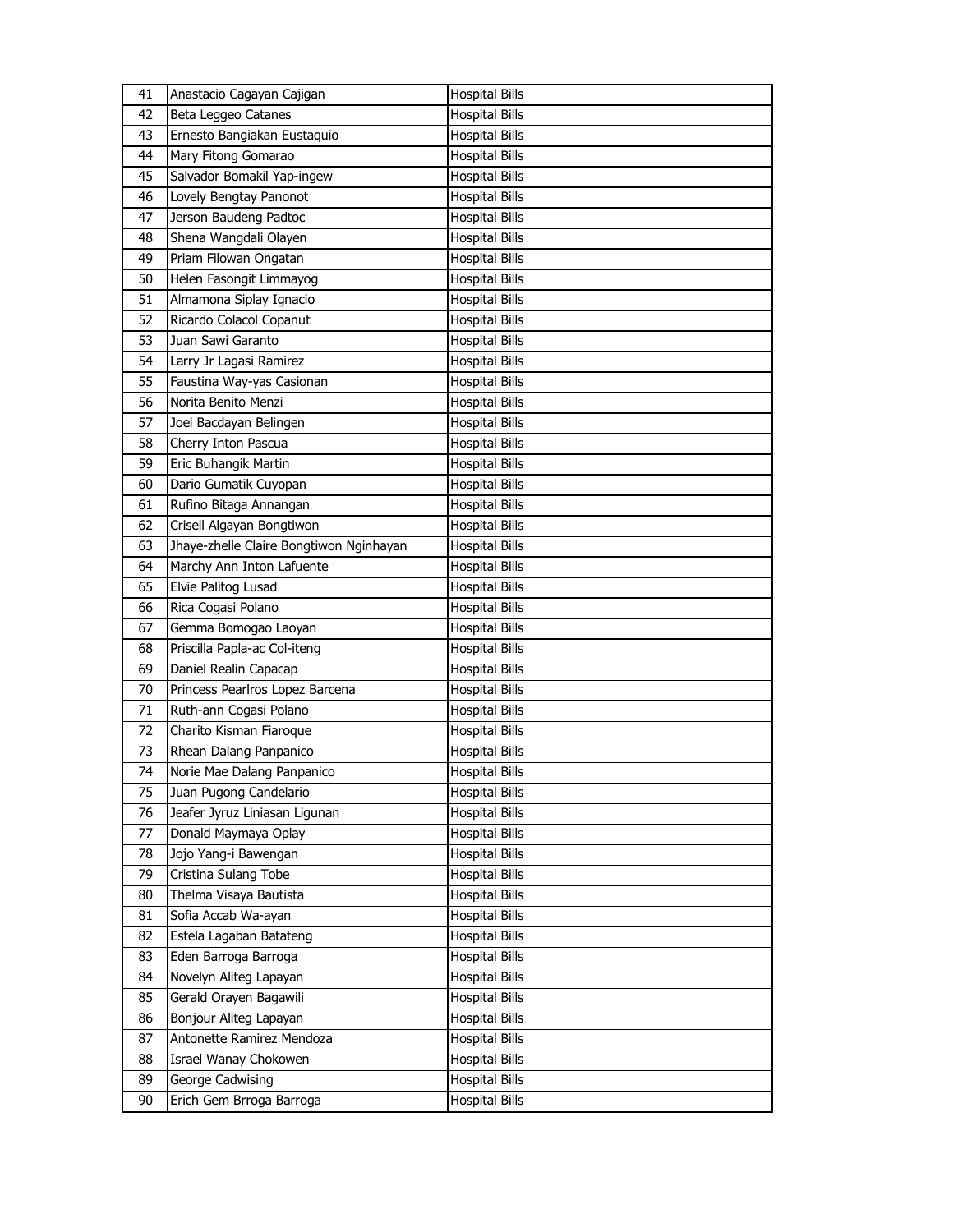| 91         | Marivic Guimbongan Kenio                        | <b>Hospital Bills</b>                                       |
|------------|-------------------------------------------------|-------------------------------------------------------------|
| 92         | Aphrodite Dem Jade Bal-ot Abrio                 | <b>Hospital Bills</b>                                       |
| 93         | Fernando Iii Chadsa-ag Saleo-an                 | <b>Hospital Bills</b>                                       |
| 94         | Sandra Di Gambala Pusayen                       | <b>Hospital Bills</b>                                       |
| 95         | Rubelyn Bangcawayan Cati-an                     | <b>Hospital Bills</b>                                       |
| 96         | Leslie Faith Selec Velasco                      | <b>Hospital Bills</b>                                       |
| 97         | Leirah Jade Acyapat                             | <b>Hospital Bills</b>                                       |
| 98         | Eriel Faith Bangcawayan Cati-an                 | <b>Hospital Bills</b>                                       |
| 99         | Acyapat Jailene Opad                            | <b>Hospital Bills</b>                                       |
| 100        | Yassi Alibcang Tocaben                          | <b>Hospital Bills</b>                                       |
| 101        | Dejay Riando Piloy                              | <b>Hospital Bills</b>                                       |
| 102        | Maribel Pillay Alingay                          | <b>Hospital Bills</b>                                       |
| 103        | Kayleigh Pillay Allingay                        | <b>Hospital Bills</b>                                       |
| 104        | Jomark Bacdangan Barbo                          | <b>Hospital Bills</b>                                       |
| 105        | Delia Daypongan Dangatan                        | <b>Hospital Bills</b>                                       |
| 106        | Jennifer Pudsco Bilat                           | <b>Hospital Bills</b>                                       |
| 107        | Dean Kevin Gagarin                              | <b>Hospital Bills</b>                                       |
| 108        | Dominga Dawayen Aligmayo                        | <b>Hospital Bills</b>                                       |
| 109        | Melecia Baldo Coga-ay                           | <b>Hospital Bills</b>                                       |
| 110        | Mario Eta-et Sicdawag                           | <b>Hospital Bills</b>                                       |
| 111        | Zander Mankeo Bodadda                           | <b>Hospital Bills</b>                                       |
| 112        | Marcilet Sagalon Wanas                          | <b>Hospital Bills</b>                                       |
| 113        | Raymundo Pascua Bravo                           | <b>Hospital Bills</b>                                       |
| 114        | Elija Dagwasi Angcuan                           | Dialysis, Dialyzer, PD Solution, Procedures, Medicines      |
|            |                                                 | &                                                           |
|            |                                                 | Laboratory                                                  |
|            |                                                 |                                                             |
| 115        | Teresita Bagayao                                | <b>Hospital Bills</b>                                       |
| 116        | Pablito Bucasan Minos                           | <b>Hospital Bills</b>                                       |
| 117        | Melecio Bodcan Siki                             | <b>Hospital Bills</b>                                       |
| 118        | Myra Cabinta Pakilo                             | <b>Hospital Bills</b>                                       |
| 119        | Conrado Balingao Joaquin                        | <b>Hospital Bills</b>                                       |
| 120        | Antonio Suben Campoy                            | <b>Hospital Bills</b>                                       |
| 121        | Benita Oldangan Panarngon                       | <b>Hospital Bills</b>                                       |
| 122<br>123 | Sarvheil Jay Ignacio                            | <b>Hospital Bills</b><br><b>Hospital Bills</b>              |
| 124        | Clara Siblagan Alipit<br>Samuel Abayan Tomalban | <b>Hospital Bills</b>                                       |
| 125        | Elma Cabinta Pakilo                             | <b>Hospital Bills</b>                                       |
|            | Julie Valdezz Erfe                              |                                                             |
| 126        |                                                 | Dialysis, Dialyzer, PD Solution, Procedures, Medicines<br>& |
|            |                                                 | Laboratory                                                  |
| 127        | Julio Tikchap Dulay                             | <b>Hospital Bills</b>                                       |
| 128        | Josebeth Balingsat Sumakey                      | <b>Hospital Bills</b>                                       |
| 129        | Hannah Danica Pangila Fiangrayan                | <b>Hospital Bills</b>                                       |
| 130        | Joel Kiblasan Diego                             | <b>Hospital Bills</b>                                       |
| 131        | Norman Dario Lumbaya                            | <b>Hospital Bills</b>                                       |
| 132        | Thompson Macli-ing Cawayan                      | <b>Hospital Bills</b>                                       |
| 133        | Daniel Bangloy Lunod                            | <b>Hospital Bills</b>                                       |
| 134        | Juan Daniel Jr Kamelsang Sabling                | Hospital Bills                                              |
| 135        | Joannes Cawayan Gawigawen                       | <b>Hospital Bills</b>                                       |
| 136        | Divina Ognaden Wadawad                          | <b>Hospital Bills</b>                                       |
| 137<br>138 | Oliver Bacdayan Salaza<br>Gina Sakil Tengedan   | <b>Hospital Bills</b><br><b>Hospital Bills</b>              |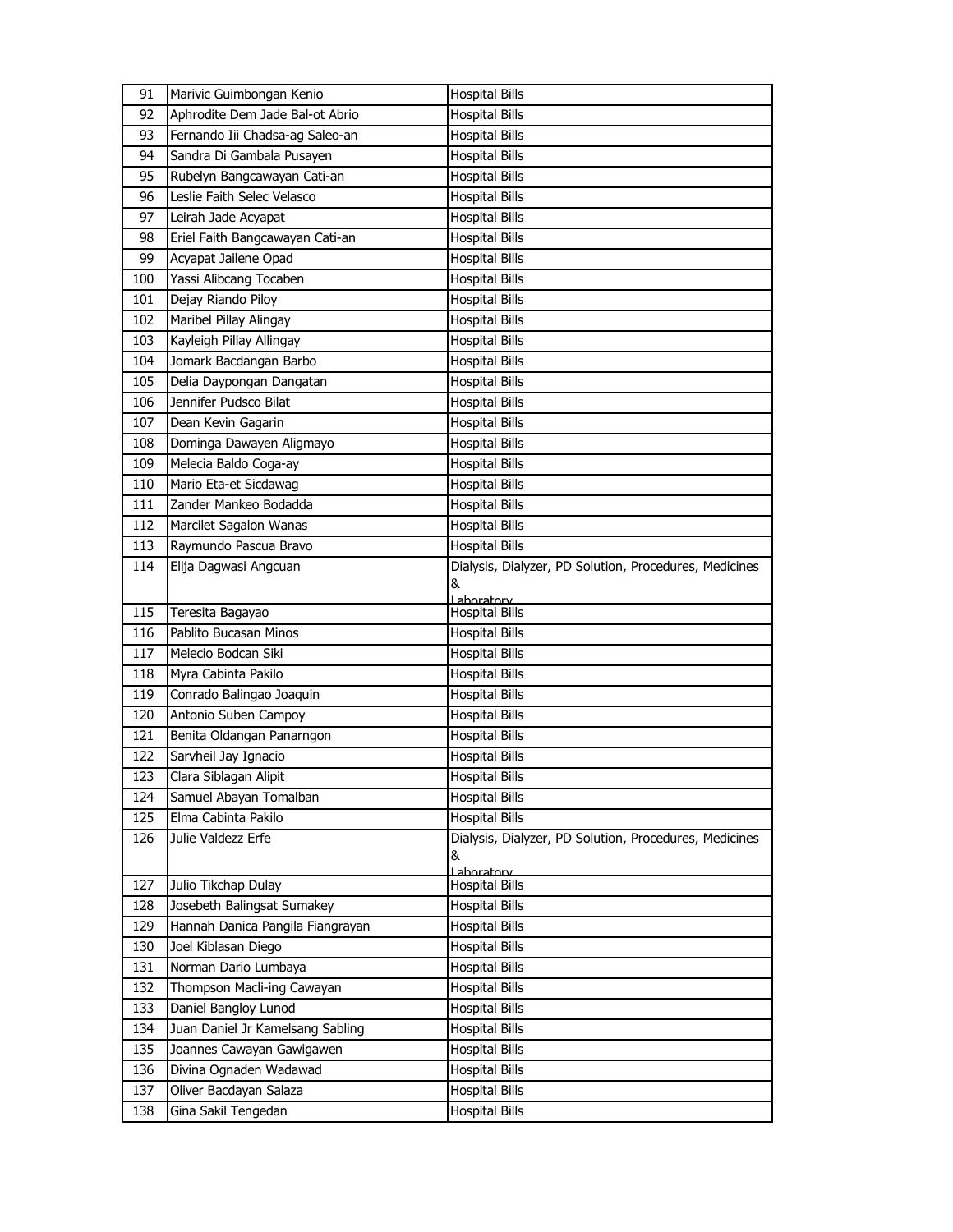| 139                                                                | Joy Ognaden Wadwadan                                                                                                                                                                                                                                                                   | <b>Hospital Bills</b>                                                                                                                                                                                                                                                     |
|--------------------------------------------------------------------|----------------------------------------------------------------------------------------------------------------------------------------------------------------------------------------------------------------------------------------------------------------------------------------|---------------------------------------------------------------------------------------------------------------------------------------------------------------------------------------------------------------------------------------------------------------------------|
| 140                                                                | Esperanza Gambala Pusayen                                                                                                                                                                                                                                                              | <b>Hospital Bills</b>                                                                                                                                                                                                                                                     |
| 141                                                                | Irish Ann Agtulao Wangwang                                                                                                                                                                                                                                                             | <b>Hospital Bills</b>                                                                                                                                                                                                                                                     |
| 142                                                                | Matilde Sanchez Oyasan                                                                                                                                                                                                                                                                 | <b>Hospital Bills</b>                                                                                                                                                                                                                                                     |
| 143                                                                | Kayleih Pillay Alingay                                                                                                                                                                                                                                                                 | <b>Hospital Bills</b>                                                                                                                                                                                                                                                     |
| 144                                                                | Alfonso Manangdan Betenio                                                                                                                                                                                                                                                              | <b>Hospital Bills</b>                                                                                                                                                                                                                                                     |
| 145                                                                | Jemar Duyapat Pasiteng                                                                                                                                                                                                                                                                 | <b>Hospital Bills</b>                                                                                                                                                                                                                                                     |
| 146                                                                | Godfreda Duyapat Duyapat                                                                                                                                                                                                                                                               | <b>Hospital Bills</b>                                                                                                                                                                                                                                                     |
| 147                                                                | Emily Coycoydo Acquioben                                                                                                                                                                                                                                                               | <b>Hospital Bills</b>                                                                                                                                                                                                                                                     |
| 148                                                                | Bungayan Pacito Manolo                                                                                                                                                                                                                                                                 | <b>Hospital Bills</b>                                                                                                                                                                                                                                                     |
| 149                                                                | Crispin Balcac Wangdali                                                                                                                                                                                                                                                                | <b>Hospital Bills</b>                                                                                                                                                                                                                                                     |
| 150                                                                | May Flor Gullod Martin                                                                                                                                                                                                                                                                 | <b>Hospital Bills</b>                                                                                                                                                                                                                                                     |
| 151                                                                | Ej Whitney Canipas                                                                                                                                                                                                                                                                     | <b>Hospital Bills</b>                                                                                                                                                                                                                                                     |
| 152                                                                | Sherlyn Faith Lingbanan Dayao                                                                                                                                                                                                                                                          | <b>Hospital Bills</b>                                                                                                                                                                                                                                                     |
| 153                                                                | Juelriel Lizardo Palitog                                                                                                                                                                                                                                                               | <b>Hospital Bills</b>                                                                                                                                                                                                                                                     |
| 154                                                                | Elena Lizardo Palitog                                                                                                                                                                                                                                                                  | <b>Hospital Bills</b>                                                                                                                                                                                                                                                     |
| 155                                                                | Bestry Jr Sab-it Tacio                                                                                                                                                                                                                                                                 | <b>Hospital Bills</b>                                                                                                                                                                                                                                                     |
| 156                                                                | Cecilia Daguio Lipaen                                                                                                                                                                                                                                                                  | <b>Hospital Bills</b>                                                                                                                                                                                                                                                     |
| 157                                                                | Ising Quindipan Daumen                                                                                                                                                                                                                                                                 | <b>Hospital Bills</b>                                                                                                                                                                                                                                                     |
| 158                                                                | Arthur Cayabas Valdez                                                                                                                                                                                                                                                                  | <b>Hospital Bills</b>                                                                                                                                                                                                                                                     |
| 159                                                                | Larry Jr Liyo Kila-an                                                                                                                                                                                                                                                                  | <b>Hospital Bills</b>                                                                                                                                                                                                                                                     |
| 160                                                                | Manuel Andomang Saguilot                                                                                                                                                                                                                                                               | <b>Hospital Bills</b>                                                                                                                                                                                                                                                     |
| 161                                                                | Winston Valdez Dumayag                                                                                                                                                                                                                                                                 | <b>Hospital Bills</b>                                                                                                                                                                                                                                                     |
| 162                                                                | Estrella Apola Mangla-as                                                                                                                                                                                                                                                               | <b>Hospital Bills</b>                                                                                                                                                                                                                                                     |
| 163                                                                | Chloe Shin Avelino Baclas                                                                                                                                                                                                                                                              | Dialysis, Dialyzer, PD Solution, Procedures, Medicines                                                                                                                                                                                                                    |
|                                                                    |                                                                                                                                                                                                                                                                                        | &                                                                                                                                                                                                                                                                         |
| 164                                                                | Austria Shane Sectab Morareng                                                                                                                                                                                                                                                          | Laboratory<br><b>Hospital Bills</b>                                                                                                                                                                                                                                       |
| 165                                                                | Estella Fernandez Gayo                                                                                                                                                                                                                                                                 | <b>Hospital Bills</b>                                                                                                                                                                                                                                                     |
| 166                                                                | Juliet Pulido Vicente                                                                                                                                                                                                                                                                  | <b>Hospital Bills</b>                                                                                                                                                                                                                                                     |
| 167                                                                | Epefania Tengican Lagda                                                                                                                                                                                                                                                                | <b>Hospital Bills</b>                                                                                                                                                                                                                                                     |
| 168                                                                | Demetrio Naungyan Galupe                                                                                                                                                                                                                                                               | <b>Hospital Bills</b>                                                                                                                                                                                                                                                     |
| 169                                                                | Xylia Kate Ampoc Alaman                                                                                                                                                                                                                                                                | <b>Hospital Bills</b>                                                                                                                                                                                                                                                     |
| 170                                                                | Jevora Alhado Lindawan                                                                                                                                                                                                                                                                 | <b>Hospital Bills</b>                                                                                                                                                                                                                                                     |
| 171                                                                | Mensina Melecio Diano                                                                                                                                                                                                                                                                  | <b>Hospital Bills</b>                                                                                                                                                                                                                                                     |
| 172                                                                | Agelyn Kag-areng Thomas                                                                                                                                                                                                                                                                | Dialysis, Dialyzer, PD Solution, Procedures, Medicines                                                                                                                                                                                                                    |
|                                                                    |                                                                                                                                                                                                                                                                                        | &                                                                                                                                                                                                                                                                         |
| 173                                                                | Emelly Coycoydo Acquioben                                                                                                                                                                                                                                                              | Laboratory<br><b>Hospital Bills</b>                                                                                                                                                                                                                                       |
| 174                                                                | Wilson Tocya Adaci                                                                                                                                                                                                                                                                     | Dialysis, Dialyzer, PD Solution, Procedures, Medicines                                                                                                                                                                                                                    |
|                                                                    |                                                                                                                                                                                                                                                                                        | &                                                                                                                                                                                                                                                                         |
|                                                                    |                                                                                                                                                                                                                                                                                        | Laboratory                                                                                                                                                                                                                                                                |
|                                                                    |                                                                                                                                                                                                                                                                                        |                                                                                                                                                                                                                                                                           |
|                                                                    |                                                                                                                                                                                                                                                                                        |                                                                                                                                                                                                                                                                           |
|                                                                    |                                                                                                                                                                                                                                                                                        |                                                                                                                                                                                                                                                                           |
|                                                                    |                                                                                                                                                                                                                                                                                        |                                                                                                                                                                                                                                                                           |
|                                                                    |                                                                                                                                                                                                                                                                                        |                                                                                                                                                                                                                                                                           |
|                                                                    |                                                                                                                                                                                                                                                                                        |                                                                                                                                                                                                                                                                           |
|                                                                    |                                                                                                                                                                                                                                                                                        |                                                                                                                                                                                                                                                                           |
|                                                                    |                                                                                                                                                                                                                                                                                        |                                                                                                                                                                                                                                                                           |
|                                                                    |                                                                                                                                                                                                                                                                                        |                                                                                                                                                                                                                                                                           |
| 185                                                                |                                                                                                                                                                                                                                                                                        |                                                                                                                                                                                                                                                                           |
| 175<br>176<br>177<br>178<br>179<br>180<br>181<br>182<br>183<br>184 | Marecel Pespes Waggay<br>Sherryl Gomez<br><b>Trixie Primae Saltin Pines</b><br>Rogelio Gulamba Yapes<br>Elio Binolay Togatog<br>Bilagot Leezhel Keith Waggay<br>Dexter Bagnaden Tosay<br>Kenny Fatongkeg<br>Betty Bannawi Panisigan<br>Sharon Poguey Gomez<br>Jhaybert Kias-sao Angyok | <b>Hospital Bills</b><br><b>Hospital Bills</b><br><b>Hospital Bills</b><br><b>Hospital Bills</b><br><b>Hospital Bills</b><br><b>Hospital Bills</b><br><b>Hospital Bills</b><br>Hospital bills.<br><b>Hospital Bills</b><br><b>Hospital Bills</b><br><b>Hospital Bills</b> |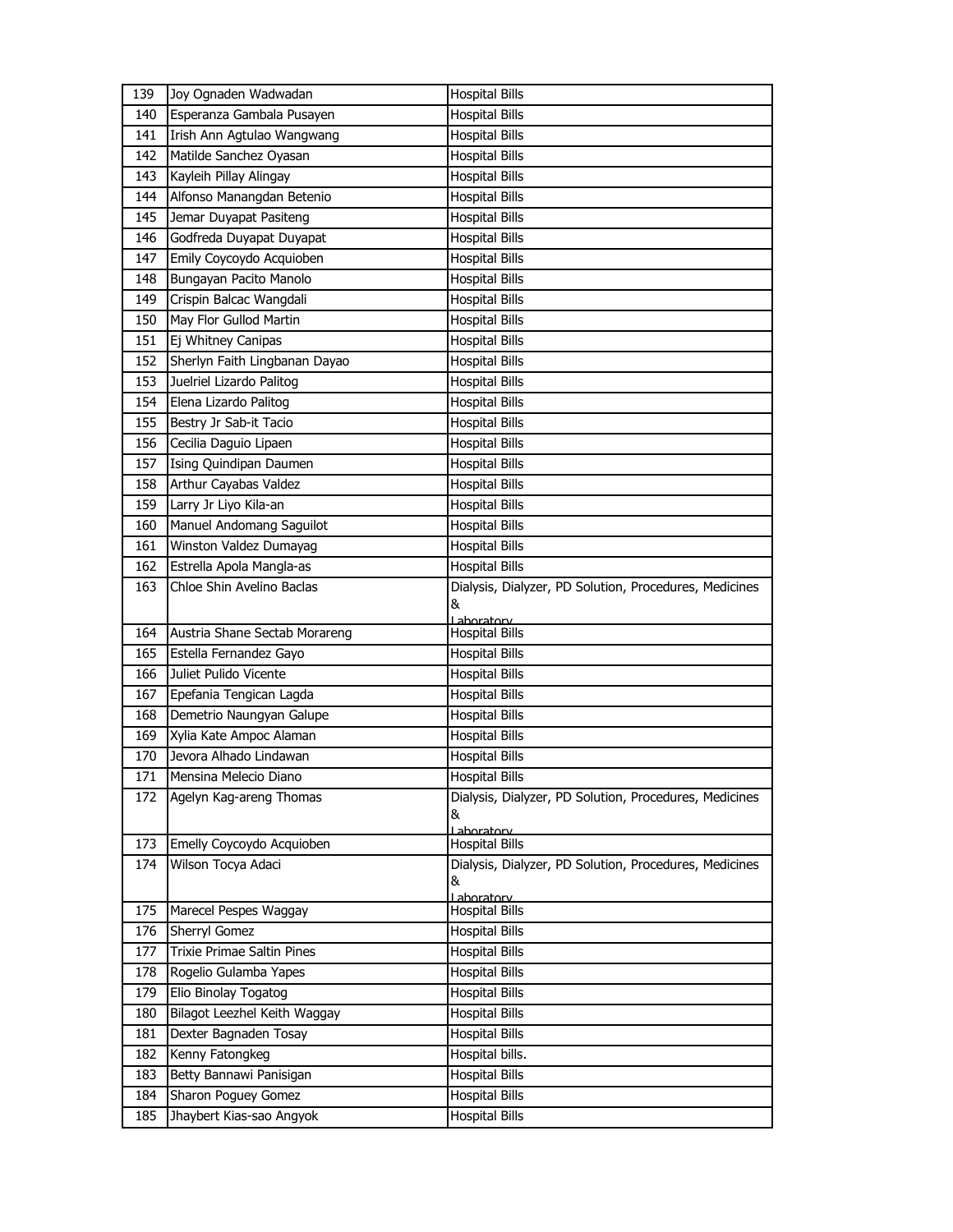| 186 | Brent Omero Gut-omen          | <b>Hospital Bills</b> |
|-----|-------------------------------|-----------------------|
| 187 | Precy Ambas Montes            | <b>Hospital Bills</b> |
| 188 | Lydia Kiblas Incio            | <b>Hospital Bills</b> |
| 189 | David Pogey Galgaleng         | <b>Hospital Bills</b> |
| 190 | Regie Patnaan Say-ocaw        | <b>Hospital Bills</b> |
| 191 | Julio Pangpangdew Paday       | <b>Hospital Bills</b> |
| 192 | Clarita Batones Nginhayan     | <b>Hospital Bills</b> |
| 193 | Doris Laduan Alawas           | <b>Hospital Bills</b> |
| 194 | Robert Changani Atio-an       | <b>Hospital Bills</b> |
| 195 | Franchette Mae Finchad Gaad   | <b>Hospital Bills</b> |
| 196 | Alejanro Feliciano De La Cruz | <b>Hospital Bills</b> |
| 197 | Regor Sala-id Tabao-ican      | <b>Hospital Bills</b> |
| 198 | Deryl Biyad Gao-an            | <b>Hospital Bills</b> |
| 199 | Kenny Fatongkeg               | Hospital bills.       |
| 200 | Denmark Jr Tangad Lozano      | <b>Hospital Bills</b> |
| 201 | Sunay Pit-ilan Dayaodao       | <b>Hospital Bills</b> |
| 202 | <b>Baed Alawas Sabyat</b>     | <b>Hospital Bills</b> |
| 203 | Jillian Izra Cadiogan Tade    | <b>Hospital Bills</b> |
| 204 | Mecian Ognaden Wadwadan       | <b>Hospital Bills</b> |
| 205 | Cristobal Chullipas Almendral | <b>Hospital Bills</b> |
| 206 | Herman Pagtoc Tulean          | <b>Hospital Bills</b> |
| 207 | Listina Mendoza Camiling      | <b>Hospital Bills</b> |
| 208 | Hilda Manalo Habon            | <b>Hospital Bills</b> |
| 209 | Margie Cawayan Culian         | <b>Hospital Bills</b> |
| 210 | Ariel Merico Cawagas          | <b>Hospital Bills</b> |
| 211 | Teodore Catones Danio         | <b>Hospital Bills</b> |
| 212 | Harrison Afali Banwa          | <b>Hospital Bills</b> |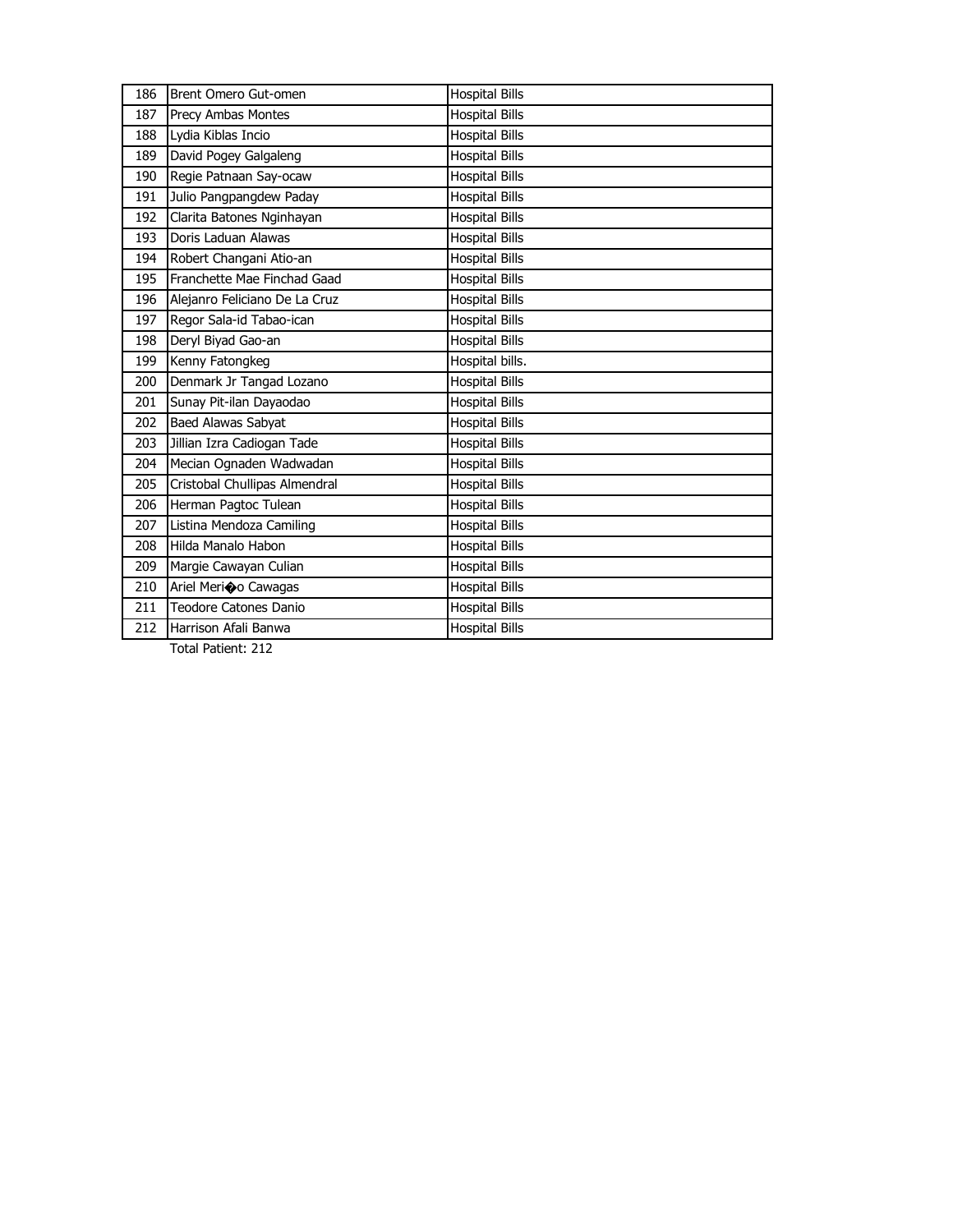

#### LUIS HORA MEMORIAL REGIONAL HOSPITAL For the month of March year 2020

| No#            | <b>Name of Patient</b>          | Assistance                                        |
|----------------|---------------------------------|---------------------------------------------------|
| $\mathbf{1}$   | Melecio Bodcan Siki             | <b>Hospital Bills</b>                             |
| $\overline{2}$ | Rachel Paday-os Sadagan         | <b>Hospital Bills</b>                             |
| 3              | Joseph Lagseng Baungot          | <b>Hospital Bills</b>                             |
| 4              | Tracy Amber Payang Cayaas       | <b>Hospital Bills</b>                             |
| 5              | <b>Israel Tacio Seset</b>       | <b>Hospital Bills</b>                             |
| 6              | Elizabeth Payang Cayaas         | <b>Hospital Bills</b>                             |
| $\overline{7}$ | Rhian Jude Gao-ay Baguitan      | <b>Hospital Bills</b>                             |
| 8              | Nalyn Salibad Garlejo           | Hospital Bill / Laboratory Procedures / Medicines |
| 9              | Asher Comnang Gao-an            | <b>Hospital Bills</b>                             |
| 10             | Denziel Jhem Abad Bacnagan      | <b>Hospital Bills</b>                             |
| 11             | Abhe Tacyo Lamyongen            | <b>Hospital Bills</b>                             |
| 12             | Aries Elhanny Ba-od Potinnoc    | <b>Hospital Bills</b>                             |
| 13             | Gerald Sumalag Wayaway          | <b>Hospital Bills</b>                             |
| 14             | Krizel Dulagan Pagat            | <b>Hospital Bills</b>                             |
| 15             | Jhonna Paciteng Andiso          | <b>Hospital Bills</b>                             |
| 16             | Joeriel Panugan Ocol            | <b>Hospital Bills</b>                             |
| 17             | Jhondave Paciteng Andiso        | <b>Hospital Bills</b>                             |
| 18             | Charyl Panugan Ocol             | <b>Hospital Bills</b>                             |
| 19             | Macaria Lapinas Dalog           | <b>Hospital Bills</b>                             |
| 20             | Wrylan Bryce Pelis Pasngadan    | <b>Hospital Bills</b>                             |
| 21             | Sandy Langbayan Valeriano       | <b>Hospital Bills</b>                             |
| 22             | Donald Jr Apangcay Caga         | <b>Hospital Bills</b>                             |
| 23             | Roselle Zamora Lapas            | <b>Hospital Bills</b>                             |
| 24             | Steven BaÑez Sibaen             | <b>Hospital Bills</b>                             |
| 25             | Marcelo Wadawad Dapyawen        | <b>Hospital Bills</b>                             |
| 26             | Freda Bugatan Gao-ay            | <b>Hospital Bills</b>                             |
| 27             | Lorena Bugtong Ayasao           | <b>Hospital Bills</b>                             |
| 28             | Clarissa Litawan Dino           | <b>Hospital Bills</b>                             |
| 29             | Lowell Pag-ang Wacdisen         | <b>Hospital Bills</b>                             |
| 30             | Kelvin Brian Chumilang Baggeo   | <b>Hospital Bills</b>                             |
| 31             | Priscilla BaÑez Sibaen          | <b>Hospital Bills</b>                             |
| 32             | Jhay Han Pangwe Sicomen         | <b>Hospital Bills</b>                             |
| 33             | Larraine Ridao Tuguinay         | <b>Hospital Bills</b>                             |
| 34             | Bria Khrizel Cabradilla Balidoc | <b>Hospital Bills</b>                             |
| 35             | Mariciel Mayanggao Cabradilla   | <b>Hospital Bills</b>                             |
| 36             | Shahansey Inyaka Caligtan       | <b>Hospital Bills</b>                             |
| 37             | Marie Krizz Butdoy Fernandez    | <b>Hospital Bills</b>                             |
| 38             | Alice Atin-an Benito            | <b>Hospital Bills</b>                             |
| 39             | Dangatan Dalim-on Poklis        | <b>Hospital Bills</b>                             |
| 40             | Anthony Tumangeb Locaben        | <b>Hospital Bills</b>                             |
| 41             | Thyrone Jahn Doco Miguel        | <b>Hospital Bills</b>                             |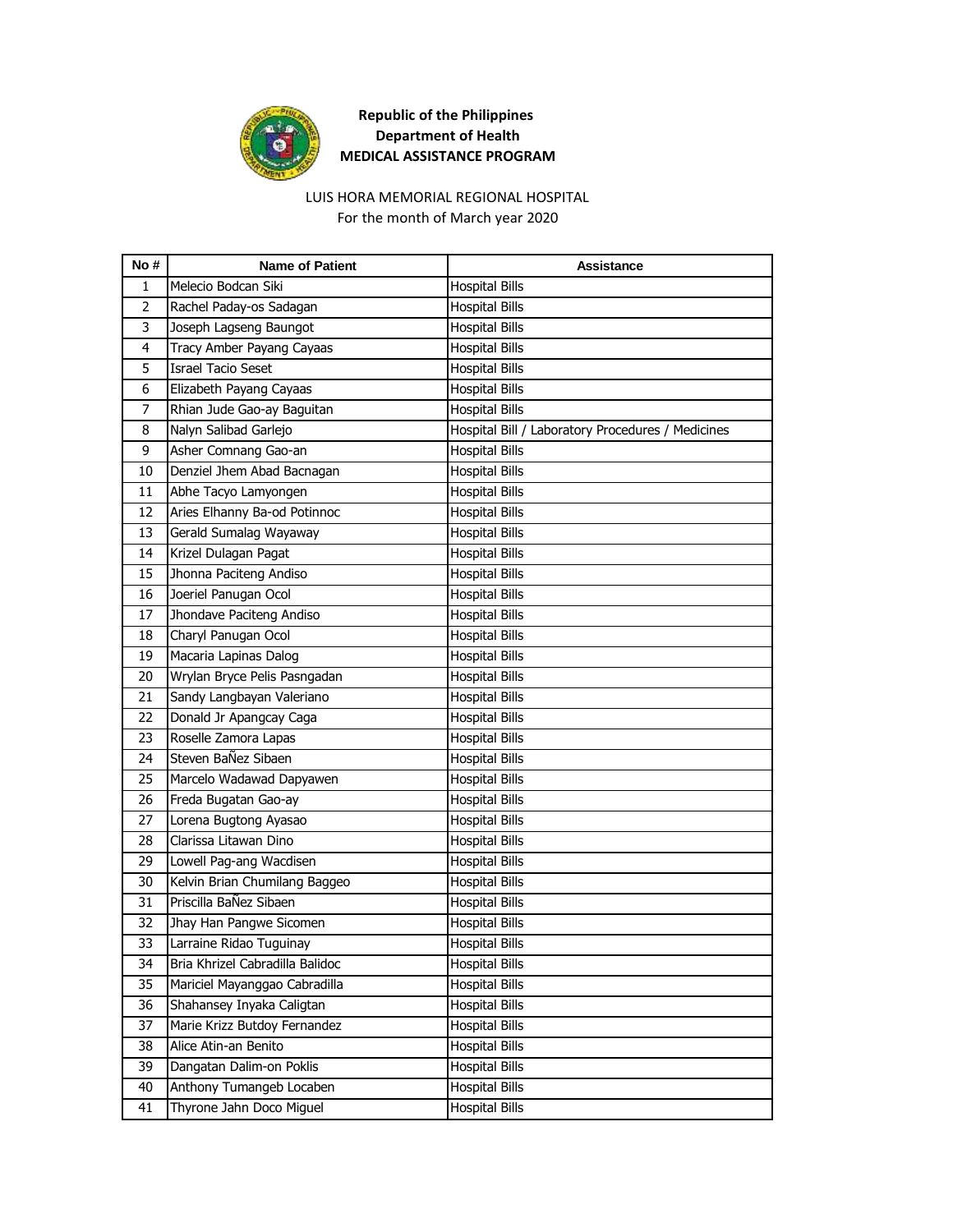| 42 | Jasmine Kate Roxas Afidchao   | <b>Hospital Bills</b>                                  |
|----|-------------------------------|--------------------------------------------------------|
| 43 | Jenny Joyce Tuyan Magadia     | <b>Hospital Bills</b>                                  |
| 44 | Ferick Bay-an Agayao          | <b>Hospital Bills</b>                                  |
| 45 | Cosili Dolig Agindadao        | <b>Hospital Bills</b>                                  |
| 46 | Sofia Hycinth Pacyaan Ceralde | <b>Hospital Bills</b>                                  |
| 47 | Flora Jane Basinga Baclili    | <b>Hospital Bills</b>                                  |
| 48 | Mishel Roxas Afidchao         | <b>Hospital Bills</b>                                  |
| 49 | Mauro Taloba Daguiwen         | <b>Hospital Bills</b>                                  |
| 50 | Jay Vin Baclili Gerzon        | <b>Hospital Bills</b>                                  |
| 51 | Almera Magadia                | <b>Hospital Bills</b>                                  |
| 52 | Esmeralda Bucasan Pacyaan     | <b>Hospital Bills</b>                                  |
| 53 | Jane Madiano Tonton           | <b>Hospital Bills</b>                                  |
| 54 | Rodolfo Gasalao Vilog         | <b>Hospital Bills</b>                                  |
| 55 | Linda Linggoy Salvador        | <b>Hospital Bills</b>                                  |
| 56 | Felicidad Colacol Tanan       | <b>Hospital Bills</b>                                  |
| 57 | Jeanalyn Coniyat Tungab       | <b>Hospital Bills</b>                                  |
| 58 | Alfonso Balangitan Diastan    | <b>Hospital Bills</b>                                  |
| 59 | Rheanne Coniyat Tungab        | <b>Hospital Bills</b>                                  |
| 60 | Emily Laguitan Maday-a        | <b>Hospital Bills</b>                                  |
| 61 | Junel Dave Dogwey Sumayao     | <b>Hospital Bills</b>                                  |
| 62 | Francisco Alcido Palac        | <b>Hospital Bills</b>                                  |
| 63 | Ricardo Colacol Copanut       | <b>Hospital Bills</b>                                  |
| 64 | Chingbe Agustin Bilag         | Dialysis, Dialyzer, PD Solution, Procedures, Medicines |
|    |                               | &                                                      |
| 65 | Candida Labutan Laus          | Laboratory<br><b>Hospital Bills</b>                    |
| 66 | Marina Compas Dulagan         | <b>Hospital Bills</b>                                  |
| 67 | Chaderich Challoy Manganay    | <b>Hospital Bills</b>                                  |
| 68 | Joseph Lupac Olowan           | <b>Hospital Bills</b>                                  |
| 69 | Stephen Dulagan Pagat         | <b>Hospital Bills</b>                                  |
| 70 | Prema Enrique Capsuyen        | <b>Hospital Bills</b>                                  |
| 71 | Robert Sawac Reyes            | <b>Hospital Bills</b>                                  |
| 72 | Venus Ramirez Nalicao         | <b>Hospital Bills</b>                                  |
| 73 | Roselle Panganiban Domingo    | <b>Hospital Bills</b>                                  |
| 74 | Cristine Bugnosen Sibaen      | <b>Hospital Bills</b>                                  |
| 75 | Truly Fair Malidom Lamyongen  | <b>Hospital Bills</b>                                  |
| 76 | Aryan Vhic Lagob Rongan       | <b>Hospital Bills</b>                                  |
| 77 | Ericka Fair Malidom Lamyongen | <b>Hospital Bills</b>                                  |
| 78 | Zoey Amore Nalicao Miguel     | <b>Hospital Bills</b>                                  |
| 79 | Jhon Mark Panganiban Domingo  | <b>Hospital Bills</b>                                  |
| 80 | Vanessa Baniaw Mayieka        | Hospital Bills                                         |
| 81 | Bonifacio Cancanan Gadgadan   | <b>Hospital Bills</b>                                  |
| 82 | Feliza Sad-ang Daday          | <b>Hospital Bills</b>                                  |
| 83 | Alma Bentican Ngohayon        | <b>Hospital Bills</b>                                  |
| 84 | Jena Simpoda Nginhayan        | <b>Hospital Bills</b>                                  |
| 85 | Albina Buguiles Bulicday      | <b>Hospital Bills</b>                                  |
| 86 | Delailah Ngali Calibuso       | <b>Hospital Bills</b>                                  |
| 87 | Rufino Bitaga Annangan        | <b>Hospital Bills</b>                                  |
| 88 | Lily Apola Tagtag             | <b>Hospital Bills</b>                                  |
| 89 | Letty Bitibit Donato          | <b>Hospital Bills</b>                                  |
| 90 | Ramon Tumapang Tami-ing       | Hospital Bills                                         |
|    |                               |                                                        |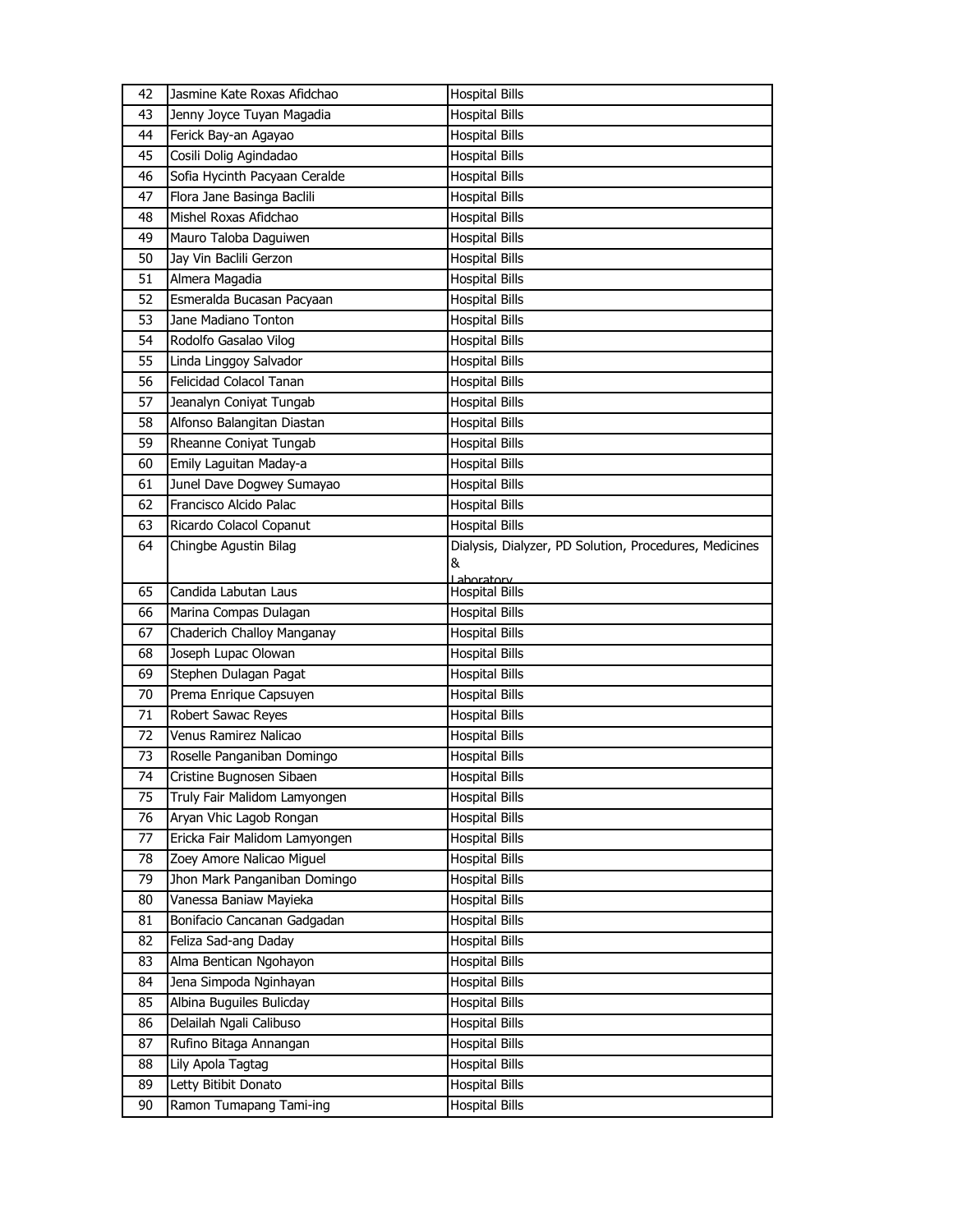| 91  | Conception Das-ao Reyes      | <b>Hospital Bills</b> |
|-----|------------------------------|-----------------------|
| 92  | Shanine Sad-ang Daday        | <b>Hospital Bills</b> |
| 93  | Pia Belle Kibang Gaburno     | <b>Hospital Bills</b> |
| 94  | Prudencio Calendas Calibuso  | <b>Hospital Bills</b> |
| 95  | Felix Jr Dito Pellagao       | <b>Hospital Bills</b> |
| 96  | Maria Magadia Banda          | <b>Hospital Bills</b> |
| 97  | Jezreel Tosay Balingsat      | <b>Hospital Bills</b> |
| 98  | Elena Fagta CariÑo           | <b>Hospital Bills</b> |
| 99  | Ignacio Daguio Domigsi       | <b>Hospital Bills</b> |
| 100 | Clyne Gaeter Matias Segyep   | <b>Hospital Bills</b> |
| 101 | Macaria Lapinas Dalog        | <b>Hospital Bills</b> |
| 102 | Angeline Kibang Gaburno      | <b>Hospital Bills</b> |
| 103 | Jinalin Matias Segyep        | <b>Hospital Bills</b> |
| 104 | Shekaina Mae Bulalin Botdoy  | <b>Hospital Bills</b> |
| 105 | Aladin Dampag Da-o           | <b>Hospital Bills</b> |
| 106 | Shekaina Baniaw Mayieka      | <b>Hospital Bills</b> |
| 107 | Anastacio Cagayan Cajigan    | <b>Hospital Bills</b> |
| 108 | Brigette Sibaen Tugay-an     | <b>Hospital Bills</b> |
| 109 | Marlyn Agustin Martija       | <b>Hospital Bills</b> |
| 110 | Virginia Chiwacheo Changiwan | <b>Hospital Bills</b> |
| 111 | Victoria Ramirez Alvester    | <b>Hospital Bills</b> |
| 112 | Leomar Ananias Laus          | <b>Hospital Bills</b> |
| 113 | Jimler Jay Tammy Baslagan    | <b>Hospital Bills</b> |
| 114 | Crispin Andawey Lombiyan     | <b>Hospital Bills</b> |
| 115 | Linda Ekid Challoy           | <b>Hospital Bills</b> |
|     |                              |                       |
| 116 | Rexmar Alop Cuadla           | <b>Hospital Bills</b> |
| 117 | Luisa Pachao Biag            | <b>Hospital Bills</b> |
| 118 | Teresa Pukpuken Wandas       | <b>Hospital Bills</b> |
| 119 | Alexander Deg-ey Cenon       | <b>Hospital Bills</b> |
| 120 | Melyrose Boyagao Lacaden     | <b>Hospital Bills</b> |
| 121 | Dani Rose Boyagao Lacaden    | <b>Hospital Bills</b> |
| 122 | Julie Amilot Laginio         | <b>Hospital Bills</b> |
| 123 | Rodrigo Baglan Songyo        | <b>Hospital Bills</b> |
| 124 | Pablo Jr Fatog Matias        | <b>Hospital Bills</b> |
| 125 | Purita Bayogan Umayat        | <b>Hospital Bills</b> |
| 126 | Harriet Codiamat Tagaban     | <b>Hospital Bills</b> |
| 127 | Delia Codiamat Tagaban       | <b>Hospital Bills</b> |
| 128 | Kate Bimmucal Pinkihan       | <b>Hospital Bills</b> |
| 129 | Mar Pachao Biag              | <b>Hospital Bills</b> |
| 130 | Gilbert Botigan Balonglong   | <b>Hospital Bills</b> |
| 131 | Martina Pilay Ateteo         | <b>Hospital Bills</b> |
| 132 | Brianna Copite Boguite       | <b>Hospital Bills</b> |
| 133 | Kathleen Pulgo Copite        | <b>Hospital Bills</b> |
| 134 | Moises Tallaking Dongpiwen   | <b>Hospital Bills</b> |
| 135 | Salvador Saldao Mangannay    | <b>Hospital Bills</b> |
| 136 | Sky Manuel Ambatcan          | <b>Hospital Bills</b> |
| 137 | Raphael Jordan Donga-el Ayan | <b>Hospital Bills</b> |
| 138 | Margaret Lomas-e Makin       | <b>Hospital Bills</b> |
| 139 | Gina Millet Bañez            | <b>Hospital Bills</b> |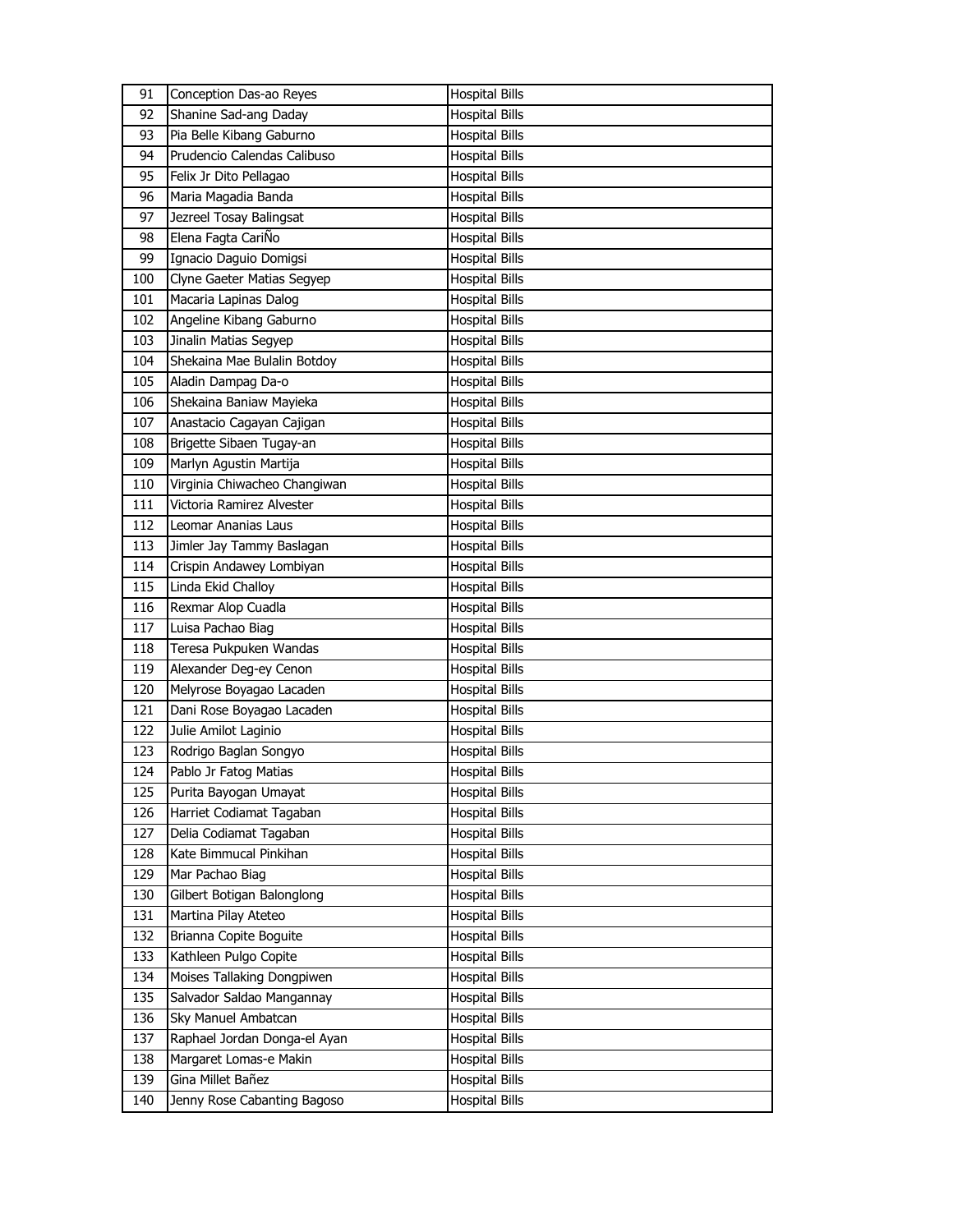| 141 | Seffira Vancee Bañez           | <b>Hospital Bills</b> |
|-----|--------------------------------|-----------------------|
| 142 | Mary Kabfeo Aka-es             | <b>Hospital Bills</b> |
| 143 | Charella Matias Guinoran       | <b>Hospital Bills</b> |
| 144 | Hardy Calliten Bagni           | <b>Hospital Bills</b> |
| 145 | Remar Tallawan Agmaliw         | <b>Hospital Bills</b> |
| 146 | Jerry Pakipac Tino             | <b>Hospital Bills</b> |
| 147 | Marlyn Gumawi Faycho           | <b>Hospital Bills</b> |
| 148 | Jhoefer Tacba Malinias         | <b>Hospital Bills</b> |
| 149 | Alden Ambas                    | <b>Hospital Bills</b> |
| 150 | Fely Bolidan Banwa             | <b>Hospital Bills</b> |
| 151 | Caryll Donga-el Ayan           | <b>Hospital Bills</b> |
| 152 | Alger Dave Villanueva          | <b>Hospital Bills</b> |
| 153 | Gloria Dao-ines Aragon         | <b>Hospital Bills</b> |
| 154 | Evelyn Calingayan Dulnuan      | <b>Hospital Bills</b> |
| 155 | Earl James Agumdang Alop       | <b>Hospital Bills</b> |
| 156 | Marcia Charwasen Paluwan       | <b>Hospital Bills</b> |
| 157 | Luck Mae Lifalib Masa-ew       | <b>Hospital Bills</b> |
| 158 | Angieneth Pagaduan Abalos      | <b>Hospital Bills</b> |
| 159 | Herces Clark Mangangey Ban-eg  | <b>Hospital Bills</b> |
| 160 | Jandelyn Pame Soriano          | <b>Hospital Bills</b> |
| 161 | Rainbow Wayne Tangalin CariÑo  | <b>Hospital Bills</b> |
| 162 | Brigeth Butangen Dunuan        | <b>Hospital Bills</b> |
| 163 | <b>Marivel Mariones Carias</b> | <b>Hospital Bills</b> |
| 164 | Edmundo Balcac Cabradilla      | <b>Hospital Bills</b> |
| 165 | Mark Sad-en Pocais             | <b>Hospital Bills</b> |
| 166 | Kevin Tanacio Kindao           | <b>Hospital Bills</b> |
| 167 | Kevin Tanacio Kindao           | <b>Hospital Bills</b> |
| 168 | Dunstan Gaco Pasong            | <b>Hospital Bills</b> |
| 169 | Athena Grace Lamlamag Bautista | <b>Hospital Bills</b> |
| 170 | Nick John Balag-ey Sungay      | <b>Hospital Bills</b> |
| 171 | Angela Lamlamag Bautista       | <b>Hospital Bills</b> |
| 172 | Belio Kato Copite              | <b>Hospital Bills</b> |
| 173 | Carmen Dalmacio Bangsilan      | <b>Hospital Bills</b> |
| 174 | Eduardo Corpuz Paleng          | <b>Hospital Bills</b> |
| 175 | Marianito Carabaldi Alvaro     | <b>Hospital Bills</b> |
| 176 | Antonette Anacho Tinma-od      | <b>Hospital Bills</b> |
| 177 | Lhiana Blaire Simongo Lucas    | <b>Hospital Bills</b> |
| 178 | Linus Aswigue Bolinget         | <b>Hospital Bills</b> |
| 179 | Rufina Ngalatan Antonio        | <b>Hospital Bills</b> |
| 180 | Arianna May Cupatan Sotero     | <b>Hospital Bills</b> |
| 181 | Analyn Yagyagen Angyoc         | <b>Hospital Bills</b> |
| 182 | Ignacio Potlay Siki            | <b>Hospital Bills</b> |
| 183 | Chita Tumacdang Bantew         | <b>Hospital Bills</b> |
| 184 | Sunshine Joy Tumacdang Bantew  | <b>Hospital Bills</b> |
| 185 | Nhazer Culnin Paycao           | <b>Hospital Bills</b> |
| 186 | Joyklen Daysa Palangdosan      | <b>Hospital Bills</b> |
| 187 | Jingky Mocnangan Abes          | <b>Hospital Bills</b> |
| 188 | Jovelyn Dakiwas Payangdo       | <b>Hospital Bills</b> |
| 189 | Virginia Gaburno Garrino       | <b>Hospital Bills</b> |
| 190 | Rafael Ciano Salao             | <b>Hospital Bills</b> |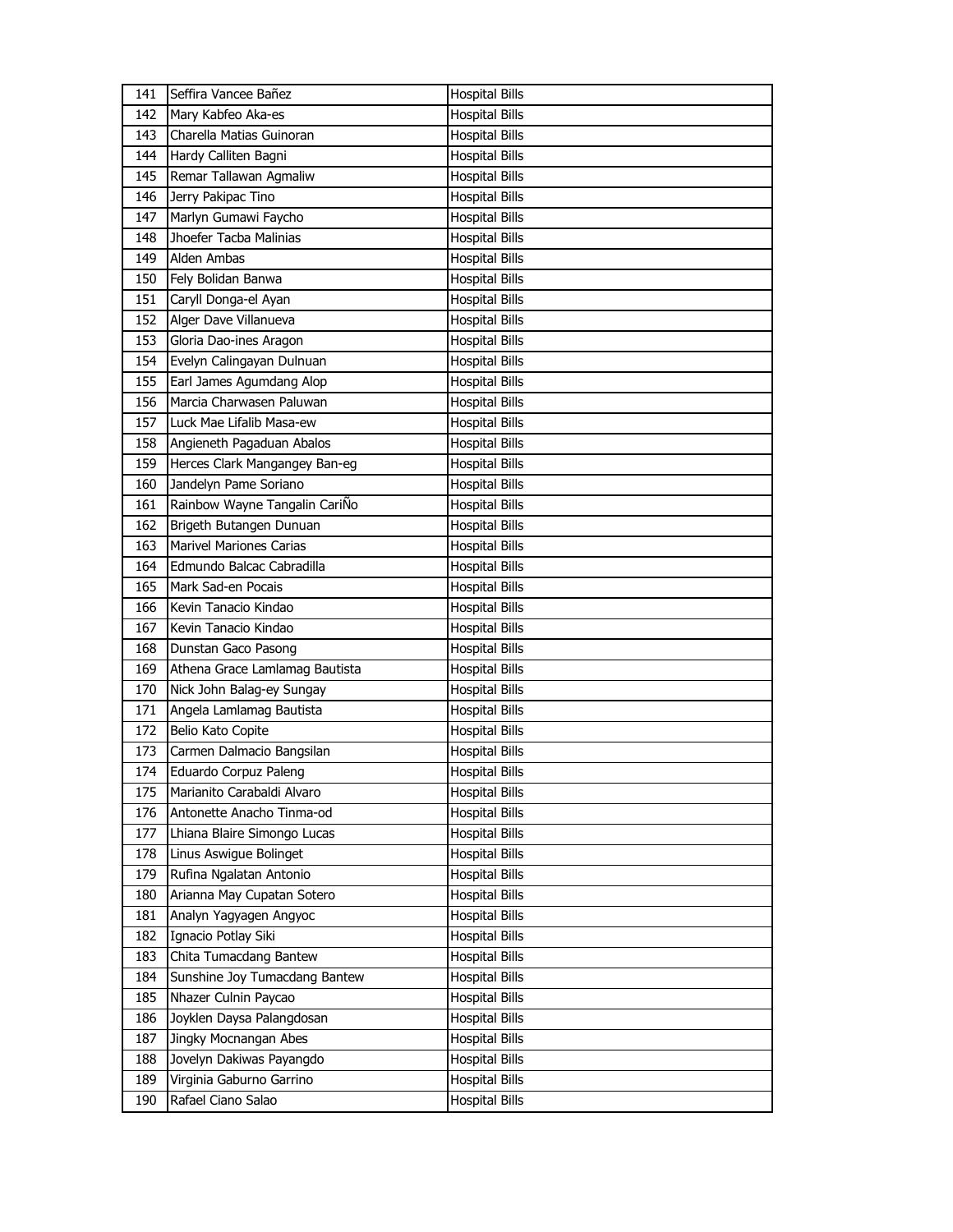| 191 | Rechelle Daskew Dawagui         | <b>Hospital Bills</b> |
|-----|---------------------------------|-----------------------|
| 192 | Catherine Pasian Empabido       | <b>Hospital Bills</b> |
| 193 | April Duclan Abaclod            | <b>Hospital Bills</b> |
| 194 | Gina Agapang Patiti             | <b>Hospital Bills</b> |
| 195 | Irish Patiti                    | <b>Hospital Bills</b> |
| 196 | Hydra Segundo Agustin           | <b>Hospital Bills</b> |
| 197 | Antonette Bistayon Iqualdo      | <b>Hospital Bills</b> |
| 198 | Orlan Balog-as                  | <b>Hospital Bills</b> |
| 199 | Diana Aluyen Bravo              | <b>Hospital Bills</b> |
| 200 | Maria Izabel Aluyen Bravo       | <b>Hospital Bills</b> |
| 201 | Julia Madalla Masnan            | <b>Hospital Bills</b> |
| 202 | Yvonne Villamil                 | <b>Hospital Bills</b> |
| 203 | Christian Brei Pasingan Abluyen | <b>Hospital Bills</b> |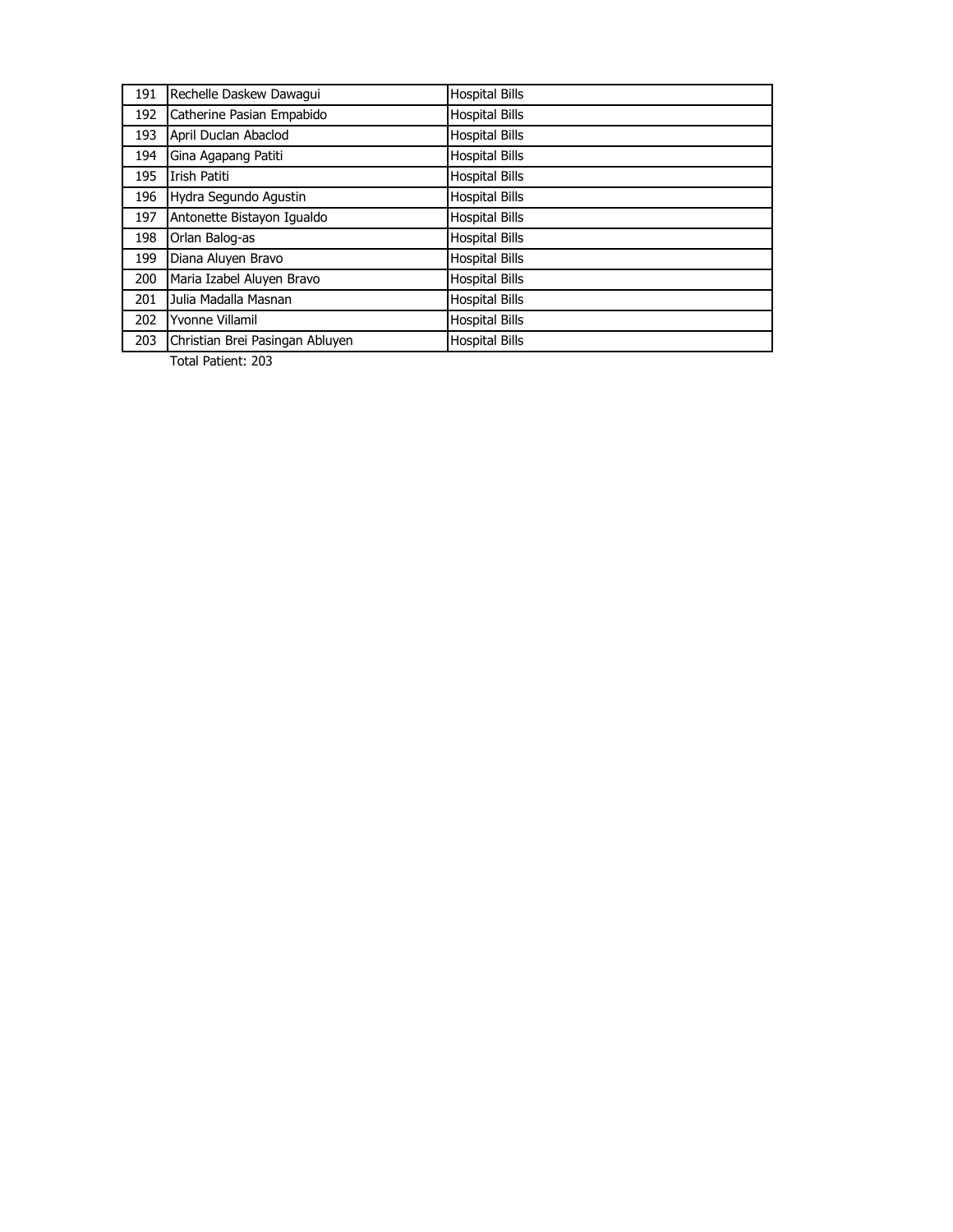

#### LUIS HORA MEMORIAL REGIONAL HOSPITAL For the month of April year 2020

| No #           | <b>Name of Patient</b>       | <b>Assistance</b>     |
|----------------|------------------------------|-----------------------|
| 1              | Melinia Pangwe Sicomen       | <b>Hospital Bills</b> |
| $\overline{2}$ | Glenn Ver Banggalat Likigan  | <b>Hospital Bills</b> |
| 3              | Ruben Tangpep Buslotan       | <b>Hospital Bills</b> |
| 4              | Jane Bistoca Pawid           | <b>Hospital Bills</b> |
| 5              | Erwin Bistoca Pawid          | <b>Hospital Bills</b> |
| 6              | Jenalyn Lagasi Mata          | <b>Hospital Bills</b> |
| 7              | Fe B Bayanos                 | <b>Hospital Bills</b> |
| 8              | Ignacio Potlay Siki          | <b>Hospital Bills</b> |
| 9              | Henry Galangey Bayodao       | <b>Hospital Bills</b> |
| 10             | Jovielee Luis Tifang         | <b>Hospital Bills</b> |
| 11             | Hannah Flor Sagamla Baliosan | <b>Hospital Bills</b> |
| 12             | Patricia Gayo Dao-as         | <b>Hospital Bills</b> |
| 13             | Maribel Cawatig Ngalatan     | <b>Hospital Bills</b> |
| 14             | Albert Pisong Las-ig         | <b>Hospital Bills</b> |
| 15             | Alfer Cawatig Ngalatan       | <b>Hospital Bills</b> |
| 16             | Archer Sawey                 | <b>Hospital Bills</b> |
| 17             | Sylma Cotit Adaclog          | <b>Hospital Bills</b> |
| 18             | Zhyrie Bawas Ngangay         | <b>Hospital Bills</b> |
| 19             | Jerald Boledan Lamyong       | <b>Hospital Bills</b> |
| 20             | Godoen Dalosdos Balusdan     | <b>Hospital Bills</b> |
| 21             | Richard Fanak-il Ayod        | <b>Hospital Bills</b> |
| 22             | Brenda Guisadan Ciano        | <b>Hospital Bills</b> |
| 23             | Gerald Pet-ong En-ale        | <b>Hospital Bills</b> |
| 24             | Gertrudes Lacaden Pallaya    | <b>Hospital Bills</b> |
| 25             | Armando Langbayan Teofilo    | <b>Hospital Bills</b> |
| 26             | Maritess Dao-asen Guslab     | <b>Hospital Bills</b> |
| 27             | Rochally Dunol Yag-ao        | <b>Hospital Bills</b> |
| 28             | Fely Agatlao Ticfowen        | <b>Hospital Bills</b> |
| 29             | Vicente Wanasen              | <b>Hospital Bills</b> |
| 30             | Manuela Owayet Libeg         | <b>Hospital Bills</b> |
| 31             | Jheu Owayet Libeg            | <b>Hospital Bills</b> |
| 32             | Krish Joy Dugaong Dictaran   | <b>Hospital Bills</b> |
| 33             | Merlita Gano Binwag          | <b>Hospital Bills</b> |
| 34             | Mecy Aludos Alam-am          | <b>Hospital Bills</b> |
| 35             | Khryzle Aten-ana Caligtan    | <b>Hospital Bills</b> |
| 36             | Tyus Khene Adriatico         | <b>Hospital Bills</b> |
| 37             | Shane Tabao-icana Mosuela    | <b>Hospital Bills</b> |
| 38             | Shahanie Dalang Tabao-ican   | <b>Hospital Bills</b> |
| 39             | Lanie Ducusin Roman          | <b>Hospital Bills</b> |
| 40             | Marife Faroden Licudan       | <b>Hospital Bills</b> |
| 41             | Melody Codod Layaban         | <b>Hospital Bills</b> |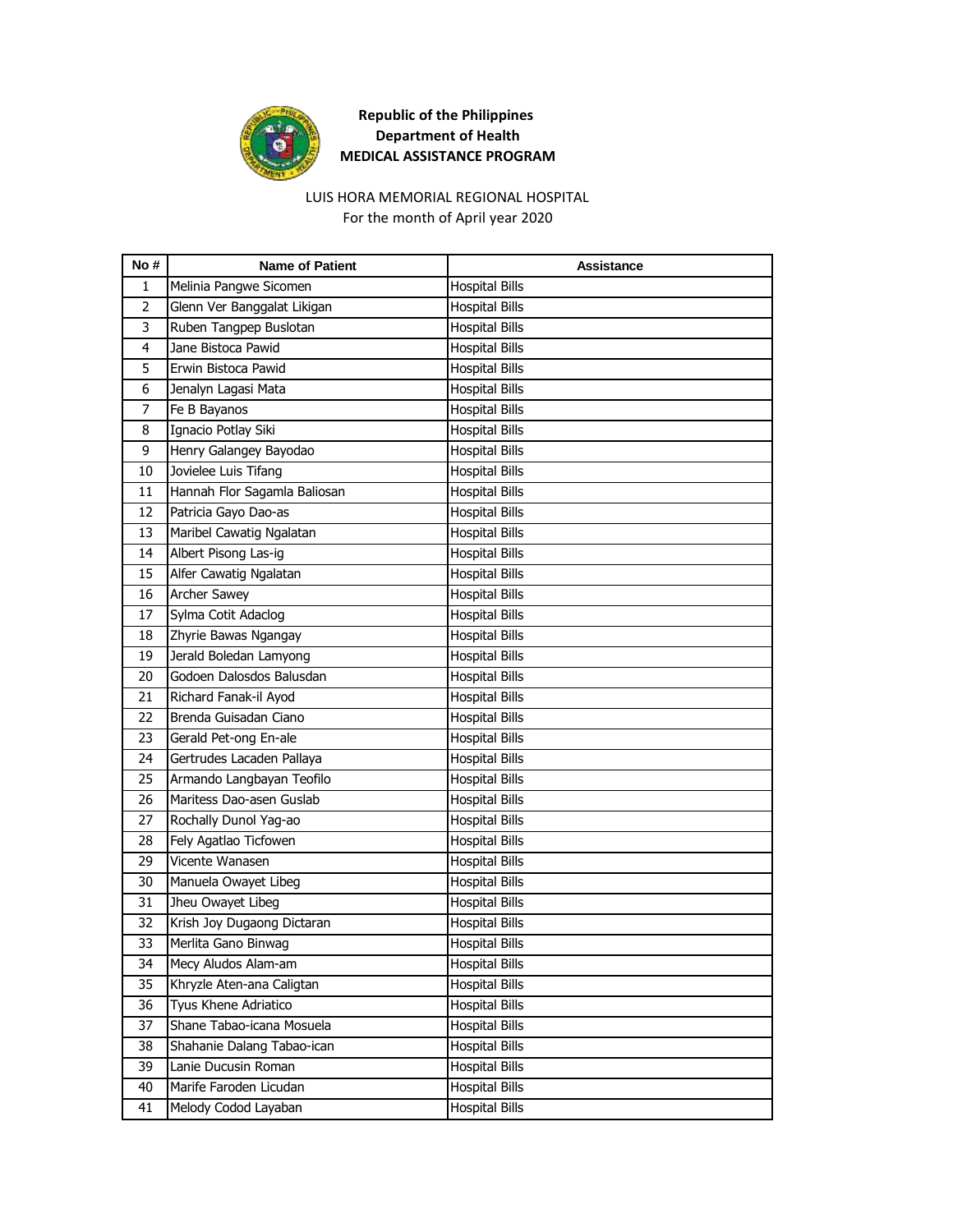| 42 | Michael Gaspi Yabba    | <b>Hospital Bills</b> |
|----|------------------------|-----------------------|
| 43 | Claire Pinasen Olnosen | <b>Hospital Bills</b> |
| 44 | Olivia Cayat Calyaen   | <b>Hospital Bills</b> |
| 45 | Alma Pio Capacap       | <b>Hospital Bills</b> |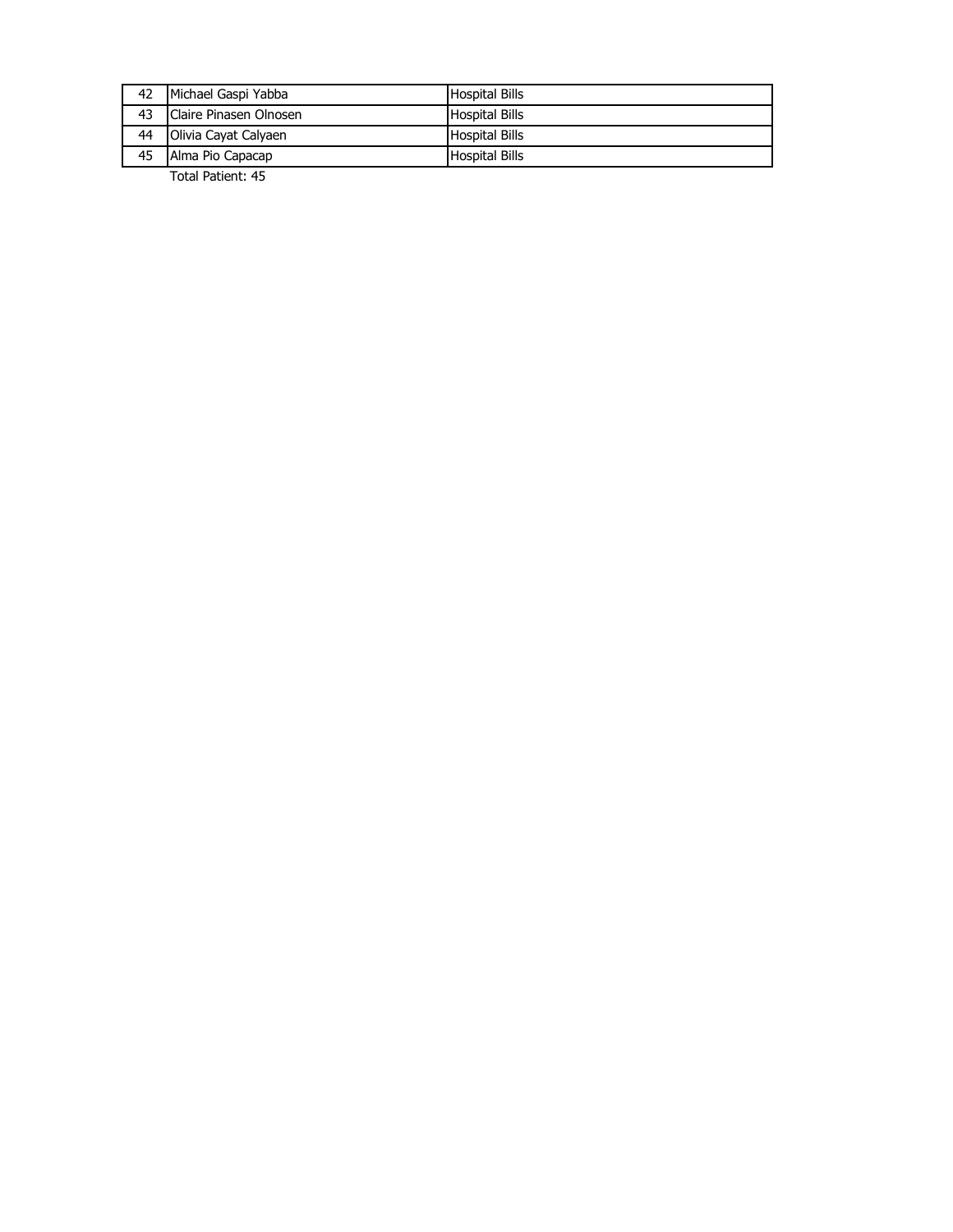

#### For the month of May year 2020 LUIS HORA MEMORIAL REGIONAL HOSPITAL

| No#            | <b>Name of Patient</b>     | Assistance            |
|----------------|----------------------------|-----------------------|
| 1              | Nico Beniasan Tudlong      | <b>Hospital Bills</b> |
| $\overline{2}$ | Troy Cayat Calyaen         | <b>Hospital Bills</b> |
| 3              | Reyford Dusalen Pol-ocan   | <b>Hospital Bills</b> |
| 4              | Florencio Mandi-it Padua   | <b>Hospital Bills</b> |
| 5              | Soledad Kalanag Fagkoso    | <b>Hospital Bills</b> |
| 6              | Janeth D. Calub            | <b>Hospital Bills</b> |
| 7              | Claire Pinasen Olnosen     | <b>Hospital Bills</b> |
| 8              | Marie Lapas Valdez         | <b>Hospital Bills</b> |
| 9              | Ronalyn Balbin Selec       | <b>Hospital Bills</b> |
| 10             | Alimhark Jay Espada Banwa  | <b>Hospital Bills</b> |
| 11             | Heide Sagayo Mataan        | Hospital Bills        |
| 12             | Kyle Wakit Elias           | Hospital bills.       |
| 13             | Elena Esposo Higino        | Hospital bills.       |
| 14             | Niño Esposo Higino         | <b>Hospital Bills</b> |
| 15             | Lanie Wakit Elias          | <b>Hospital Bills</b> |
| 16             | Primo Punasen Pines        | Hospital Bills        |
| 17             | Jay R Mosawan Dalasen      | <b>Hospital Bills</b> |
| 18             | John Mark Balbin Selec     | <b>Hospital Bills</b> |
| 19             | Elvira Dalmacio Har-op     | <b>Hospital Bills</b> |
| 20             | Miguel Maydas Valdez       | <b>Hospital Bills</b> |
| 21             | Bili-en Otinggey Mauricio  | <b>Hospital Bills</b> |
| 22             | Jose Banno Waeyan          | <b>Hospital Bills</b> |
| 23             | Agustina Rufino Ballogan   | <b>Hospital Bills</b> |
| 24             | Martina Pilay Ateteo       | <b>Hospital Bills</b> |
| 25             | Jose Lockayen Valdez       | <b>Hospital Bills</b> |
| 26             | Lemuel Sanglay Calical     | <b>Hospital Bills</b> |
| 27             | Felinia Bugat Calugan      | <b>Hospital Bills</b> |
| 28             | Romeo Lobbong Ennot        | <b>Hospital Bills</b> |
| 29             | Lovelyn Langbis Baldos     | <b>Hospital Bills</b> |
| 30             | Ferlyn Olario              | <b>Hospital Bills</b> |
| 31             | Maricar Lasaten Rufino     | <b>Hospital Bills</b> |
| 32             | Jeane Axle Posawen Kitayan | <b>Hospital Bills</b> |
| 33             | Neah Guesdan Silaken       | <b>Hospital Bills</b> |
| 34             | Novy Molang Felipe         | <b>Hospital Bills</b> |
| 35             | Menia Mablay Minas         | <b>Hospital Bills</b> |
| 36             | Melba G Gamonnac           | <b>Hospital Bills</b> |
| 37             | Vicente Gregorio Lacwasan  | <b>Hospital Bills</b> |
| 38             | John Patangan Danao        | <b>Hospital Bills</b> |
| 39             | Francisco Asag Tigcangay   | <b>Hospital Bills</b> |
| 40             | Medina Bayonao Bangsoy     | <b>Hospital Bills</b> |
| 41             | Bonalyn Oloan Domocmat     | <b>Hospital Bills</b> |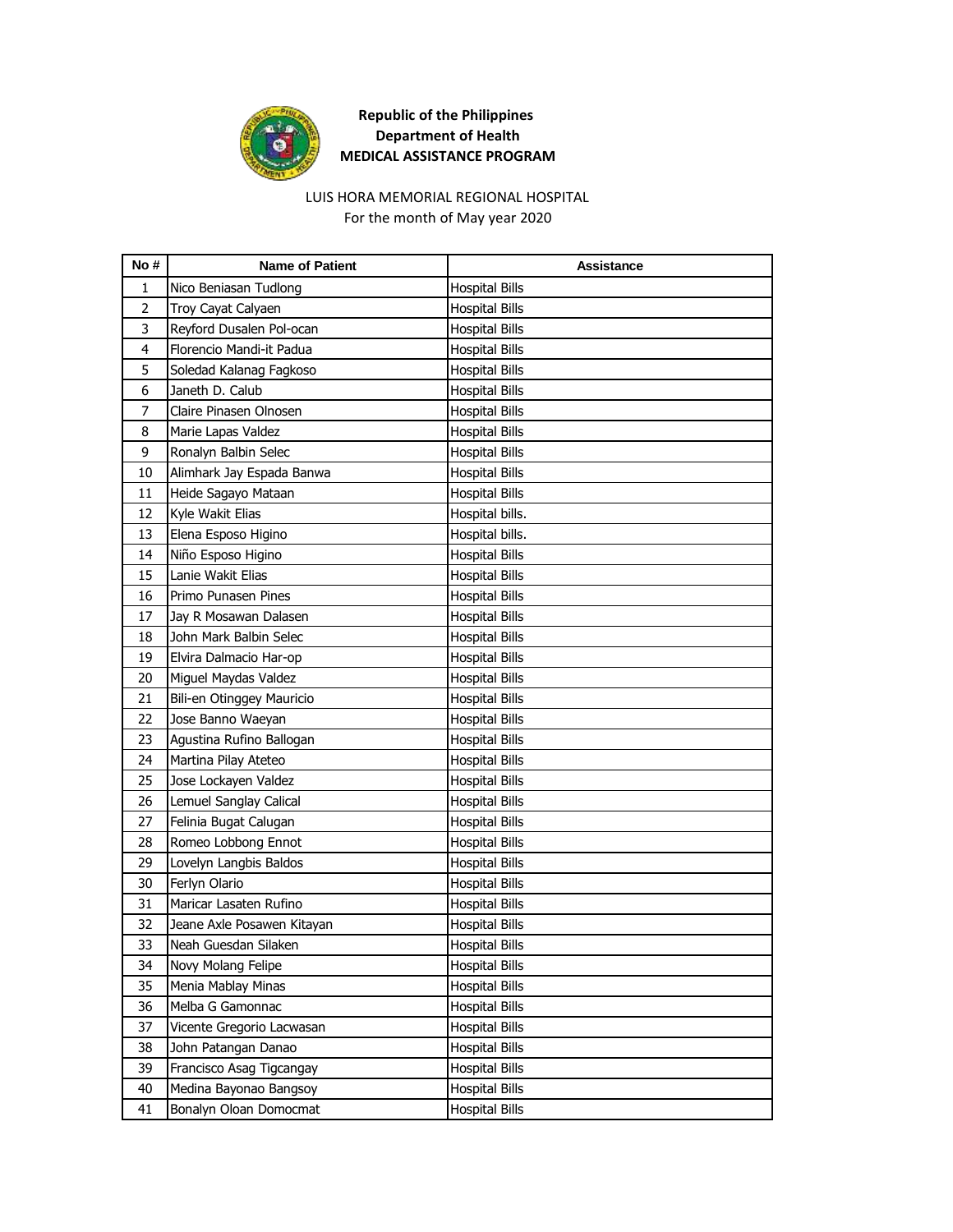| 42       | Leonardo Dayuan Banos                                  | <b>Hospital Bills</b>                          |
|----------|--------------------------------------------------------|------------------------------------------------|
| 43       | Salvador Dangsi Bontaleg                               | <b>Hospital Bills</b>                          |
| 44       | Robert Sacpa Tugay-an                                  | <b>Hospital Bills</b>                          |
| 45       | Agustina Olban Pasngadan                               | Hospital Bills                                 |
| 46       | Christell Grace Lomesio Sagayo                         | <b>Hospital Bills</b>                          |
| 47       | Analyn Banguigui Cayabas                               | <b>Hospital Bills</b>                          |
| 48       | Leonardo Dayuan Banos                                  | <b>Hospital Bills</b>                          |
| 49       | Fe Bayanos Bawingan                                    | <b>Hospital Bills</b>                          |
| 50       | Marcelino Langagan Danglosi                            | <b>Hospital Bills</b>                          |
| 51       | Rufino Luis                                            | <b>Hospital Bills</b>                          |
| 52       | Thelma Lomesio Sagayo                                  | <b>Hospital Bills</b>                          |
| 53       | Keziah Cawed Mosecan                                   | <b>Hospital Bills</b>                          |
| 54       | Thomas Baniwa Dao-ines                                 | <b>Hospital Bills</b>                          |
| 55       | Arthur Baliang Ledsey                                  | <b>Hospital Bills</b>                          |
| 56       | Jessa Mae Cabay Fagyan                                 | <b>Hospital Bills</b>                          |
| 57       | Mario Madon-an Wacnag                                  | <b>Hospital Bills</b>                          |
| 58       | Miguel Maydas Valdez                                   | Hospital Bills                                 |
| 59       | Lovely Gabol Padaco                                    | <b>Hospital Bills</b>                          |
| 60       | Zackary Yuzil Gabol Padaco                             | <b>Hospital Bills</b>                          |
| 61       | Joeriel Panugan Ocol                                   | <b>Hospital Bills</b>                          |
| 62       | Ruben Singwa Dalocdoc                                  | <b>Hospital Bills</b>                          |
| 63       | Melody Amta-en Gameo                                   | Hospital Bills                                 |
| 64       | Dario Balegan Bulayo                                   | <b>Hospital Bills</b>                          |
| 65       | Jeric Emilio Donato                                    | <b>Hospital Bills</b>                          |
| 66       | Andrea Baiwes Dicam                                    | <b>Hospital Bills</b>                          |
| 67       | Ferdinand King-awa Magkachi                            | <b>Hospital Bills</b>                          |
| 68       | Eduardo Gawec Martin                                   | Hospital Bills                                 |
| 69       | Arthur Baliang Ledsey                                  | <b>Hospital Bills</b>                          |
| 70       | Bernardino Bangtegan Agsisiyo                          | <b>Hospital Bills</b>                          |
| 71       | Angelita Dampulay Gacutan                              | <b>Hospital Bills</b>                          |
| 72       | Silvestre Laoyan Mariano                               | <b>Hospital Bills</b>                          |
| 73       | Arsenio Cayat Bandoc                                   | Hospital Bills                                 |
| 74       | Anthony Siki Balata                                    | Hospital Bills                                 |
| 75       | Saida Guisdan Ciano                                    | <b>Hospital Bills</b>                          |
| 76       | Martha Codo-og Tabao-ican                              | <b>Hospital Bills</b>                          |
| 77       | April Joyce Pascual MariÑas                            | <b>Hospital Bills</b>                          |
| 78       | Mardin Masaloy Sabado                                  | <b>Hospital Bills</b>                          |
| 79       | Daisyrazell Pelingan Catian                            | <b>Hospital Bills</b>                          |
| 80       | Warry Caslangen Francis                                | <b>Hospital Bills</b>                          |
| 81       | Melmarin Belit Pelayo                                  | <b>Hospital Bills</b>                          |
| 82       | Melmarin Belit Pelayo                                  | Hospital Bills                                 |
| 83       | Zhai Tagtagon Yogyog                                   | <b>Hospital Bills</b>                          |
| 84       | Mhelvin Sad-ayan Pe                                    | <b>Hospital Bills</b>                          |
| 85       | Cledi Flent P. Danglipen                               | <b>Hospital Bills</b>                          |
| 86       | Daisy Kilitoy Ticbaen                                  | Hospital bills.                                |
| 87       | Cataleya Kilitoy Ticbaen                               | <b>Hospital Bills</b>                          |
| 88       | Mauriel Sibayan Martin                                 | Hospital Bills                                 |
| 89       |                                                        |                                                |
|          |                                                        |                                                |
|          | Jula Marcelino Calion                                  | <b>Hospital Bills</b>                          |
| 90<br>91 | Princess Timbuloy Tayaban<br>Hazhel Joy Mataan Paterno | <b>Hospital Bills</b><br><b>Hospital Bills</b> |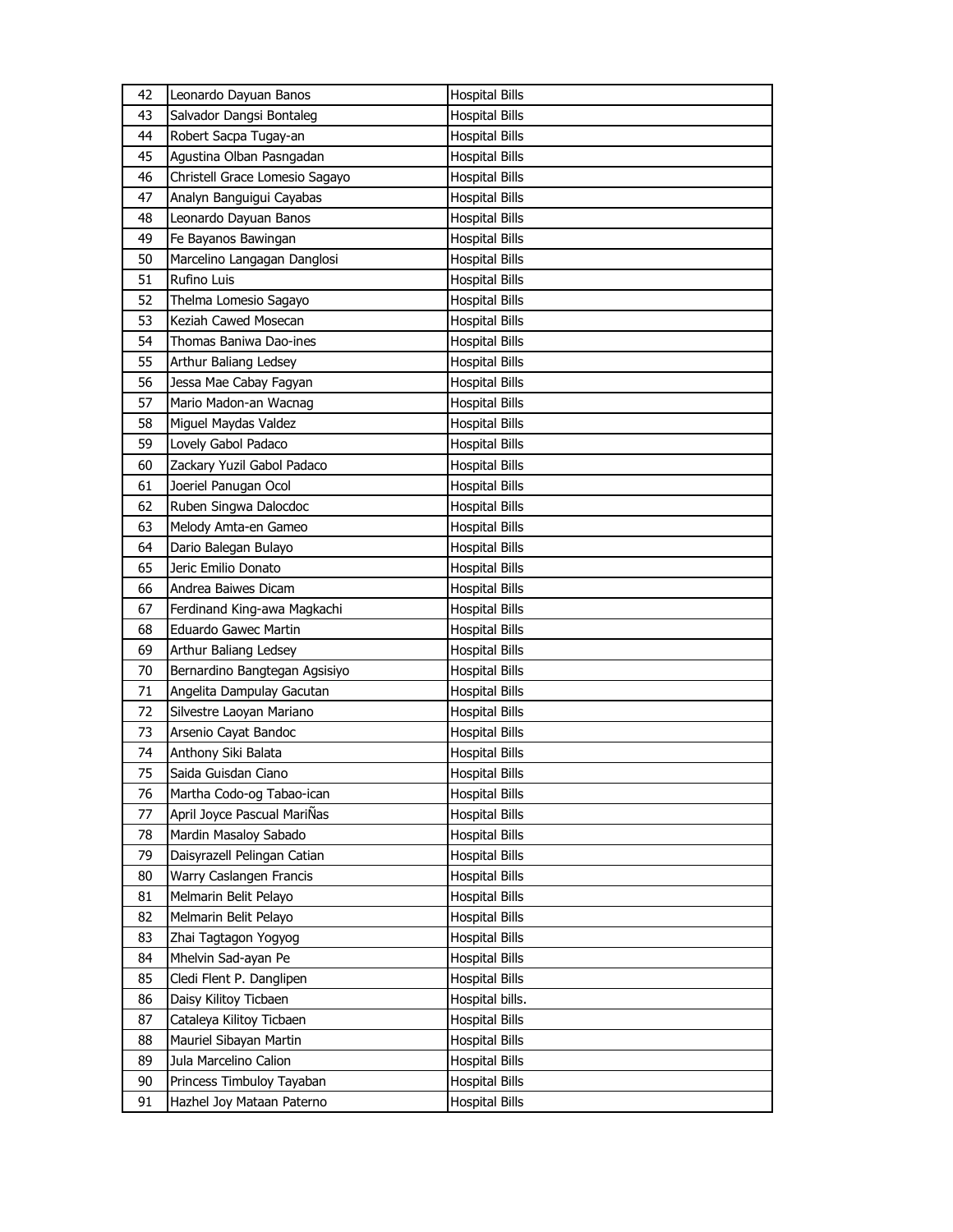| 92  | Skyleigh Padongay Paculan     | <b>Hospital Bills</b> |
|-----|-------------------------------|-----------------------|
| 93  | Heide Sagayo Mataan           | <b>Hospital Bills</b> |
| 94  | Mary Ann Padongay Paculan     | <b>Hospital Bills</b> |
| 95  | Sarah Timbuloy Tayaban        | Hospital bills.       |
| 96  | Irene Lucas Ngalatan          | <b>Hospital Bills</b> |
| 97  | Zia Ngalatan Docosin          | <b>Hospital Bills</b> |
| 98  | Jovy Dagul Libang             | Hospital Bills        |
| 99  | Anthony Tumangeb Locaben      | <b>Hospital Bills</b> |
| 100 | Tony Benito Kimpa-oy          | <b>Hospital Bills</b> |
| 101 | Robelyn Baldo Linglingen      | <b>Hospital Bills</b> |
| 102 | Aj Aglayen Bagayao            | <b>Hospital Bills</b> |
| 103 | Prishel Til-adan Ciano        | <b>Hospital Bills</b> |
| 104 | Hazen Coneng                  | <b>Hospital Bills</b> |
| 105 | Hazel Ondong Coneng           | <b>Hospital Bills</b> |
| 106 | Oliver Galap Tocnang          | <b>Hospital Bills</b> |
| 107 | Andres Omaspo Mariano         | <b>Hospital Bills</b> |
| 108 | Thelma Pacio Donggan          | <b>Hospital Bills</b> |
| 109 | Tony Benito Kimpa-oy          | <b>Hospital Bills</b> |
| 110 | Fernando Macarias Batucao     | <b>Hospital Bills</b> |
| 111 | Shaniya Khaye Lazaro Ringor   | <b>Hospital Bills</b> |
| 112 | Susan Bosleng Bay-an          | <b>Hospital Bills</b> |
| 113 | Joel Bagayao Pakipac          | <b>Hospital Bills</b> |
| 114 | Belia Butag Daganos           | <b>Hospital Bills</b> |
| 115 | Rutchin Baday Lazaro          | <b>Hospital Bills</b> |
| 116 | Marcia Grace Batino Macario   | <b>Hospital Bills</b> |
| 117 | Evelyn Dulinen Lagasi         | <b>Hospital Bills</b> |
| 118 | Aniza Garcia Juanito          | Hospital Bills        |
| 119 | Marinao Tolingan Doyog        | <b>Hospital Bills</b> |
| 120 | Jacob Jr Bagiwa Maddawat      | <b>Hospital Bills</b> |
| 121 | Apolonia Aclopen Mascay       | <b>Hospital Bills</b> |
| 122 | Anaclecto Paleyan Kiangan     | <b>Hospital Bills</b> |
| 123 | Brenda Guisadan Ciano         | Hospital Bills        |
| 124 | <b>Cristine Menor Pespes</b>  | <b>Hospital Bills</b> |
| 125 | Bryan Jay Mateo Modawan       | <b>Hospital Bills</b> |
| 126 | Julia Baclangen Bannawi       | <b>Hospital Bills</b> |
| 127 | Felisa Labendi Baliw-an       | <b>Hospital Bills</b> |
| 128 | Jimmy Puyongan Sito           | <b>Hospital Bills</b> |
| 129 | Florence Atin-n Paspasan      | <b>Hospital Bills</b> |
| 130 | Marcelino Langagan Danglosi   | <b>Hospital Bills</b> |
| 131 | Ashly Mhaye Dario Baturi      | Hospital Bills        |
| 132 | Juvylee Aiso Dario            | Hospital Bills        |
| 133 | Quirino Yakak Ekid            | <b>Hospital Bills</b> |
| 134 | Dale Farnican Farnican Segseg | <b>Hospital Bills</b> |
| 135 | Luz Culimay Gamboc            | <b>Hospital Bills</b> |
| 136 | Edmark Bolido Bacalan         | Hospital Bills        |
| 137 | Rose Ann Fagta Ambrocio       | Hospital Bills        |
| 138 | Cristy Yagyagen Bukingking    | Hospital Bills        |
| 139 | Reynald Piniliw Gallangi      | <b>Hospital Bills</b> |
| 140 | Jerry Palangeo Foyacao        | Hospital Bills        |
| 141 | Clark Nikko Pamilteng Saking  | <b>Hospital Bills</b> |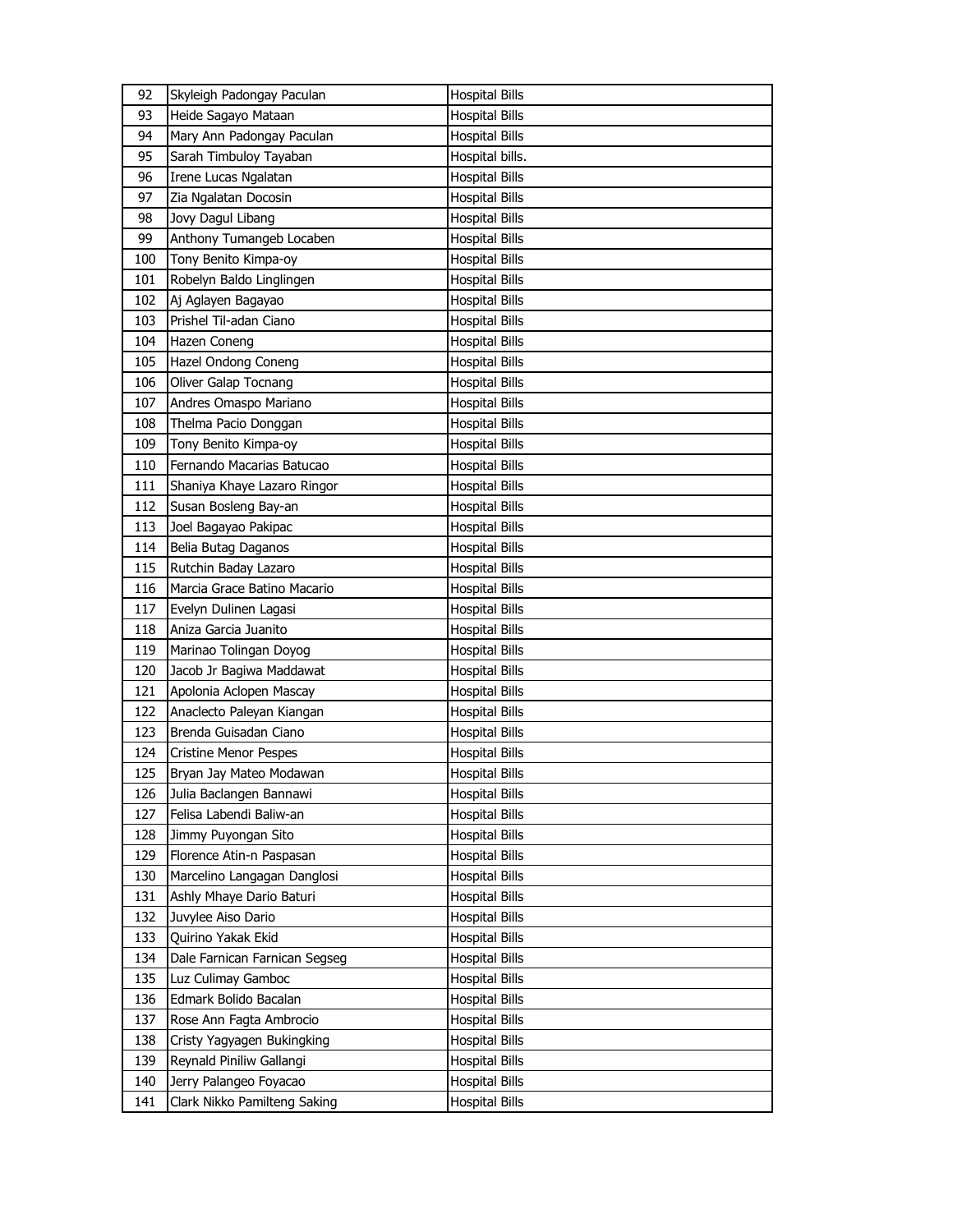| 142 | Elgen Bylle Thomas Natantan     | <b>Hospital Bills</b> |
|-----|---------------------------------|-----------------------|
| 143 | Miriam Licudan Garrino          | <b>Hospital Bills</b> |
| 144 | Khagome Zabala Dolipas          | <b>Hospital Bills</b> |
| 145 | Yohan Kiwas Alicay              | <b>Hospital Bills</b> |
| 146 | Ranzel Jhay Angyoc              | <b>Hospital Bills</b> |
| 147 | Dolores Saton Atot              | <b>Hospital Bills</b> |
| 148 | Marvelyn Manera Bakiat          | <b>Hospital Bills</b> |
| 149 | Roxanne Kilayon Faclangen       | <b>Hospital Bills</b> |
| 150 | Khant Codod Balisong            | Hospital Bills        |
| 151 | Rhylee Kent Sawaden Ogackan     | <b>Hospital Bills</b> |
| 152 | Joseph Macario Samidan          | <b>Hospital Bills</b> |
| 153 | Nathaniel Wan-aten              | <b>Hospital Bills</b> |
| 154 | Decerel Sawaden Ogackan         | Hospital Bills        |
| 155 | Dwayne Amta-en Gameo            | Hospital Bills        |
| 156 | Olivia Battateng Tindo          | <b>Hospital Bills</b> |
| 157 | Imelda Caliging Ramirez         | Hospital Bills        |
| 158 | Marquis Sean Ocyaden Langcao    | <b>Hospital Bills</b> |
| 159 | Camilo Binga Adsaca             | <b>Hospital Bills</b> |
| 160 | Kerwin Cruz Lacbongan           | Hospital Bills        |
| 161 | Kc Jerlyn Lorena Balintan       | <b>Hospital Bills</b> |
| 162 | Emlyn Mendoza Inway             | <b>Hospital Bills</b> |
| 163 | Warry Caslangen Francis         | <b>Hospital Bills</b> |
| 164 | Matt Zyju Til-adan Gao-ay       | Hospital Bills        |
| 165 | Leonardo Lucas Pingo            | Hospital Bills        |
| 166 | Felicitas Fagren Bilat          | <b>Hospital Bills</b> |
| 167 | Maria Tan-om Paulino            | Hospital Bills        |
|     |                                 |                       |
| 168 | Gao-ay Til-adan Matt Zyju       | <b>Hospital Bills</b> |
| 169 | Francisca Til-adan Gao-ay       | Hospital Bills        |
| 170 | Aika Rodriguez Geroquia         | Hospital Bills        |
| 171 | Shanine Baguitan Vancio         | <b>Hospital Bills</b> |
| 172 | Liam Curt Hilario               | Hospital Bills        |
| 173 | Bryan Caraggayan Garuela        | Hospital Bills        |
| 174 | Julieta Ananey Derrada          | Hospital Bills        |
| 175 | Rock Ivan Lee Cabaling Tawaran  | <b>Hospital Bills</b> |
| 176 | Shantal Yagpasen Polawes        | <b>Hospital Bills</b> |
| 177 | Christy Ruth Babbayong Atanacio | <b>Hospital Bills</b> |
| 178 | George Dennen Mangaggey Carlos  | Hospital Bills        |
| 179 | Felix Pas-ew Poblete            | <b>Hospital Bills</b> |
| 180 | Joseph Aklin Afidchao           | Hospital Bills        |
| 181 | Janelle Andaya                  | <b>Hospital Bills</b> |
| 182 | Tonino Manuel Lomioes           | <b>Hospital Bills</b> |
| 183 | Jessibel Cominga Pineda         | <b>Hospital Bills</b> |
| 184 | Asela Polan Sacuy-ap            | <b>Hospital Bills</b> |
| 185 | Jerry Raymundo Going-an         | Hospital Bills        |
| 186 | Rommel Marcos Sab-it            | <b>Hospital Bills</b> |
| 187 | Benito Buenafe Angligen         | Hospital Bills        |
| 188 | Angeline Gao-ay Baguitan        | Hospital Bills        |
| 189 | Jocelyn Daganos Depalog         | <b>Hospital Bills</b> |
| 190 | Gerald Tabaan Gabil             | Hospital Bills        |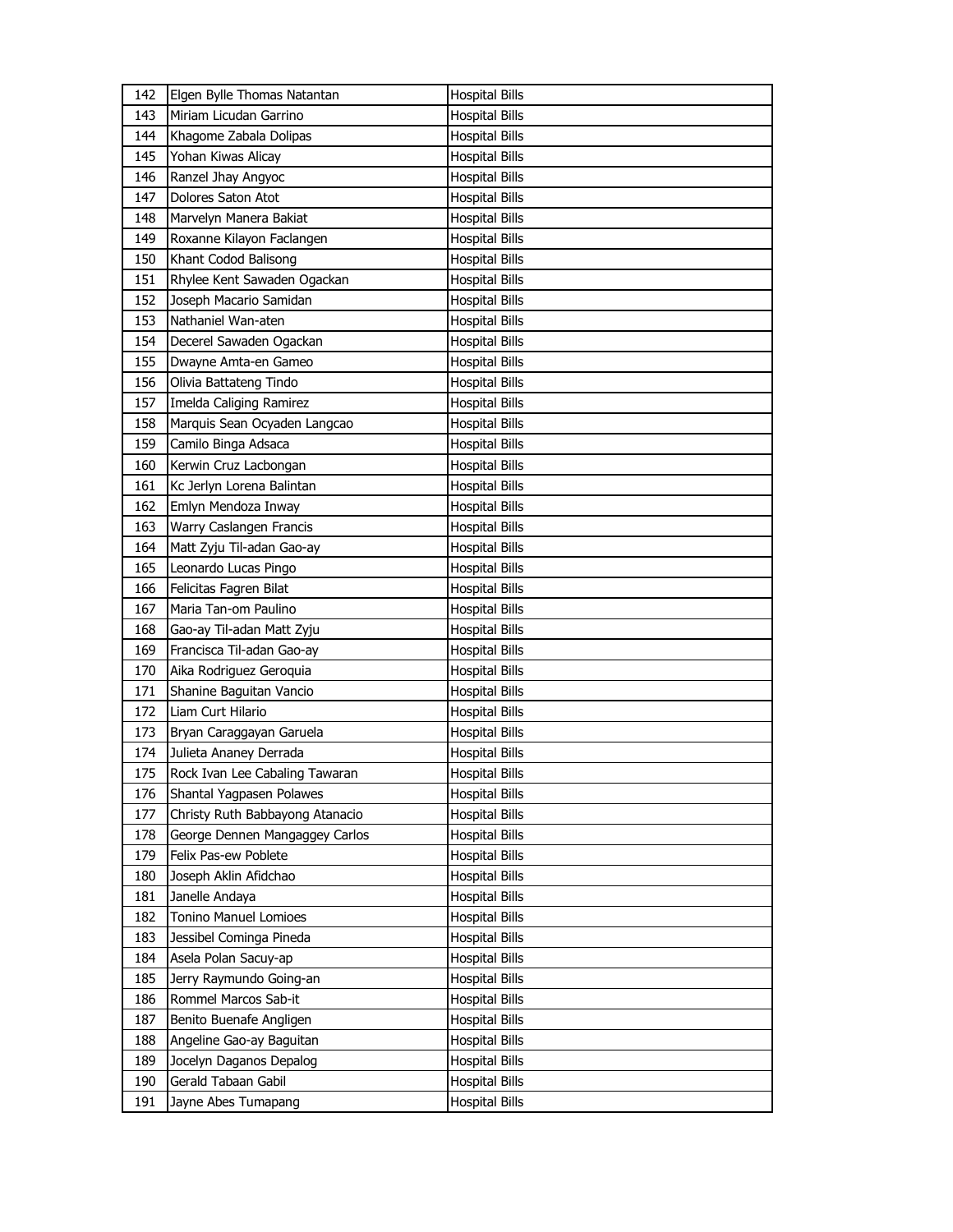| 192 | Skyler Grey Tumapang Tanan | <b>Hospital Bills</b> |
|-----|----------------------------|-----------------------|
| 193 | Puriza Wais Mangapac       | <b>Hospital Bills</b> |
| 194 | Rosalinda Botlogan Tuhmoy  | <b>Hospital Bills</b> |
| 195 | Rodolfo It-itan Paloging   | <b>Hospital Bills</b> |
| 196 | Alfredo Ngan-oy Ay-ayac    | <b>Hospital Bills</b> |
| 197 | Dominador Bilagot Daguio   | <b>Hospital Bills</b> |
| 198 | Bangan Joy Pagtoc Culian   | <b>Hospital Bills</b> |
| 199 | Neil Dim Vargas Cabat      | <b>Hospital Bills</b> |
| 200 | Santiago Elot Mariano      | <b>Hospital Bills</b> |
| 201 | Soligay Bitayan Udacion    | <b>Hospital Bills</b> |
| 202 | Filbert Cawi Liwag         | <b>Hospital Bills</b> |
| 203 | Crystal Bastian Gayaso     | <b>Hospital Bills</b> |
| 204 | Leonardo Galud-ang Segdan  | <b>Hospital Bills</b> |
| 205 | Teddy Bogawen Seg-id       | <b>Hospital Bills</b> |
| 206 | Brenda Puyongan Hufana     | <b>Hospital Bills</b> |
| 207 | Earl Bryce Bandao Mariano  | <b>Hospital Bills</b> |
| 208 | Juna Bandao Mariano        | <b>Hospital Bills</b> |
| 209 | Atanasio Tangad Lengwa     | <b>Hospital Bills</b> |
| 210 | James Basco Orid           | <b>Hospital Bills</b> |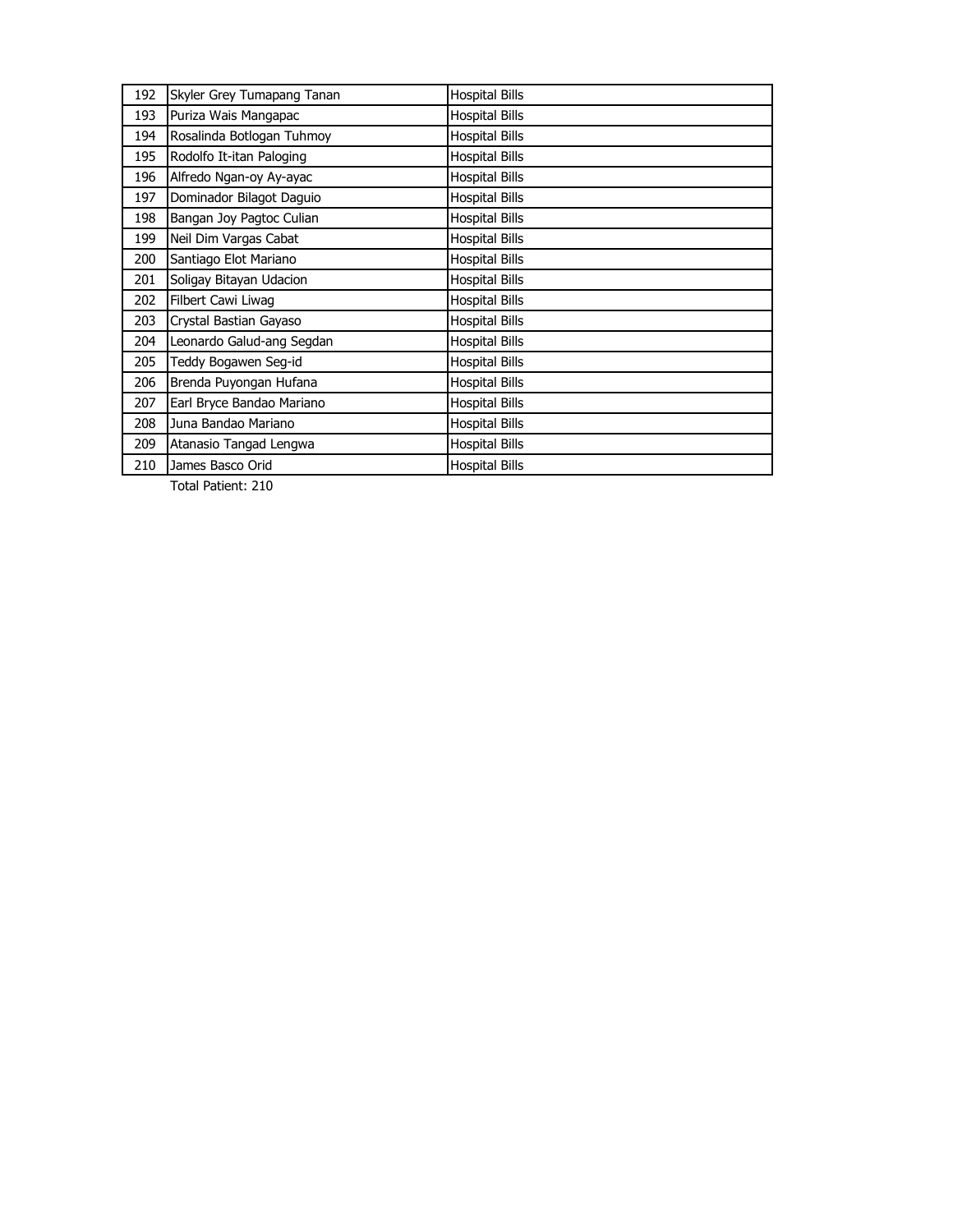

# LUIS HORA MEMORIAL REGIONAL HOSPITAL

For the month of June year 2020

| No#            | <b>Name of Patient</b>             | <b>Assistance</b>                                                       |
|----------------|------------------------------------|-------------------------------------------------------------------------|
| $\mathbf{1}$   | Lary Balaodan Libag                | Dialysis, Dialyzer, PD Solution, Procedures, Medicines<br>& Laboratory. |
| $\overline{2}$ | Raquel Gamong-e Mek-eng            | <b>Hospital Bills</b>                                                   |
| 3              | Caira Aubrey Gamong-e Mek-eng      | <b>Hospital Bills</b>                                                   |
| $\overline{4}$ | Jane Bangao Lutong                 | <b>Hospital Bills</b>                                                   |
| 5              | Lino Awal Dagasen                  | <b>Hospital Bills</b>                                                   |
| 6              | Jason Jade Gatiley                 | Hospital Bills                                                          |
| $\overline{7}$ | Rhea Mae Culian Recile             | <b>Hospital Bills</b>                                                   |
| 8              | Irhonda Cadap Gatiley              | <b>Hospital Bills</b>                                                   |
| 9              | Hermionne Orviel Dominguez Baguil  | <b>Hospital Bills</b>                                                   |
| 10             | Sadirie Araneta Estepa             | <b>Hospital Bills</b>                                                   |
| 11             | Alexa Rizalyn Estepa Torres        | Dialysis, Dialyzer, PD Solution, Procedures, Medicines<br>& Laboratory. |
| 12             | Alfonso Basilio Atombio            | <b>Hospital Bills</b>                                                   |
| 13             | Alie Donato Pugong                 | <b>Hospital Bills</b>                                                   |
| 14             | Tyron Alipen Manganip              | <b>Hospital Bills</b>                                                   |
| 15             | Gregory Masweng Dangilan           | Hospital Bills                                                          |
| 16             | Lydia Reyes Galla                  | <b>Hospital Bills</b>                                                   |
| 17             | Marilou Pagao Ticagan              | <b>Hospital Bills</b>                                                   |
| 18             | Daniel James Pagao Ticagan         | <b>Hospital Bills</b>                                                   |
| 19             | Mark Marcos Oloy                   | <b>Hospital Bills</b>                                                   |
| 20             | Rheza Calay Mangay-ayam            | Hospital Bills                                                          |
| 21             | Zaldy Aswigui Sayan                | <b>Hospital Bills</b>                                                   |
| 22             | Angel Rhea Higino Ibalobo          | <b>Hospital Bills</b>                                                   |
| 23             | Ruby Ann Astudillo Joaquin         | <b>Hospital Bills</b>                                                   |
| 24             | Shiela Sapino Mangay-at            | <b>Hospital Bills</b>                                                   |
| 25             | Angela Balatoc Nieva               | Hospital Bills                                                          |
| 26             | Mark Marcos Oloy                   | <b>Hospital Bills</b>                                                   |
| 27             | Fermin Dacay Cawalo                | <b>Hospital Bills</b>                                                   |
| 28             | Magdalena Payacda Wakat            | <b>Hospital Bills</b>                                                   |
| 29             | Hilbert Elis Aayo Tican            | Hospital Bills                                                          |
| 30             | Maria Agueda Kibiten Na-oy         | Hospital Bills                                                          |
| 31             | Eduardo Maribbay Laddaran          | <b>Hospital Bills</b>                                                   |
| 32             | Herman Pagtoc Tulean               | <b>Hospital Bills</b>                                                   |
| 33             | Emmanuel Santos Batan              | <b>Hospital Bills</b>                                                   |
| 34             | Keven Joy Calugan Batan            | <b>Hospital Bills</b>                                                   |
| 35             | Romeo Cabfilan                     | Medicines                                                               |
| 36             | Gerlie Ticay Yecyec-ew             | <b>Hospital Bills</b>                                                   |
| 37             | Blesila Edel Grace Galitiw Depollo | Hospital Bills                                                          |
| 38             | Dangatan Dalim-on Poklis           | <b>Hospital Bills</b>                                                   |
| 39             | Agapito Tariagao Esteban           | Hospital Bills                                                          |
| 40             | Brenda It-itang Mendoza            | <b>Hospital Bills</b>                                                   |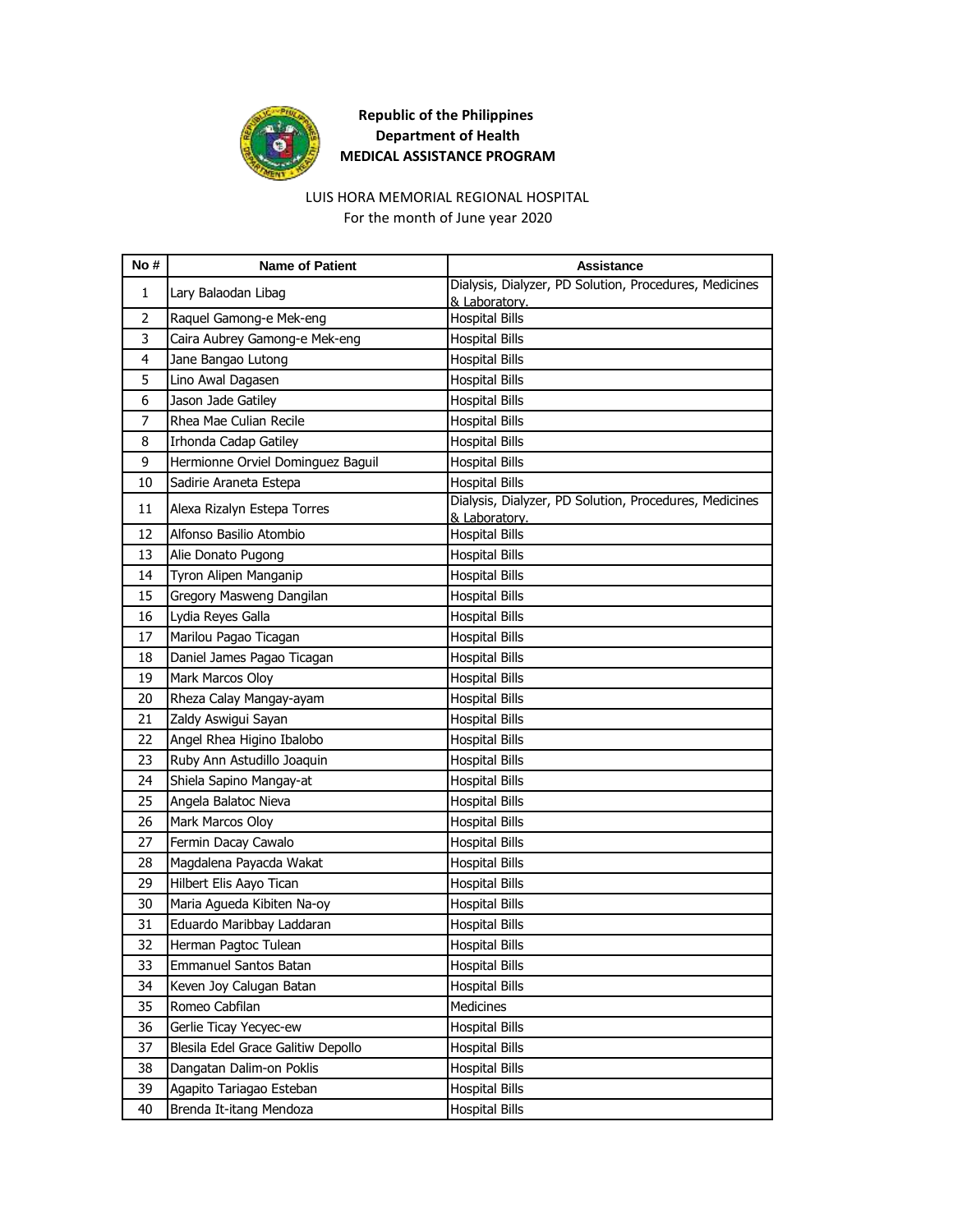| 41 | Felipa Mang-usan Samdao          | <b>Hospital Bills</b> |
|----|----------------------------------|-----------------------|
| 42 | Elena Pilec MariÑas              | <b>Hospital Bills</b> |
| 43 | Agustina Castilla Bollion        | <b>Hospital Bills</b> |
| 44 | Pacita Sab-it Santil             | <b>Hospital Bills</b> |
| 45 | Teresita Quisada Lacwasan        | <b>Hospital Bills</b> |
| 46 | Clemente Dapalog Patiti          | <b>Hospital Bills</b> |
| 47 | Norgwen Longboan Declasen        | <b>Hospital Bills</b> |
| 48 | Dave Joshua Depalog Aluyen       | Hospital Bills        |
| 49 | Saturnino Angadol Pel-ingen      | <b>Hospital Bills</b> |
| 50 | Luzviminda Kingat Monico         | <b>Hospital Bills</b> |
| 51 | Corazon Balcac Sigang            | <b>Hospital Bills</b> |
| 52 | Cirila Siw-angan Budaden         | <b>Hospital Bills</b> |
| 53 | Purita Danglosi Higino           | Hospital Bills        |
| 54 | Joanlyn Catiyan Tonga-an         | <b>Hospital Bills</b> |
| 55 | Luzviminda Kingat Monico         | <b>Hospital Bills</b> |
| 56 | Merv Kotoken Alawas              | <b>Hospital Bills</b> |
| 57 | Leonardo Caliway Tamocag         | <b>Hospital Bills</b> |
| 58 | Rosita Atiwag Day-ong            | Hospital Bills        |
| 59 | Teresita Isican Bullion          | <b>Hospital Bills</b> |
| 60 | Hardy Lamog Fiyao                | <b>Hospital Bills</b> |
| 61 | Penida Saclet Santiban           | <b>Hospital Bills</b> |
| 62 | Penida Saclet Santiban           | <b>Hospital Bills</b> |
| 63 | Glory Bandoc Nead                | Hospital Bills        |
| 64 | Judeline Boleyley Comila         | <b>Hospital Bills</b> |
| 65 | Maria Agueda Kibiten Na-oy       | <b>Hospital Bills</b> |
| 66 | Juliet Maddawat Daliguis         | Hospital Bills        |
| 67 | Adelaida Ligligen Ambrosio       | <b>Hospital Bills</b> |
| 68 | Clara Siblagan Alipit            | Hospital Bills        |
| 69 | Ocatvio Sata Pangog              | <b>Hospital Bills</b> |
| 70 | Makenia Botiwtiw Bocales         |                       |
| 71 | Golda Mear Chulsi Maling         | <b>Hospital Bills</b> |
| 72 | Annie Mangangey Dalang           | <b>Hospital Bills</b> |
| 73 | Maria Theresa Gam-ad Pangpangdeo | Hospital Bills        |
| 74 | Vincent Jhon Ballada Bencila     | Hospital Bills        |
|    |                                  | <b>Hospital Bills</b> |
| 75 | Golda Mear Chulsi Maling         | <b>Hospital Bills</b> |
| 76 | Nessy Claire Damasen Payagen     | <b>Hospital Bills</b> |
| 77 | Salvador Waclin Lat-iw           | <b>Hospital Bills</b> |
| 78 | Hilbert Elis Aayo Tican          | <b>Hospital Bills</b> |
| 79 | Santiago Lagipen Pooten          | Hospital Bills        |
| 80 | Maria Singan Lingbanan           | <b>Hospital Bills</b> |
| 81 | Julius Camangay Bang-og          | <b>Hospital Bills</b> |
| 82 | Cristita Labarinto Valdez        | Hospital Bills        |
| 83 | Joseph Tingbao Lang-ayan         | <b>Hospital Bills</b> |
| 84 | Joseph Api-it Pinge              | Hospital Bills        |
| 85 | Agustina Castilla Bollion        | <b>Hospital Bills</b> |
| 86 | Bernardita Gacutan Alaman        | Hospital Bills        |
| 87 | Lourdes Gamiw Sicwayan           | Hospital Bills        |
| 88 | Jose Bacagan Lupao               | <b>Hospital Bills</b> |
| 89 | Julio Pangpangdew Paday          | Hospital Bills        |
| 90 | Paul Killag                      | <b>Hospital Bills</b> |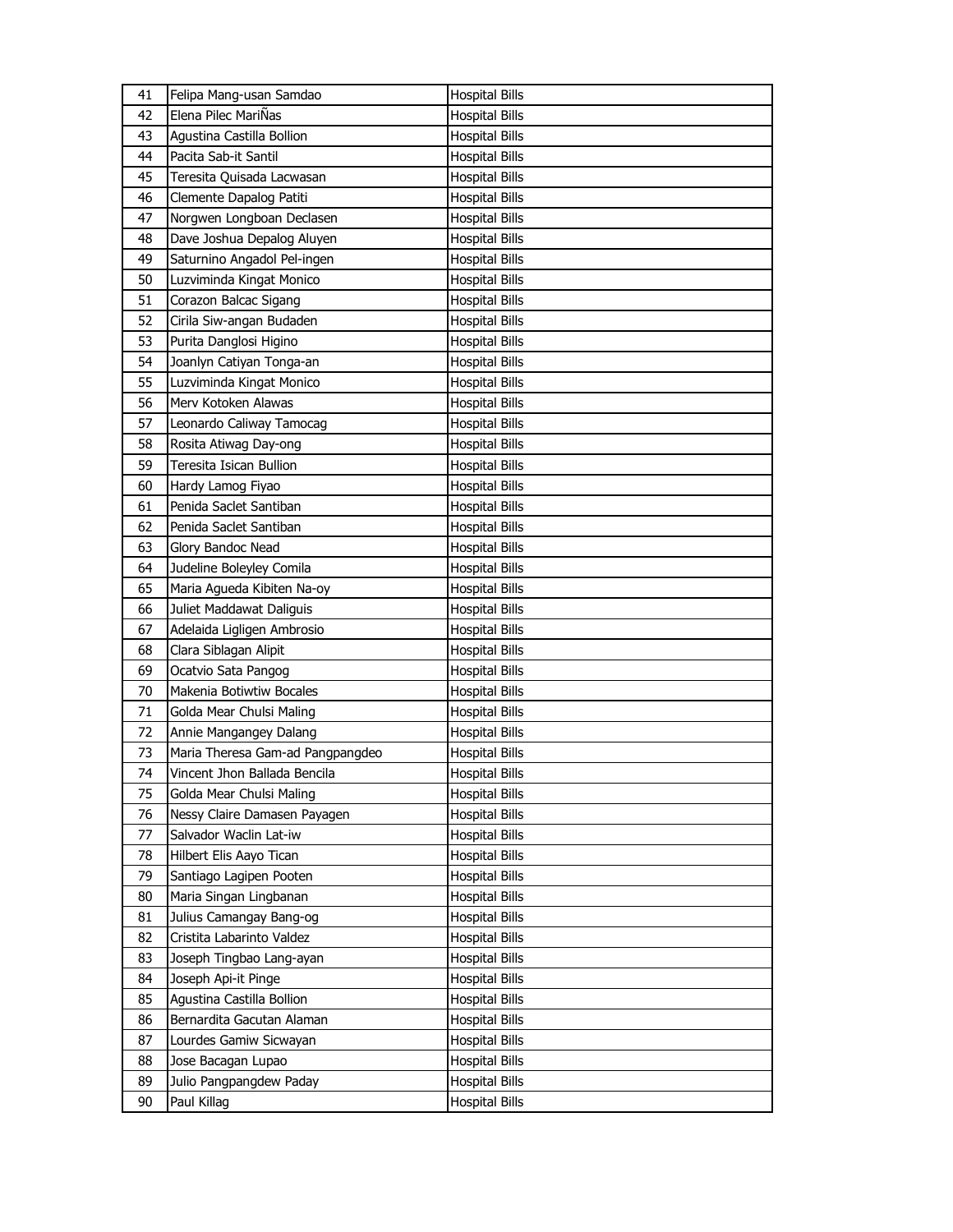| 91  | Loures Pitong Dumolyog           | <b>Hospital Bills</b>                                                   |
|-----|----------------------------------|-------------------------------------------------------------------------|
| 92  | Maribel Salupen Dalipias         | <b>Hospital Bills</b>                                                   |
| 93  | Norie Ann Ondong Ballakis        | <b>Hospital Bills</b>                                                   |
| 94  | Mhemory Bay-gan Awakan           | <b>Hospital Bills</b>                                                   |
| 95  | Cirila Siw-angan Budaden         | <b>Hospital Bills</b>                                                   |
| 96  | Jane Tufay Layagan               | <b>Hospital Bills</b>                                                   |
| 97  | Darel Antonio Peningeo           | <b>Hospital Bills</b>                                                   |
| 98  | Gwenheart Faith Pulmano Delmas   | <b>Hospital Bills</b>                                                   |
| 99  | Marcelino Langagan Danglosi      | <b>Hospital Bills</b>                                                   |
| 100 | Kent Ragojos Lumteng             | Dialysis, Dialyzer, PD Solution, Procedures, Medicines<br>& Laboratory. |
| 101 | Albert Montes Guingaban          | <b>Hospital Bills</b>                                                   |
| 102 | Prenxhelkhate Cabrad Bongsalo    | Hospital Bills                                                          |
| 103 | Annie Letac Anoyan               | <b>Hospital Bills</b>                                                   |
| 104 | Lin-ay Ganiteb Polonio           | <b>Hospital Bills</b>                                                   |
| 105 | Shirlene Adchang Mang-usan       | <b>Hospital Bills</b>                                                   |
| 106 | Calpito Banutan Calpito          | <b>Hospital Bills</b>                                                   |
| 107 | Cirila Siw-angan Budaden         | <b>Hospital Bills</b>                                                   |
| 108 | Pepito Palitoken Doligas         | <b>Hospital Bills</b>                                                   |
| 109 | Christina Abnasan Tica-a         | <b>Hospital Bills</b>                                                   |
| 110 | Nora Panonot Tawagen             | <b>Hospital Bills</b>                                                   |
| 111 | Berta Andizo Tukaki              | <b>Hospital Bills</b>                                                   |
| 112 | Joan Aquien Malicdan             | <b>Hospital Bills</b>                                                   |
| 113 | Rosita Ngaltan Coneng            | <b>Hospital Bills</b>                                                   |
| 114 | Simplicia Garlejo Tocya          | <b>Hospital Bills</b>                                                   |
| 115 | Rosaline Banga-an Kitoyan        | <b>Hospital Bills</b>                                                   |
| 116 | Jean Libay Begalan Pekas         | <b>Hospital Bills</b>                                                   |
| 117 | Darrel Madiwo Amayuwon           | <b>Hospital Bills</b>                                                   |
| 118 | Dennise Segnaben Casumpang       | <b>Hospital Bills</b>                                                   |
| 119 | Nikki Pagui-en Badongen          | <b>Hospital Bills</b>                                                   |
| 120 | Dennise Segnaben Casumpang       | <b>Hospital Bills</b>                                                   |
| 121 | Dominica Lartec Basan            | <b>Hospital Bills</b>                                                   |
| 122 | Veronica Bucasan Silec           | <b>Hospital Bills</b>                                                   |
| 123 | Viola Pilara Foken               | <b>Hospital Bills</b>                                                   |
| 124 | Mamerto Paguiyen Balan           | <b>Hospital Bills</b>                                                   |
| 125 | Ador Paidec Ay-ayac              | <b>Hospital Bills</b>                                                   |
| 126 | Maria Theresa Gam-ad Pangpangdeo | <b>Hospital Bills</b>                                                   |
| 127 | Maria Juana Palingping Docayso   | <b>Hospital Bills</b>                                                   |
| 128 | Teresita Siw-angan               | <b>Hospital Bills</b>                                                   |
| 129 | Rose Biswek Bayeng               | <b>Hospital Bills</b>                                                   |
| 130 | Daphne Claire Pachingel Ganigan  | <b>Hospital Bills</b>                                                   |
| 131 | Natividad Mogil Mangsi           | <b>Hospital Bills</b>                                                   |
| 132 | Tomas Lapalap Simongo            | <b>Hospital Bills</b>                                                   |
| 133 | Butch Atipen Annaway             | <b>Hospital Bills</b>                                                   |
| 134 | Berto Cosileng Mangsi            | <b>Hospital Bills</b>                                                   |
| 135 | Teresita Dagwasi Dao-asen        | <b>Hospital Bills</b>                                                   |
| 136 | Juliet Bab-ating Betayan         | <b>Hospital Bills</b>                                                   |
| 137 | Miguel Aniban Dangsian           | <b>Hospital Bills</b>                                                   |
| 138 | Shirley Natantan Bang-og         | <b>Hospital Bills</b>                                                   |
| 139 | Marvin Ducayso Acdang            | <b>Hospital Bills</b>                                                   |
| 140 | Jamila Fateg Thimsungnoen        | <b>Hospital Bills</b>                                                   |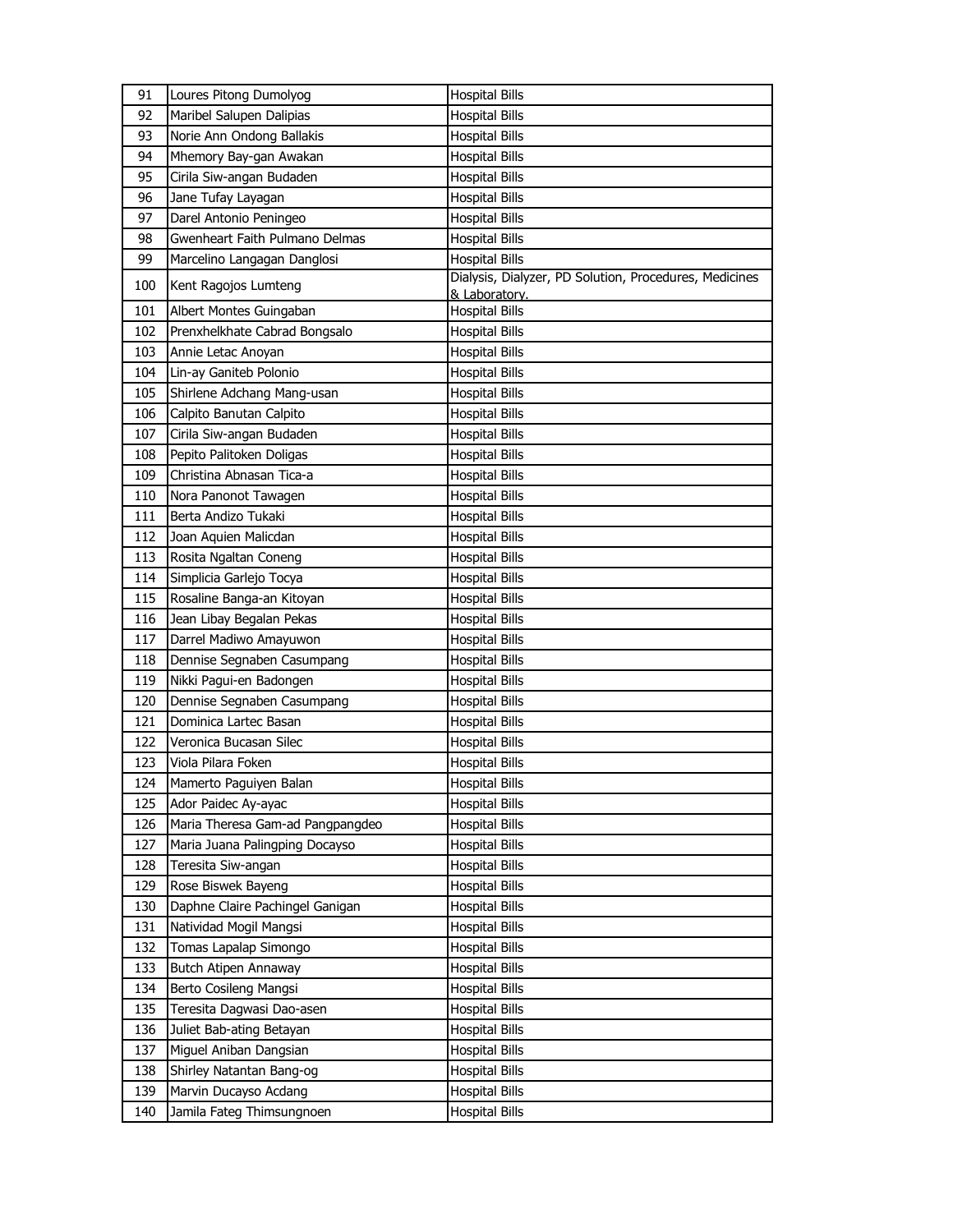| 141 | Ojie Pegodo                 | <b>Hospital Bills</b> |
|-----|-----------------------------|-----------------------|
| 142 | Dionisio Baniaga Kitayan    | <b>Hospital Bills</b> |
| 143 | Camilo Borje Bragado        | <b>Hospital Bills</b> |
| 144 | Dominga Sangiao Pasyalen    | <b>Hospital Bills</b> |
| 145 | Abellion Tingdo Longab      | <b>Hospital Bills</b> |
| 146 | Agustina Bilalay Lacdao     | <b>Hospital Bills</b> |
| 147 | Vincent Sungay Kiangan      | <b>Hospital Bills</b> |
| 148 | Jeniusel Perona Lozares     | <b>Hospital Bills</b> |
| 149 | Hilario Wangdali Sigang     | <b>Hospital Bills</b> |
| 150 | Maximina Mangagno Rubang    | <b>Hospital Bills</b> |
| 151 | Vincent Sungay Kiangan      | <b>Hospital Bills</b> |
| 152 | Michelle Kina-ud            | <b>Hospital Bills</b> |
| 153 | Christine Padua Ayochok     | <b>Hospital Bills</b> |
| 154 | Rainiere Bangsi-il Wandalen | <b>Hospital Bills</b> |
| 155 | Mitchell Chommog Salio-an   | <b>Hospital Bills</b> |
| 156 | Yolanda Capacap Bilag       | <b>Hospital Bills</b> |
| 157 | Zendy Tolete Doria          | <b>Hospital Bills</b> |
| 158 | Miguel Palgi Salabat        | <b>Hospital Bills</b> |
| 159 | Carmelita Magastino Bumakil | <b>Hospital Bills</b> |
| 160 | Elizabeth Conin-e Bagangan  | <b>Hospital Bills</b> |
| 161 | Lyn Lizardo Chengay         | <b>Hospital Bills</b> |
| 162 | Jimmy Yogyog Aydinan        | <b>Hospital Bills</b> |
| 163 | Jane Tufay Layagan          | <b>Hospital Bills</b> |
| 164 | Calixto Aquiak Batong       | <b>Hospital Bills</b> |
| 165 | Paterno Mucate Biteng       | <b>Hospital Bills</b> |
| 166 | Vladimir Bugnosen Comtiag   | <b>Hospital Bills</b> |
|     |                             |                       |
| 167 | Lyn Anical Ignacio          | <b>Hospital Bills</b> |
| 168 | Monica Potpoten Laguiwed    | <b>Hospital Bills</b> |
| 169 | Delailah Ngali Calibuso     | <b>Hospital Bills</b> |
| 170 | Feliza Sad-ang Daday        | <b>Hospital Bills</b> |
| 171 | Prudencio Calendas Calibuso | Hospital Bills        |
| 172 | Mark Marcos Oloy            | <b>Hospital Bills</b> |
| 173 | Novelyn Quinta CariÑo       | <b>Hospital Bills</b> |
| 174 | Vicenta Longboan Pentiano   | <b>Hospital Bills</b> |
| 175 | Maria Agueda Kibiten Na-oy  | <b>Hospital Bills</b> |
| 176 | Dominica Lartec Basan       | <b>Hospital Bills</b> |
| 177 | Jimmy Lipadan Balingcado    | <b>Hospital Bills</b> |
| 178 | Agapito Tariagao Esteban    | <b>Hospital Bills</b> |
| 179 | Zineth Victoriano Tumbaga   | <b>Hospital Bills</b> |
| 180 | Mateo Angid Bulaglag        | <b>Hospital Bills</b> |
| 181 | Felisa Labendi Baliw-an     | <b>Hospital Bills</b> |
| 182 | Quirino Acyapat Paculan     | <b>Hospital Bills</b> |
| 183 | Jerome Batog Tengay         | <b>Hospital Bills</b> |
| 184 | Hilda Pinsalen Bilagan      | <b>Hospital Bills</b> |
| 185 | Lydia Martin Guidangen      | <b>Hospital Bills</b> |
| 186 | Dominga Umortog Dumngalon   | <b>Hospital Bills</b> |
| 187 | John Langbayan Cabradilla   | <b>Hospital Bills</b> |
| 188 | Masia Sab-it Dulagan        | <b>Hospital Bills</b> |
| 189 | Carlos Abuelan Basilan      | <b>Hospital Bills</b> |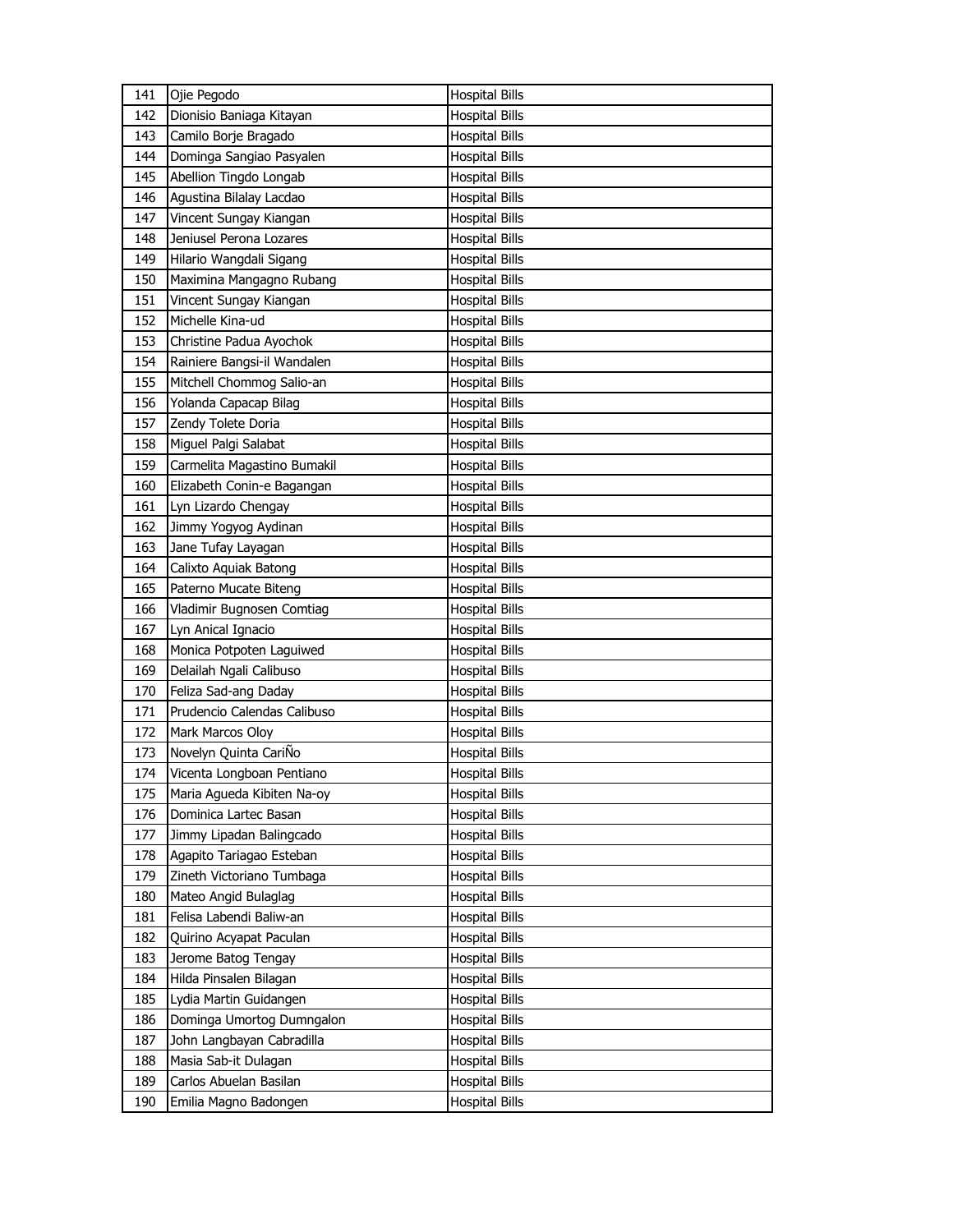| 191 | Susana Dampalig Bangsalud    | <b>Hospital Bills</b> |
|-----|------------------------------|-----------------------|
| 192 | Nympha Sad-en                | <b>Hospital Bills</b> |
| 193 | Evangeline Ossog Fesetan     | <b>Hospital Bills</b> |
| 194 | Thompson Macli-ing Cawayan   | <b>Hospital Bills</b> |
| 195 | Pancho Bete Reyes            | <b>Hospital Bills</b> |
| 196 | Elena Lalto-og Cawayan       | <b>Hospital Bills</b> |
| 197 | Stephen Alaman Lacaden       | <b>Hospital Bills</b> |
| 198 | <b>Emmanuel Santos Batan</b> | <b>Hospital Bills</b> |
| 199 | Shane Langkia Lingaling      | <b>Hospital Bills</b> |
| 200 | Felisa Balicoan              | <b>Hospital Bills</b> |
| 201 | Ricardo Bello Oyasan         | <b>Hospital Bills</b> |
| 202 | Ernesto Budada Gayaden       | <b>Hospital Bills</b> |
| 203 | Rosita Angalan Pascual       | Hospital Bills        |
| 204 | Alfredo Padong Polon         | <b>Hospital Bills</b> |
| 205 | George Marrero               | <b>Hospital Bills</b> |
| 206 | Octavio Sata Pangog          | <b>Hospital Bills</b> |
| 207 | Zeus Lance Andrade Luscaw    | <b>Hospital Bills</b> |
| 208 | Mary Grace Balatao Lambino   | <b>Hospital Bills</b> |
| 209 | Elisa Cayobyob Balicag       | <b>Hospital Bills</b> |
| 210 | Mary Ellen Domal-in Cino     | <b>Hospital Bills</b> |
| 211 | Emilio Pepoa Anayasan        | <b>Hospital Bills</b> |
| 212 | <b>Esther Aroy Maskit</b>    | <b>Hospital Bills</b> |
| 213 | Teresa Dino                  | Hospital Bills        |
| 214 | Ricardo C. Valderama         | <b>Hospital Bills</b> |
| 215 | Mary Joy Echala Javillonar   | <b>Hospital Bills</b> |
| 216 | Josephine Maglanga Cael      | <b>Hospital Bills</b> |
| 217 | <b>Eddie Comtiag Alindeg</b> | <b>Hospital Bills</b> |
| 218 | Agapito Tariagao Esteban     | <b>Hospital Bills</b> |
| 219 | Kenneth Bas-ilen Andaya      | <b>Hospital Bills</b> |
| 220 | Mary Pachao Papnga-a         | <b>Hospital Bills</b> |
| 221 | Elizabeth Aayo Tican         | <b>Hospital Bills</b> |
| 222 | Bernarditha Manicawa Badilla | <b>Hospital Bills</b> |
| 223 | Allen Deligen Daluyen        | <b>Hospital Bills</b> |
| 224 | Shawnee Batulog Te-elan      | <b>Hospital Bills</b> |
| 225 | James Bay-an Badilla         | <b>Hospital Bills</b> |
| 226 | Alfredo Guevarra Maguen      | <b>Hospital Bills</b> |
| 227 | Rea Frances Ballatong Lobito | <b>Hospital Bills</b> |
| 228 | Chariss Grace Bal-o Rodrigo  | <b>Hospital Bills</b> |
| 229 | Glennver Banggalat Likigan   | <b>Hospital Bills</b> |
| 230 | Mc Jason Bacungan Campos     | <b>Hospital Bills</b> |
| 231 | Brenda Laminta Langbis       | <b>Hospital Bills</b> |
| 232 | Charlotte Betong Longboan    | <b>Hospital Bills</b> |
| 233 | Erickson Malicdan            | <b>Hospital Bills</b> |
| 234 | Jovelyn Aniban               | <b>Hospital Bills</b> |
| 235 | Anastacio Cagayan Cajigan    | <b>Hospital Bills</b> |
| 236 | Estefania Malecdan Cadalig   | <b>Hospital Bills</b> |
| 237 | Maria Legaspi Langan         | <b>Hospital Bills</b> |
| 238 | Orlan Balog-as               | <b>Hospital Bills</b> |
| 239 | Apolinario Ofo-ob            | <b>Hospital Bills</b> |
| 240 | Leonardo Lucas Pingo         | <b>Hospital Bills</b> |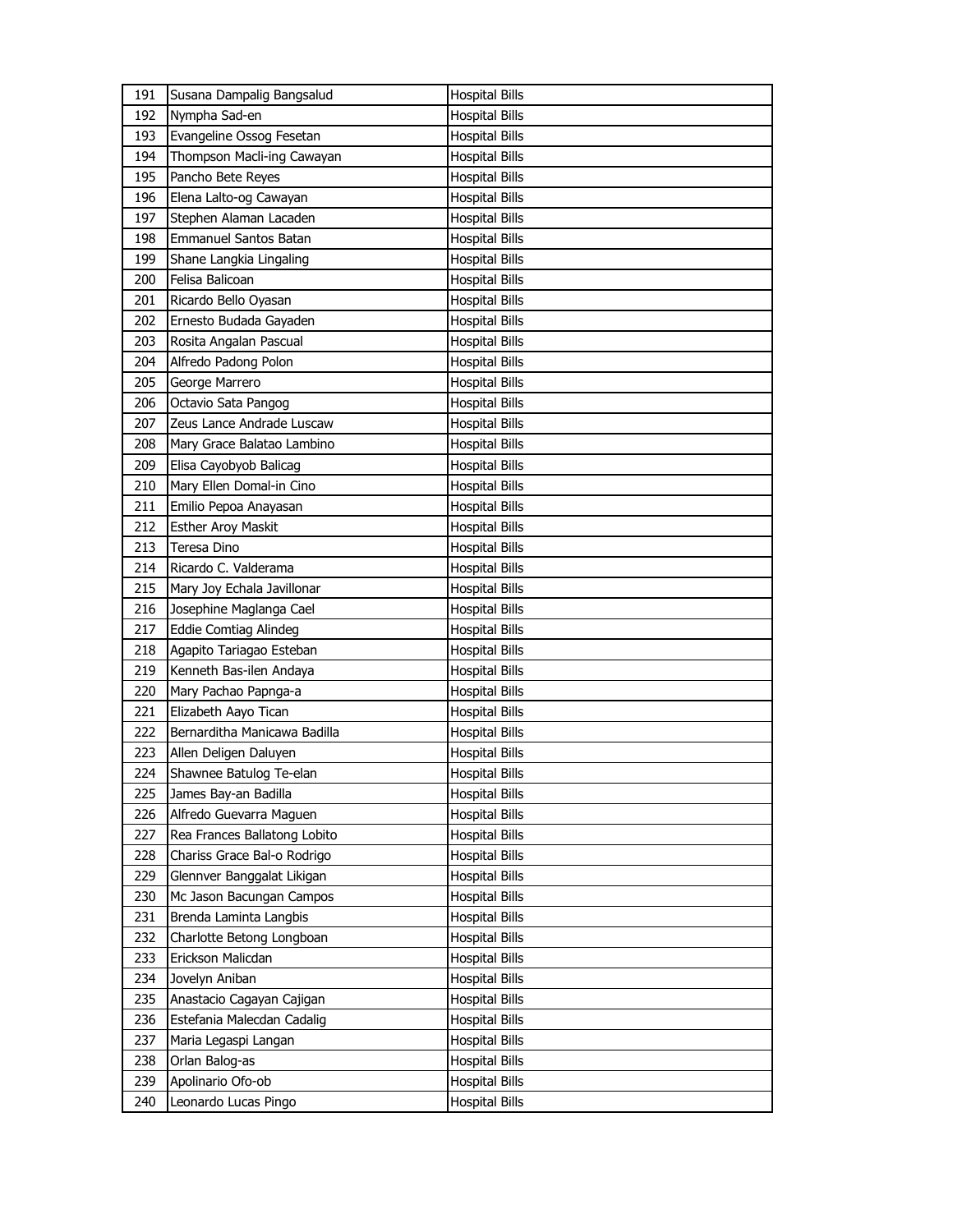| 241 | Janita Bosoen Dangpay        | <b>Hospital Bills</b> |
|-----|------------------------------|-----------------------|
| 242 | Roger T. Sagalto             | <b>Hospital Bills</b> |
| 243 | Liwliwa Agawin Pespes        | <b>Hospital Bills</b> |
| 244 | Febie M. Pednga              | <b>Hospital Bills</b> |
| 245 | Angeles Suagen Kabluyen      | <b>Hospital Bills</b> |
| 246 | Jay-ar Tiwang Dunol          | <b>Hospital Bills</b> |
| 247 | Teresita Fadchal Ilacad      | <b>Hospital Bills</b> |
| 248 | William Cami-ing             | <b>Hospital Bills</b> |
| 249 | D-jay Lawad Bendadan         | <b>Hospital Bills</b> |
| 250 | Aldrine A. Paspas            | <b>Hospital Bills</b> |
| 251 | Maria Danglose Daplian       | <b>Hospital Bills</b> |
| 252 | Alfredo Calec Cabradilla     | <b>Hospital Bills</b> |
| 253 | Mary Jane Fomeg-as Quiwas    | <b>Hospital Bills</b> |
| 254 | Rebelinda Wandas Salibad     | <b>Hospital Bills</b> |
| 255 | Antonio Padalla Kiray        | <b>Hospital Bills</b> |
| 256 | Mae Ann Joy Lartec Cambod    | <b>Hospital Bills</b> |
| 257 | Daniel Benitp Kiblasan       | Hospital Bills        |
| 258 | Wyatt Dapuyen Ordinario      | <b>Hospital Bills</b> |
| 259 | Julio Tikchap Dulay          | <b>Hospital Bills</b> |
| 260 | Estefania Pilpiling Domal-in | <b>Hospital Bills</b> |
| 261 | Veronica Atonen Basal        | <b>Hospital Bills</b> |
| 262 | Minda Mangaggey Podes        | <b>Hospital Bills</b> |
| 263 | Berta Andizo Tukaki          | <b>Hospital Bills</b> |
| 264 | Antonina Langtiwan Cambod    | <b>Hospital Bills</b> |
| 265 | Felix Bagano Pasiwat         | <b>Hospital Bills</b> |
| 266 | Laura Tuldague Cay-an        | <b>Hospital Bills</b> |
|     |                              |                       |
| 267 | Virginia Awican Celo         | Hospital Bills        |
| 268 | Esther Camosal Bantasan      | <b>Hospital Bills</b> |
| 269 | Ralph Gano Paulo             | <b>Hospital Bills</b> |
| 270 | Gabriela Agamas Tampican     | <b>Hospital Bills</b> |
| 271 | Virginia Awican Celo         | <b>Hospital Bills</b> |
| 272 | Josephine Maglanga Cael      | <b>Hospital Bills</b> |
| 273 | Glenn Ver Banggalat Likigan  | <b>Hospital Bills</b> |
| 274 | Rachel Awisan Benito         | <b>Hospital Bills</b> |
| 275 | Ellaine Cajigan Gementiza    | <b>Hospital Bills</b> |
| 276 | Jessabel Isican Boaging      | <b>Hospital Bills</b> |
| 277 | Jaime Dawey Moyongan         | <b>Hospital Bills</b> |
| 278 | Teresita Yaos Dagwasi        | <b>Hospital Bills</b> |
| 279 | Miguel Bissok Lagadeo        | <b>Hospital Bills</b> |
| 280 | Josie Cogan Valdez           | <b>Hospital Bills</b> |
| 281 | Thompson Macli-ing Cawayan   | <b>Hospital Bills</b> |
| 282 | Josefa Palcasio Sanoan       | <b>Hospital Bills</b> |
| 283 | Gabriela Agamas Tampican     | <b>Hospital Bills</b> |
| 284 | Victoria Colampit Dida       | <b>Hospital Bills</b> |
| 285 | Ian M. Modawan               | <b>Hospital Bills</b> |
| 286 | Cesar Magadia Culiao         | <b>Hospital Bills</b> |
| 287 | Adrian Mitas Dengwas         | <b>Hospital Bills</b> |
| 288 | Josephine A. Bal-isen        | <b>Hospital Bills</b> |
| 289 | Luis V. Pilis                | <b>Hospital Bills</b> |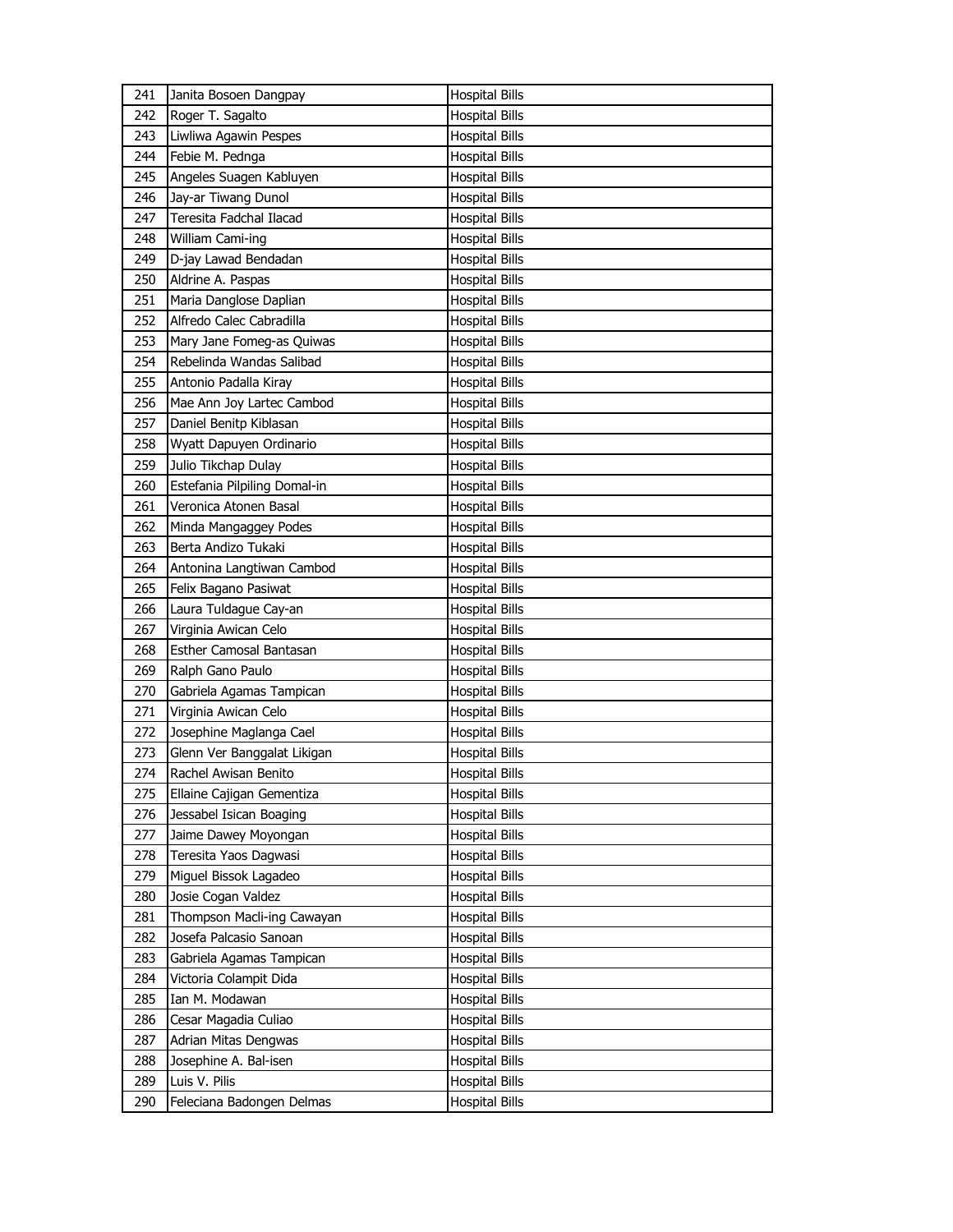| 291 | Marissa Puyongan            | <b>Hospital Bills</b> |
|-----|-----------------------------|-----------------------|
| 292 | Gregoria Bastian Tade       | <b>Hospital Bills</b> |
| 293 | Gregorio Guineo Tabao-ican  | <b>Hospital Bills</b> |
| 294 | Miguel Bissok Lagadeo       | <b>Hospital Bills</b> |
| 295 | Renato P. Bilayon           | <b>Hospital Bills</b> |
| 296 | Benedict S. Vicente         | <b>Hospital Bills</b> |
| 297 | Apolinario Ofo-ob           | <b>Hospital Bills</b> |
| 298 | Roger T. Sagalto            | <b>Hospital Bills</b> |
| 299 | Rebelinda Wandas Salibad    | <b>Hospital Bills</b> |
| 300 | Geraldine Patricio Lapisac  | <b>Hospital Bills</b> |
| 301 | Joel A. Banaken             | <b>Hospital Bills</b> |
| 302 | Arthur V. Likigan           | <b>Hospital Bills</b> |
| 303 | Antonio Padalla Kiray       | <b>Hospital Bills</b> |
| 304 | Timothy Sina-oy Tuanda      | <b>Hospital Bills</b> |
| 305 | Aldrine A. Paspas           | <b>Hospital Bills</b> |
| 306 | Khant Codod Balisong        | <b>Hospital Bills</b> |
| 307 | Orlan Balog-as              | <b>Hospital Bills</b> |
| 308 | Alfredo Calec Cabradilla    | <b>Hospital Bills</b> |
| 309 | Letecia Sawattang Bogga     | <b>Hospital Bills</b> |
| 310 | Marlon A. Bao-il            | <b>Hospital Bills</b> |
| 311 | Jay-ar Tiwang Dunol         | <b>Hospital Bills</b> |
| 312 | Jovelyn Bugtong Bonoy       | <b>Hospital Bills</b> |
| 313 | Gina Carias Angel           | <b>Hospital Bills</b> |
| 314 | Daniel Benitp Kiblasan      | <b>Hospital Bills</b> |
| 315 | Karen Mae Ramirez Ibasan    | <b>Hospital Bills</b> |
|     | Julio Tikchap Dulay         | <b>Hospital Bills</b> |
| 316 |                             |                       |
| 317 | Leonardo Caliway Tamocag    | <b>Hospital Bills</b> |
| 318 | Filander Itang Paspas       | <b>Hospital Bills</b> |
| 319 | Ana Leano Papat             | <b>Hospital Bills</b> |
| 320 | Joey Vicente Dumar          | <b>Hospital Bills</b> |
| 321 | Edna Abellon Dalay-on       | <b>Hospital Bills</b> |
| 322 | Maylet Buyagan Bugtong      | <b>Hospital Bills</b> |
| 323 | Chariss Grace Bal-o Rodrigo | <b>Hospital Bills</b> |
| 324 | Lorraine Pangilinan Aronda  | <b>Hospital Bills</b> |
| 325 | Jeck Tad-awan Camanga       | <b>Hospital Bills</b> |
| 326 | Armi Bucasan Pasiwat        | <b>Hospital Bills</b> |
| 327 | Marlon A. Bao-il            | <b>Hospital Bills</b> |
| 328 | Marlon A. Bao-il            | <b>Hospital Bills</b> |
| 329 | William Cami-ing            | <b>Hospital Bills</b> |
| 330 | Khant Codod Balisong        | <b>Hospital Bills</b> |
| 331 | Joel A. Banaken             | <b>Hospital Bills</b> |
| 332 | Norlito Arsenio Dorena      | <b>Hospital Bills</b> |
| 333 | Arthur V. Likigan           | <b>Hospital Bills</b> |
| 334 | Hilaria Singan Lingbanan    | <b>Hospital Bills</b> |
| 335 | Marissa Joy Taytayan Billao | <b>Hospital Bills</b> |
| 336 | Orville Yawan Pit-og        | <b>Hospital Bills</b> |
| 337 | May-ann Domingguez Lizardo  | <b>Hospital Bills</b> |
| 338 | Pearly Galleo Pilpilen      | <b>Hospital Bills</b> |
| 339 | Maribel Bugtong Tiaggew     | Hospital Bills        |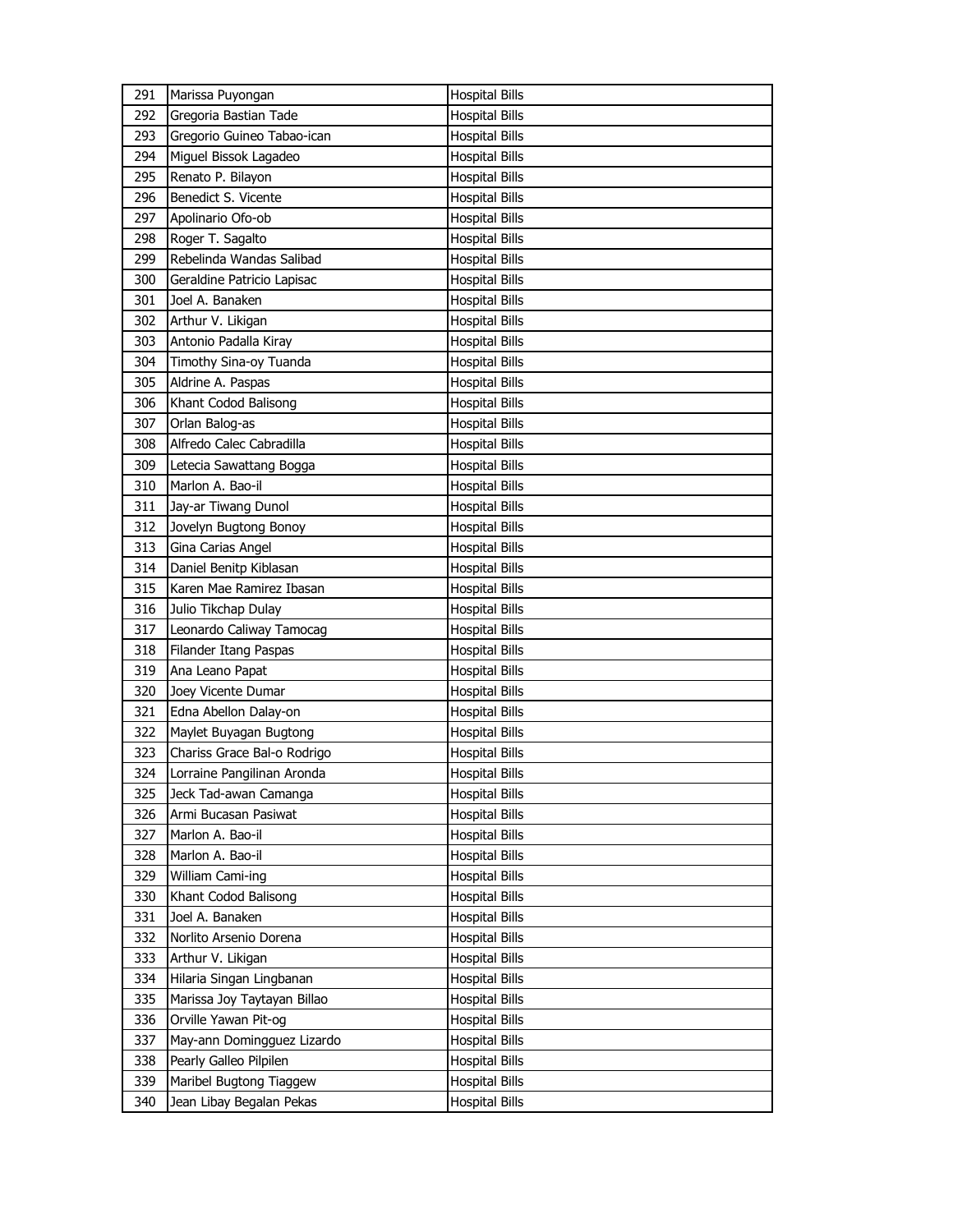| 341 | Daisy Jane L. Carino           | <b>Hospital Bills</b>       |
|-----|--------------------------------|-----------------------------|
| 342 | Gerald Tabaan Gabil            | <b>Hospital Bills</b>       |
| 343 | Benelyn Suligan Binay-an       | <b>Hospital Bills</b>       |
| 344 | Arcadia Wawey                  | <b>Hospital Bills</b>       |
| 345 | Rommel Marcos Sab-it           | <b>Hospital Bills</b>       |
| 346 | Soledad Gusadan Noble          | <b>Hospital Bills</b>       |
| 347 | Amalia Itong Depollo           | <b>Hospital Bills</b>       |
| 348 | Samuel Alvaro Sapdoy Laos      | <b>Hospital Bills</b>       |
| 349 | Bertha Kiaso Mangiwet          | <b>Hospital Bills</b>       |
| 350 | Florena Pelisen Calag          | <b>Hospital Bills</b>       |
| 351 | Memars Awacan Luis             | <b>Hospital Bills</b>       |
| 352 | Jasper Calugan Boleyley        | <b>Hospital Bills</b>       |
| 353 | Thomasa Betwag Bantawan        | Hospital Bills              |
| 354 | Estela Vicente Palbusa         | <b>Hospital Bills</b>       |
| 355 | Gabriel Petten Bomogao         | <b>Hospital Bills</b>       |
| 356 | Mae Ann Joy Lartec Cambod      | <b>Hospital Bills</b>       |
| 357 | Janet Sales Cambato            | <b>Medical Assistance</b>   |
| 358 | Jocelyn Daganos Dipalog        | <b>Hospital Bills</b>       |
| 359 | Junifer Angel Entico           | <b>Hospital Bills</b>       |
| 360 | Daniel Bangloy Lunod           | <b>Hospital Bills</b>       |
| 361 | Ricardo Degay Sib-at           | Hospital bills / Medicines. |
| 362 | Joel Kiblasan Diego            | <b>Hospital Bills</b>       |
| 363 | Jocelyn Esden Tadifa           | Hospital Bills              |
| 364 | Carizza Napat-a Tacut          | <b>Hospital Bills</b>       |
| 365 | Benilda Cabinta Bestoca        | <b>Hospital Bills</b>       |
| 366 | Rodolfo Bitaga Gaboten         | <b>Hospital Bills</b>       |
| 367 | Innocencia Leclec Anayasan     | <b>Hospital Bills</b>       |
| 368 | Mark Guiller Yadan Tanglib     | Hospital Bills              |
| 369 | Jonie Ann Binabese             | <b>Hospital Bills</b>       |
| 370 | Olivia Dicang Bang-asan        | <b>Hospital Bills</b>       |
| 371 | Oxy Joe Kiswa Sukabit          | <b>Hospital Bills</b>       |
| 372 | Teresita Bagayao               | Hospital Bills              |
| 373 | Herman Pagtoc Tulean           | Hospital Bills              |
| 374 | Marissa Taytayan Billao        | <b>Hospital Bills</b>       |
| 375 | Naomie Sovilla Martin          | <b>Hospital Bills</b>       |
| 376 | Carmelita Marrero Tolete       | <b>Hospital Bills</b>       |
| 377 | Riza Padua Ambatcan            | <b>Hospital Bills</b>       |
| 378 | Lance Drie Lasquite Kila-an    | <b>Hospital Bills</b>       |
| 379 | Lambert Manginga De Los Santos | <b>Hospital Bills</b>       |
| 380 | Hazel Ban-o Valentin           | <b>Hospital Bills</b>       |
| 381 | Jaidran Alasco Mamilig         | <b>Hospital Bills</b>       |
| 382 | Skyler Shaquen Fadchal         | <b>Hospital Bills</b>       |
| 383 | Norma Tudlong                  | <b>Hospital Bills</b>       |
| 384 | Rufino Bitaga Annangan         | <b>Hospital Bills</b>       |
| 385 | Conception Das-ao Reyes        | <b>Hospital Bills</b>       |
| 386 | Rodel Banwa Langgato           | <b>Hospital Bills</b>       |
| 387 | Juana Tongalog Ducay           | <b>Hospital Bills</b>       |
| 388 | Orlean Basan Conception        | <b>Hospital Bills</b>       |
| 389 | Marcelina Poclan Cawalo        | <b>Hospital Bills</b>       |
| 390 | Raque Guzman Felwa             | <b>Hospital Bills</b>       |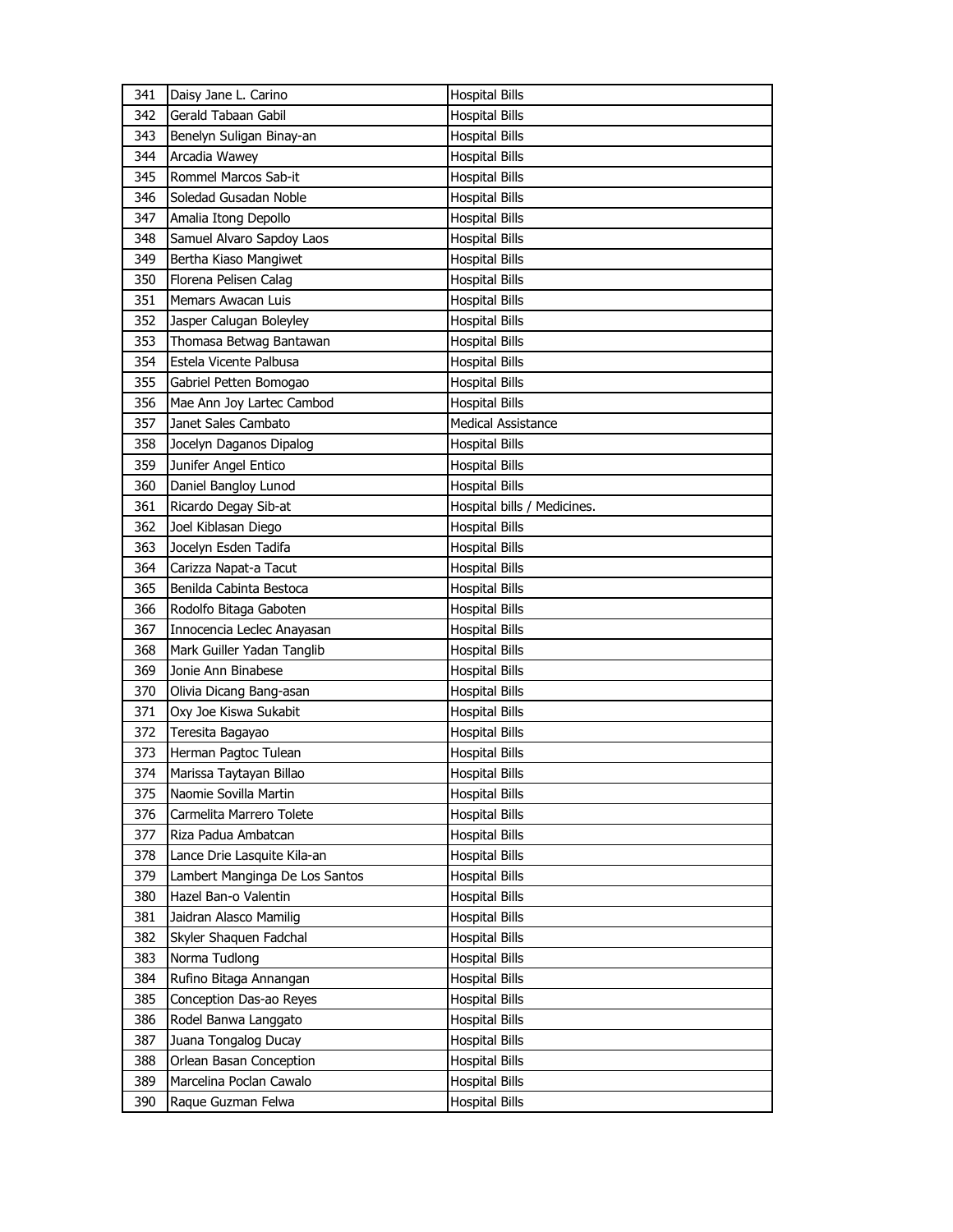| 391 | Joenita Bigwel                   | <b>Hospital Bills</b>       |
|-----|----------------------------------|-----------------------------|
| 392 | Mary Jane Dalen Sequerra         | <b>Hospital Bills</b>       |
| 393 | Pearly Galleo Pilpilen           | <b>Hospital Bills</b>       |
| 394 | Joseph Akilit Bilat              | <b>Hospital Bills</b>       |
| 395 | Josephine Palingping Coop        | <b>Hospital Bills</b>       |
| 396 | Michelle Valenciano Camide       | <b>Hospital Bills</b>       |
| 397 | Anne Grace Wacnag Kimmayong      | <b>Hospital Bills</b>       |
| 398 | Noel Sabaten Mad-an              | <b>Hospital Bills</b>       |
| 399 | Maurino Undalos Calcaligong      | <b>Hospital Bills</b>       |
| 400 | Miguel Aniban Dangsian           | <b>Hospital Bills</b>       |
| 401 | Johnny Bumidang                  | <b>Hospital Bills</b>       |
| 402 | Cynthia Boyaoyao Salic-o         | <b>Hospital Bills</b>       |
| 403 | Jerry Tanganga Oyaden            | <b>Hospital Bills</b>       |
| 404 | Mario Fatog Matias               | Hospital bills / Medicines. |
| 405 | Divine Grace Bitibit Palongyas   | <b>Hospital Bills</b>       |
| 406 | Tarnate Kadto Aquino             | <b>Hospital Bills</b>       |
| 407 | Alfredo Padongao                 | <b>Hospital Bills</b>       |
| 408 | Manuel Liyagao Longatan          | <b>Hospital Bills</b>       |
| 409 | Melca Rafir Valles               | <b>Hospital Bills</b>       |
| 410 | Philip Molde Mangangey Dalasen   | Hospital bills / Medicines. |
| 411 | Divina Sab-it Angligen           | <b>Hospital Bills</b>       |
| 412 | Lorenzo Pablo Pangesfan Puyongan | <b>Hospital Bills</b>       |
| 413 | Marlina Agcon Vite               | <b>Hospital Bills</b>       |
| 414 | Nova Ulila Lakisan               | <b>Hospital Bills</b>       |
| 415 | Jay Tomas Sanoan                 | <b>Hospital Bills</b>       |
| 416 | Margrace Boawey Depollo          | <b>Hospital Bills</b>       |
| 417 | Elija Dagwasi Angcuan            | <b>Hospital Bills</b>       |
| 418 | Maria Consuelo Sanchez Aluyen    | <b>Hospital Bills</b>       |
| 419 | Yangi Cali-et                    | <b>Hospital Bills</b>       |
| 420 | Rosana Bernabe Sierra            | <b>Hospital Bills</b>       |
| 421 | Pedro Tagalen Lique              | Hospital Bills              |
| 422 | Romeo Ag-agwa Dampo              | <b>Hospital Bills</b>       |
| 423 | Violeta Paloging Boteng          | <b>Hospital Bills</b>       |
| 424 | Dexter Marcaida Luzon            | <b>Hospital Bills</b>       |
| 425 | Nelson Ticay                     | <b>Hospital Bills</b>       |
| 426 | Edran Ben Galangey Dumacyon      | <b>Hospital Bills</b>       |
| 427 | Sofia Accab Wa-ayan              | <b>Hospital Bills</b>       |
| 428 | Zurwel Kurt Lopez Nejal          | <b>Hospital Bills</b>       |
| 429 | Mary Jane Banteo Biswek          | <b>Hospital Bills</b>       |
| 430 | Jane Bangao Lutong               | <b>Hospital Bills</b>       |
| 431 | Ernesto Comiteng Maguen          | <b>Hospital Bills</b>       |
| 432 | Eric Wangwang Peckley            | <b>Hospital Bills</b>       |
| 433 | Marcial Pespes Waggay            | <b>Hospital Bills</b>       |
| 434 | Gee Lagasi Mamaclay              | <b>Hospital Bills</b>       |
| 435 | Kassandra Grace Bayawa Calawa    | <b>Hospital Bills</b>       |
| 436 | Philip Amon Bondad               | <b>Hospital Bills</b>       |
| 437 | Abraham Pelis Pagtoc             | <b>Hospital Bills</b>       |
|     |                                  |                             |
| 438 | Esther Albing Dompilino          | <b>Hospital Bills</b>       |
| 439 | Jennifer Tayab                   | <b>Hospital Bills</b>       |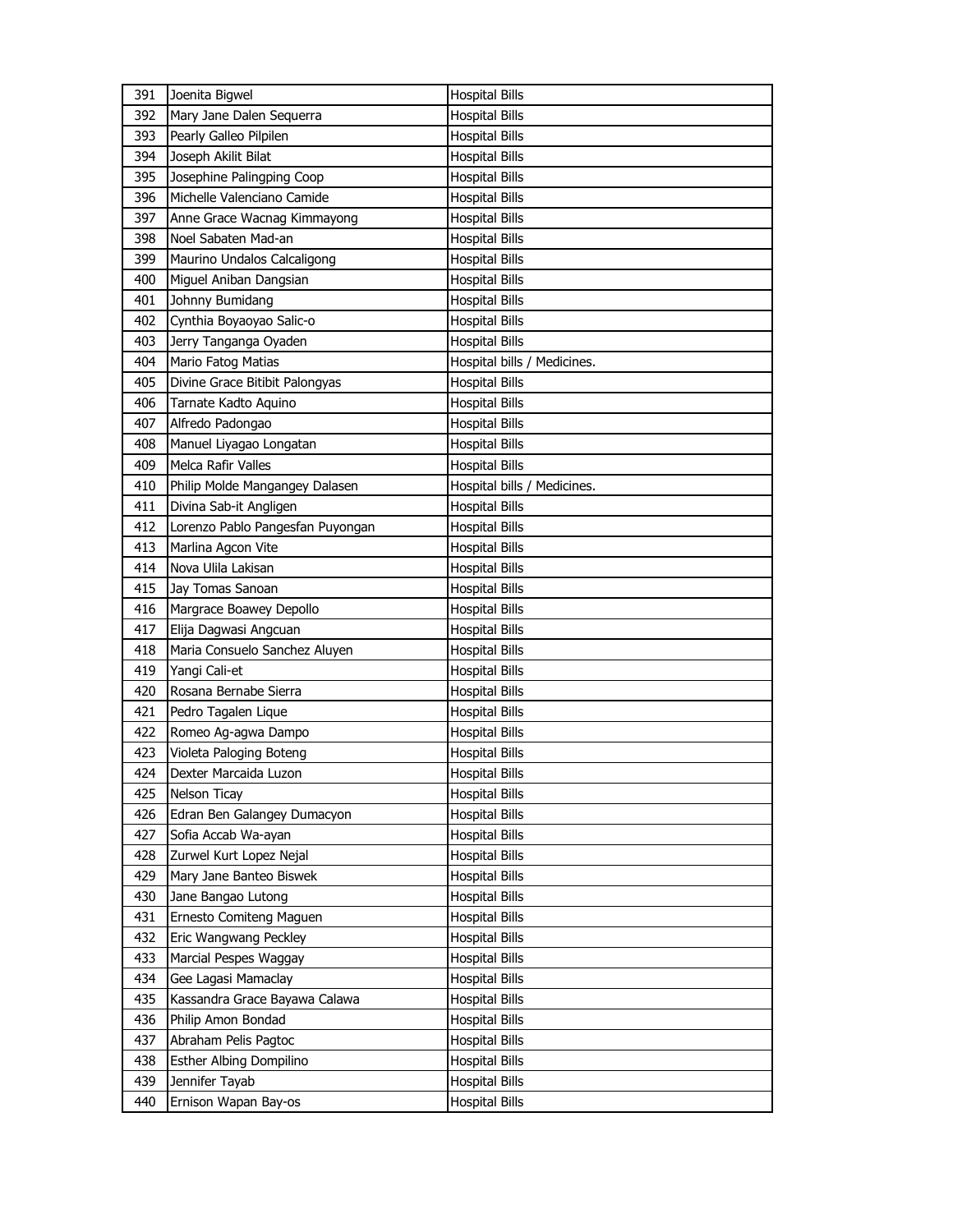| 441 | Thompson Macli-ing Cawayan        | <b>Hospital Bills</b> |
|-----|-----------------------------------|-----------------------|
| 442 | Lambert Manginga De Los Santos    | <b>Hospital Bills</b> |
| 443 | Jane Falancy Aboli                | <b>Hospital Bills</b> |
| 444 | Zineth Victoriano Tumbaga         | <b>Hospital Bills</b> |
| 445 | Faustino Kisang                   | <b>Hospital Bills</b> |
| 446 | Juanita Patnaan Andaloy           | <b>Hospital Bills</b> |
| 447 | Michelle Valenciano Camide        | <b>Hospital Bills</b> |
| 448 | Marez Sawey                       | <b>Hospital Bills</b> |
| 449 | Mcgill Rew Guake Comafay          | <b>Hospital Bills</b> |
| 450 | Reba Bocot Bugtong                | <b>Hospital Bills</b> |
| 451 | Jessa Mae Manolo Mamilig          | <b>Hospital Bills</b> |
| 452 | Helen Fasongit Limmayog           | <b>Hospital Bills</b> |
| 453 | Samantha Faye Ngolo Bernadas      | <b>Hospital Bills</b> |
| 454 | Manuel May-ao Chumacog            | <b>Hospital Bills</b> |
| 455 | Elizabeth Fan-ang Pawen           | <b>Hospital Bills</b> |
| 456 | Juanita Obonan Guinjicna          | <b>Hospital Bills</b> |
| 457 | Grail Yaccao Coycoyen             | <b>Hospital Bills</b> |
| 458 | Paterno Mucate Biteng             | <b>Hospital Bills</b> |
| 459 | Jouster Palod Mangay-at           | <b>Hospital Bills</b> |
| 460 | Rex Mariano                       | <b>Hospital Bills</b> |
| 461 | Christita Palpal Cominga          | <b>Hospital Bills</b> |
| 462 | Shanalyn Pegudo Saga-oc           | <b>Hospital Bills</b> |
| 463 | Alma Becyagen Paltongan           | <b>Hospital Bills</b> |
| 464 | Camilo Borje Bragado              | <b>Hospital Bills</b> |
| 465 | Beejay Uyagon Galman              | <b>Hospital Bills</b> |
|     |                                   |                       |
| 466 | Ben Batenga                       | <b>Hospital Bills</b> |
| 467 | Jhonny Dawagi Taltala             | <b>Hospital Bills</b> |
| 468 | Ryena Jane Agtulao Subaday        | <b>Hospital Bills</b> |
| 469 | Aqustina Bulseco Dawe             | <b>Hospital Bills</b> |
| 470 | Justine Angalan Payopay           | <b>Hospital Bills</b> |
| 471 | Ella Bello Balanon                | <b>Hospital Bills</b> |
| 472 | Ariel MeriÑo Cawagas              | <b>Hospital Bills</b> |
| 473 | Joey Vicente Dumar                | <b>Hospital Bills</b> |
| 474 | Christopher Baitan Obonan         | <b>Hospital Bills</b> |
| 475 | Simon Innos                       | <b>Hospital Bills</b> |
| 476 | June Juan Benos                   | <b>Hospital Bills</b> |
| 477 | Fevelyn Ogalde Tosay              | <b>Hospital Bills</b> |
| 478 | Jurna Palileng Pasian             | <b>Hospital Bills</b> |
| 479 | Sorella Agalpao Tuyan             | <b>Hospital Bills</b> |
| 480 | Liza Salbino                      | <b>Hospital Bills</b> |
| 481 | Shahansey Inyaka Caligtan         | <b>Hospital Bills</b> |
| 482 | Maricris Vite Maggayano           | <b>Hospital Bills</b> |
| 483 | Reign Dhale France Cosapi Dalipog | <b>Hospital Bills</b> |
| 484 | Jimmy Bugnosen Agawin             | <b>Hospital Bills</b> |
| 485 | Eladio Osboken Ayeo               | <b>Hospital Bills</b> |
| 486 | Pablo Jr Fatog Matias             | <b>Hospital Bills</b> |
| 487 | Mary Pachao Papnga-a              | <b>Hospital Bills</b> |
| 488 | Alfredo Guevarra Maguen           | <b>Hospital Bills</b> |
| 489 | Angel Rhea Higino Ibalobo         | <b>Hospital Bills</b> |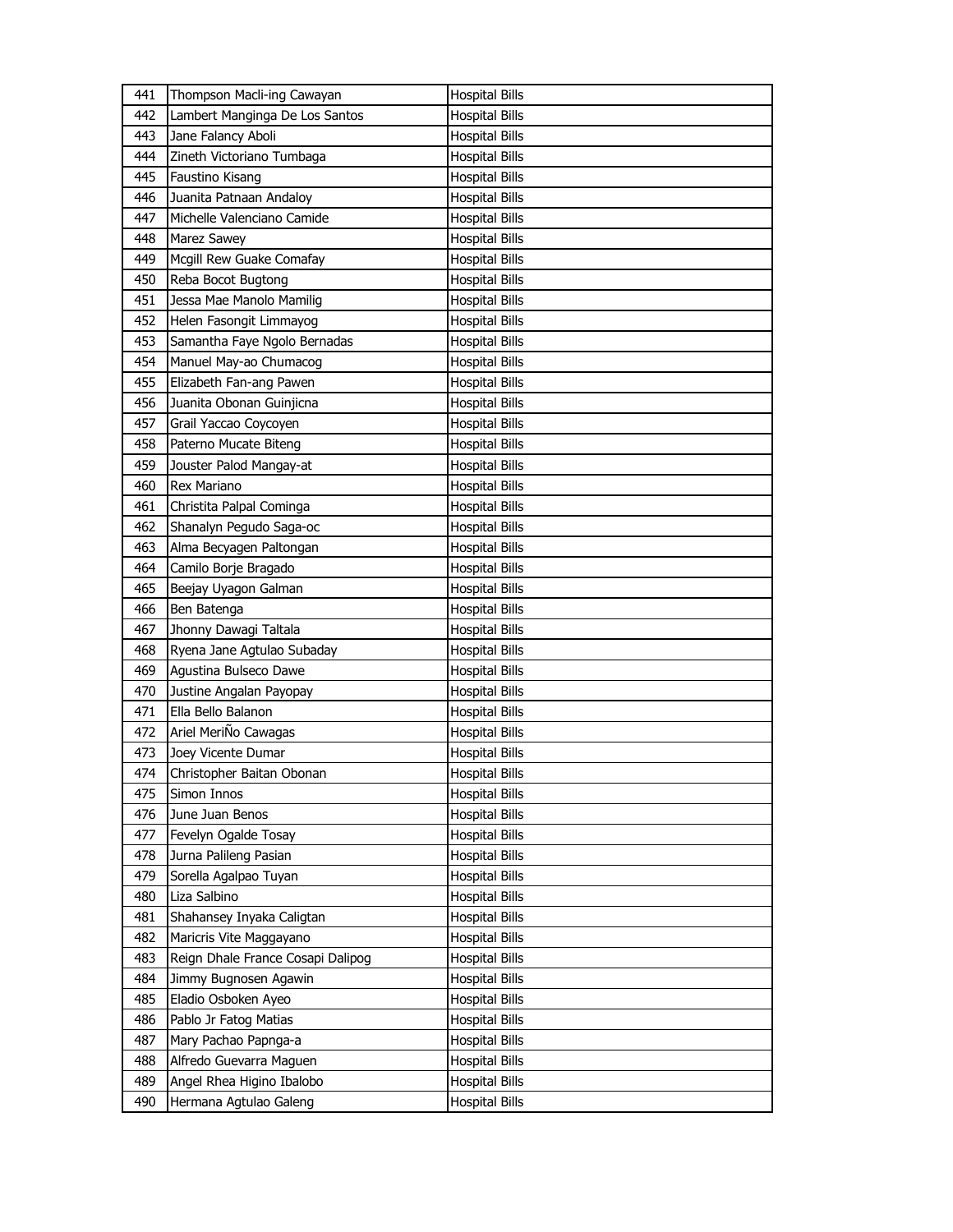| 491 | Emilio Balingeg Balao-in          | <b>Hospital Bills</b> |
|-----|-----------------------------------|-----------------------|
| 492 | Roboam Oyama Camrot               | <b>Hospital Bills</b> |
| 493 | Alfredo Guevarra Maguen           | <b>Hospital Bills</b> |
| 494 | Teresa Dosalen Calpap             | <b>Hospital Bills</b> |
| 495 | Denell Franck Agcon Lagbo         | <b>Hospital Bills</b> |
| 496 | Josephine Pawid Wacnang           | <b>Hospital Bills</b> |
| 497 | Myrah Fe Sinti Dawawa             | <b>Hospital Bills</b> |
| 498 | Gerald Sumalag Wayaway            | <b>Hospital Bills</b> |
| 499 | Cliford Pat-o Paspas              | <b>Hospital Bills</b> |
| 500 | Arsenio Libang Alam-am            | <b>Hospital Bills</b> |
| 501 | Amber Haise Longagan Panisok      | <b>Hospital Bills</b> |
| 502 | Zaldy Bayangdan Cogasi            | <b>Hospital Bills</b> |
| 503 | Clemente Dapalog Patiti           | <b>Hospital Bills</b> |
| 504 | Efriel Joy Buyagawan Dumageng     | <b>Hospital Bills</b> |
| 505 | Kenny Fatongkeg                   | <b>Hospital Bills</b> |
| 506 | Kenny Fatongkeg                   | <b>Hospital Bills</b> |
| 507 | Emilio Mangagno Bay-en            | <b>Hospital Bills</b> |
| 508 | Caesar Wageyen                    | <b>Hospital Bills</b> |
| 509 | Lyka Maree Lebgan Danio           | <b>Hospital Bills</b> |
| 510 | Leonardo Laay Pangod              | <b>Hospital Bills</b> |
| 511 | Daniel Benitp Kiblasan            | <b>Hospital Bills</b> |
| 512 | Deryl Biyad Gao-an                | <b>Hospital Bills</b> |
| 513 | Victorina Navarra Boticano        | Hospital Bills        |
| 514 | Pablo Jr Fatog Matias             | <b>Hospital Bills</b> |
| 515 | Jenny Jade Bartly Capuyan Singson | <b>Hospital Bills</b> |
| 516 | Alejandro Hegino Bocales          | <b>Hospital Bills</b> |
| 517 | Ines Agnes Soliaban Saley         | <b>Hospital Bills</b> |
| 518 | Hanz Joy Miguel Caligtan          | Hospital Bills        |
| 519 | Helen Anayasan Baclas             | <b>Hospital Bills</b> |
| 520 | Charlene Pelis Pasngadan          | <b>Hospital Bills</b> |
| 521 | Reezer Mendoza Ngaosi             | <b>Hospital Bills</b> |
| 522 | Ana Leano Papat                   | <b>Hospital Bills</b> |
| 523 | Evelyn Corpuz Manuel              | <b>Hospital Bills</b> |
| 524 | Ryza Maglanga Cael                | <b>Hospital Bills</b> |
| 525 | Louise Kate Botengan Pekas        | <b>Hospital Bills</b> |
| 526 | Teresita Belogan Palalag          | <b>Hospital Bills</b> |
| 527 | Purcy Marie Mariano Bandoc        | <b>Hospital Bills</b> |
| 528 | Jonathan Manglan Falag-ey         | <b>Hospital Bills</b> |
| 529 | Felipe Atiwen Balonggay           | <b>Hospital Bills</b> |
| 530 | Valeriana Ola Calabias            | <b>Hospital Bills</b> |
| 531 | Proiland Baguso                   | <b>Hospital Bills</b> |
| 532 | Ernison Wapan Bay-os              | <b>Hospital Bills</b> |
| 533 | Zineth Victoriano Tumbaga         | <b>Hospital Bills</b> |
| 534 | Jeroselyn Paculan                 | <b>Hospital Bills</b> |
| 535 | Raquilen Magan Mangsi             | <b>Hospital Bills</b> |
| 536 | Vincent Sungay Kiangan            | <b>Hospital Bills</b> |
| 537 | Ferlyne Balonglong Bantiloc       | <b>Hospital Bills</b> |
| 538 | Samson Sin-ed Agpawan             | <b>Hospital Bills</b> |
| 539 | Jovy Tingay Baguil                | <b>Hospital Bills</b> |
| 540 | Rosita Pagwod Bingcola            | <b>Hospital Bills</b> |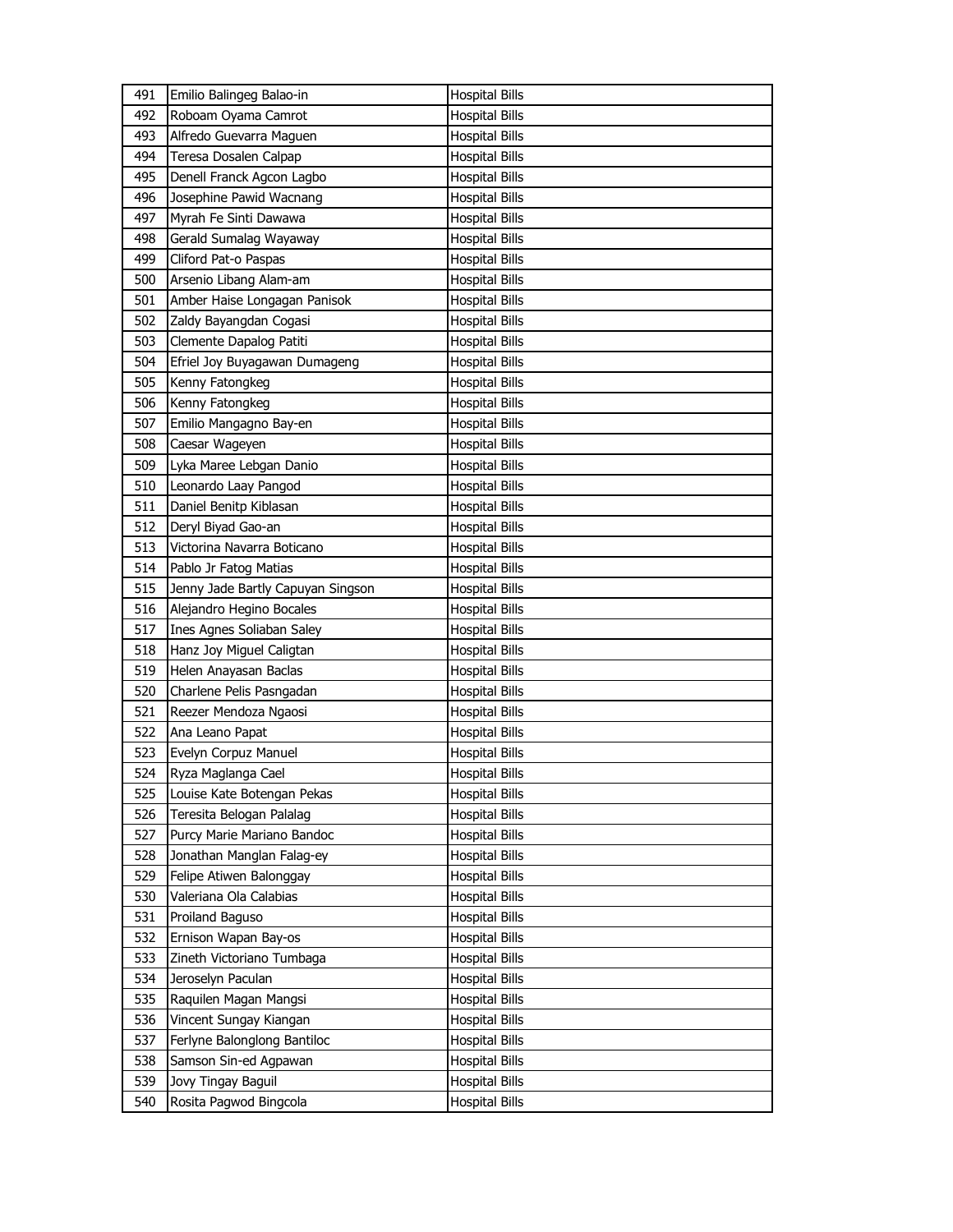| 541 | Ryza Maglanga Cael                 | <b>Hospital Bills</b> |
|-----|------------------------------------|-----------------------|
| 542 | Randy Aliwengweng Chakas           | <b>Hospital Bills</b> |
| 543 | Eduardo Gawec Martin               | <b>Hospital Bills</b> |
| 544 | Marina Eutiquiano Calderon         | <b>Hospital Bills</b> |
| 545 | Cristina Polawes Ngan-oy           | <b>Hospital Bills</b> |
| 546 | Dennia Luz As-il Bacwaden          | <b>Hospital Bills</b> |
| 547 | Hilgrayne Obar Menzi               | <b>Hospital Bills</b> |
| 548 | Randy Aliwengweng Chakas           | <b>Hospital Bills</b> |
| 549 | Rubenita Coop Culos                | <b>Hospital Bills</b> |
| 550 | Marina Eutiquiano Calderon         | <b>Hospital Bills</b> |
| 551 | Judith Casionan                    | <b>Hospital Bills</b> |
| 552 | Godoen Dalosdos Balusdan           | <b>Hospital Bills</b> |
| 553 | Caridad Ballang Basilio            | <b>Hospital Bills</b> |
| 554 | Christine Padua Ayochok            | <b>Hospital Bills</b> |
| 555 | Ashburn Finn N/a Saggob            | <b>Hospital Bills</b> |
| 556 | Glenn Langcao Cawayan              | <b>Hospital Bills</b> |
| 557 | Martina Dumal-in Marcina           | <b>Hospital Bills</b> |
| 558 | Octavio Alaska Tulipa              | <b>Hospital Bills</b> |
| 559 | Reynaldo Teliaken Payagen          | <b>Hospital Bills</b> |
| 560 | Jerich Bauding                     | <b>Hospital Bills</b> |
| 561 | Erlinda Tad-awan Camanga           | <b>Hospital Bills</b> |
| 562 | Sabas Nemesio Abnasan              | <b>Hospital Bills</b> |
| 563 | Jospeh Cadwising Tibong            | <b>Hospital Bills</b> |
| 564 | Benedicto Ligligen Dao-asen        | <b>Hospital Bills</b> |
| 565 | Maria Danglose Daplian             | <b>Hospital Bills</b> |
|     |                                    |                       |
| 566 | Macario Pablo Simon                | <b>Hospital Bills</b> |
| 567 | Mauricio Otinggey Bili-en          | <b>Hospital Bills</b> |
| 568 | Maria Ric Lampac Pedrona           | <b>Hospital Bills</b> |
| 569 | Maria Ric Lampac Pedrona           | <b>Hospital Bills</b> |
| 570 | Luis Lab-obo Mangayabas            | <b>Hospital Bills</b> |
| 571 | Isabel Bastian Tabao-ican          | <b>Hospital Bills</b> |
| 572 | Marcy Mangges Hipol                | <b>Hospital Bills</b> |
| 573 | Rochebe Golocan                    | <b>Hospital Bills</b> |
| 574 | Marciel Dangsi Ecuan               | <b>Hospital Bills</b> |
| 575 | Alexander Anector Cor-oyen Pangket | <b>Hospital Bills</b> |
| 576 | Randy Aliwengweng Chakas           | <b>Hospital Bills</b> |
| 577 | Climpson Buteng Camide             | <b>Hospital Bills</b> |
| 578 | Maria Theresa Gam-ad Pangpangdeo   | <b>Hospital Bills</b> |
| 579 | Sofia Accab Wa-ayan                | Hospital Bills        |
| 580 | Bernalyn Bay-aken Baclas           | <b>Hospital Bills</b> |
| 581 | Florena Pelisen Calag              | <b>Hospital Bills</b> |
| 582 | Hezron Chawayen Chaokas            | <b>Hospital Bills</b> |
| 583 | Reynaldo Jr Teliaken Payagen       | <b>Hospital Bills</b> |
| 584 | Juliana Tambol Baltan              | <b>Hospital Bills</b> |
| 585 | Maria Bella Pagdawan Leano         | <b>Hospital Bills</b> |
| 586 | Marjorie Olban Galla               | Hospital Bills        |
| 587 | Divine Pilay                       | <b>Hospital Bills</b> |
| 588 | Romeo Lobbong Ennot                | <b>Hospital Bills</b> |
| 589 | Teresita Tay-og Aglibot            | Hospital Bills        |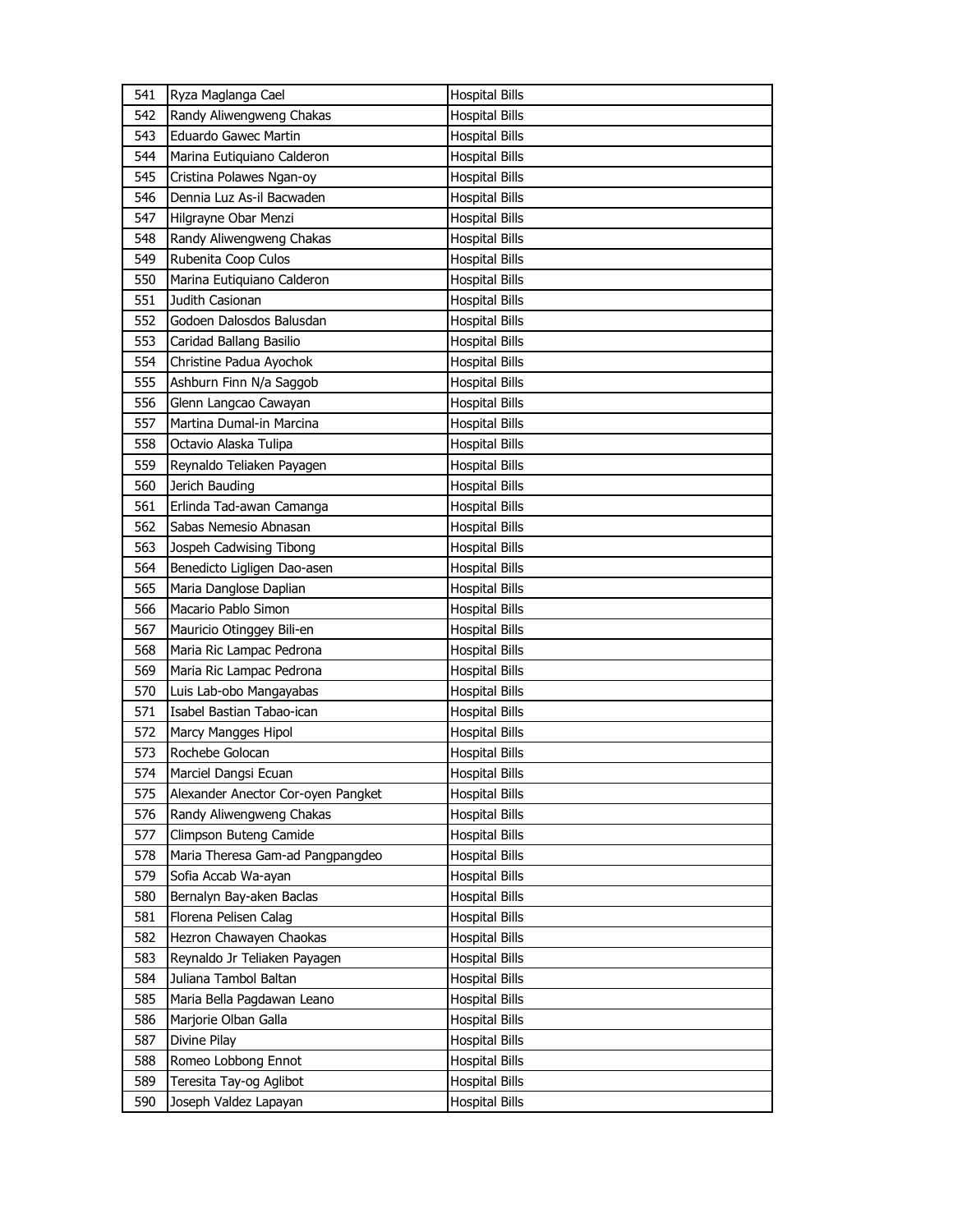| 591 | Eduardo Maribbay Laddaran       | <b>Hospital Bills</b> |
|-----|---------------------------------|-----------------------|
| 592 | Josue Gagarin Dadpaas           | <b>Hospital Bills</b> |
| 593 | Mercedes Afangka Chenepsan      | <b>Hospital Bills</b> |
| 594 | Derwin Dida                     | <b>Hospital Bills</b> |
| 595 | Jaime Dominguez Guyguyan        | <b>Hospital Bills</b> |
| 596 | Pauline Golocan                 | <b>Hospital Bills</b> |
| 597 | Joseph Valdez Lapayan           | <b>Hospital Bills</b> |
| 598 | Melicio Bodcan Siki             | <b>Hospital Bills</b> |
| 599 | Derwin Dida                     | <b>Hospital Bills</b> |
| 600 | Climpson Buteng Camide          | <b>Hospital Bills</b> |
| 601 | Jaime Dawey Moyongan            | <b>Hospital Bills</b> |
| 602 | Maria Bekesan Mangiwet          | <b>Hospital Bills</b> |
| 603 | Jay-ar Tiwang Dunol             | Hospital Bills        |
| 604 | Sobina Dacus Gayumba            | <b>Hospital Bills</b> |
| 605 | Christine Marie Ngoslab Avelino | <b>Hospital Bills</b> |
| 606 | Presentacion Las-egan           | <b>Hospital Bills</b> |
| 607 | Jose Bawingan Lud-ayen          | <b>Hospital Bills</b> |
| 608 | Eduardo Maribbay Laddaran       | <b>Hospital Bills</b> |
| 609 | Rico Palangdosan Guslab         | <b>Hospital Bills</b> |
| 610 | Arthur Malinga Mendoza          | <b>Hospital Bills</b> |
| 611 | Elizabeth Sibayan Bawaan        | <b>Hospital Bills</b> |
| 612 | Marvin Ducayso Acdang           | <b>Hospital Bills</b> |
| 613 | Aldrine A. Paspas               | Hospital Bills        |
| 614 | Rebelinda Wandas Salibad        | <b>Hospital Bills</b> |
| 615 | Venus Betwag                    | <b>Hospital Bills</b> |
| 616 | Mary Jane Fomeg-as Quiwas       | Hospital Bills        |
| 617 | Luis V. Pilis                   | <b>Hospital Bills</b> |
| 618 | Joe P Magew                     | Hospital Bills        |
| 619 | Maxima Gasalao Bagayan          | <b>Hospital Bills</b> |
| 620 | Soledad B Boldoken              | <b>Hospital Bills</b> |
| 621 | Clarita Palod Mangay-at         | <b>Hospital Bills</b> |
| 622 | Arthur V. Likigan               | Hospital Bills        |
| 623 | Alfredo Calec Carbradilla       | Hospital Bills        |
| 624 | Marlon A. Bao-il                | <b>Hospital Bills</b> |
| 625 | Josephine A. Bal-isen           | <b>Hospital Bills</b> |
| 626 | Febie M. Pednga                 | <b>Hospital Bills</b> |
| 627 | Victoria Colampit Dida          | Hospital Bills        |
| 628 | Victoria Colampit Dida          | <b>Hospital Bills</b> |
| 629 | Marian Dapnisan Bangsail        | Medical Assistance    |
| 630 | Silvester Laoyan Mariano        | <b>Hospital Bills</b> |
| 631 | Fely Agatlao Ticfowen           | <b>Hospital Bills</b> |
| 632 | Rochally Dunol Yag-ao           | <b>Hospital Bills</b> |
| 633 | Janice Daras Paredes            | Hospital Bills        |
| 634 | Daniel Cabay Culiao             | <b>Hospital Bills</b> |
| 635 | Jericoh Bauding Bauding         | <b>Hospital Bills</b> |
| 636 | Melecia Lacaben Desierto        | <b>Hospital Bills</b> |
| 637 | Romeo Lobbong Ennot             | <b>Hospital Bills</b> |
| 638 | Leopolda Gameo Wacnag           | <b>Hospital Bills</b> |
| 639 | Malvin Tabaco Del Rosario       | Hospital Bills        |
| 640 | Christine Padua Ayochok         | <b>Hospital Bills</b> |
|     |                                 |                       |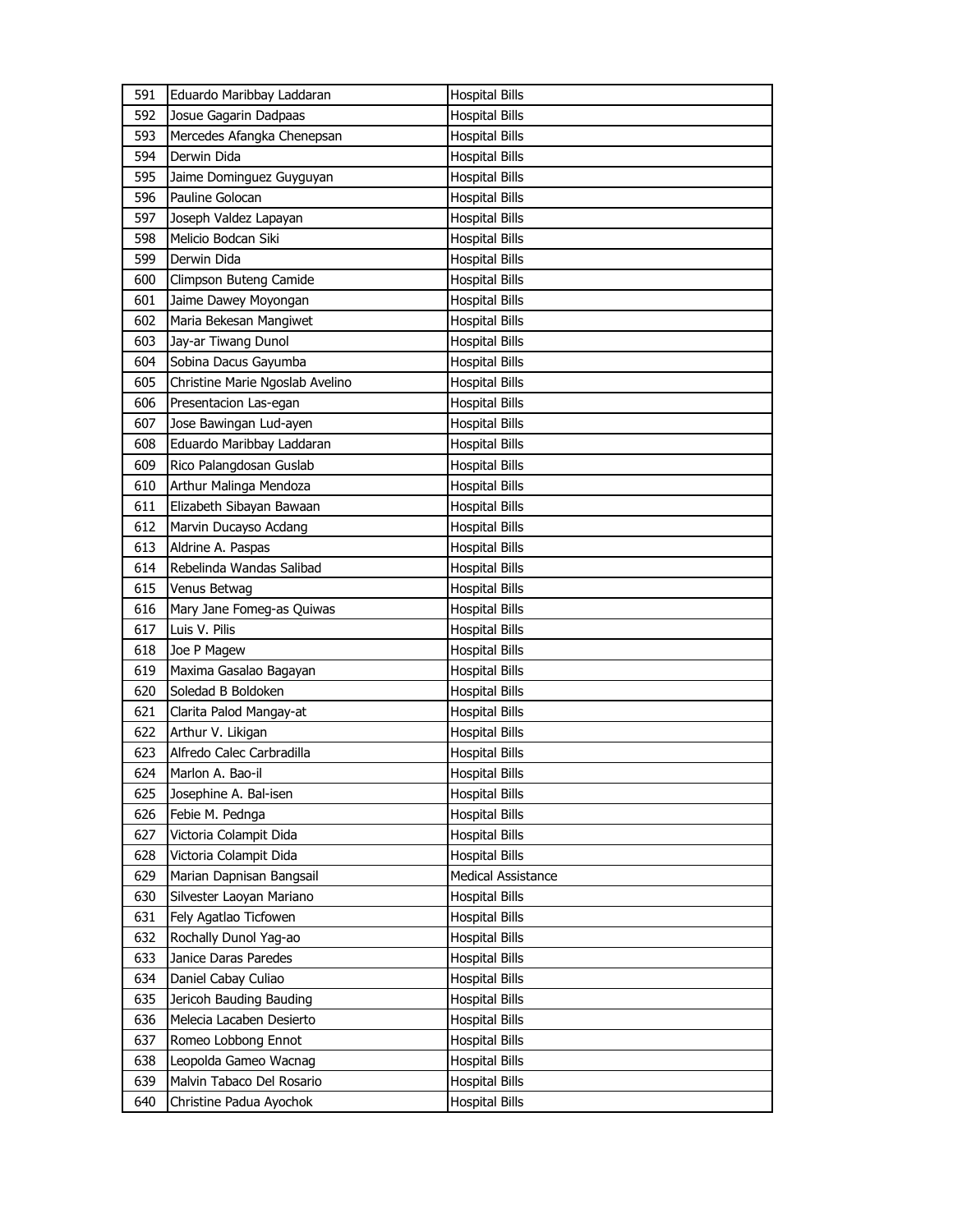| 641 | <b>I</b> Petronila Madacos Jacob | <b>Hospital Bills</b> |
|-----|----------------------------------|-----------------------|
| 642 | Abundia Cayoyob Palingping       | <b>Hospital Bills</b> |
| 643 | Ruben Diwayan Boawey             | <b>Hospital Bills</b> |
| 644 | Marylou Lapinas                  | <b>Hospital Bills</b> |
| 645 | Butch Atipen Annaway             | <b>Hospital Bills</b> |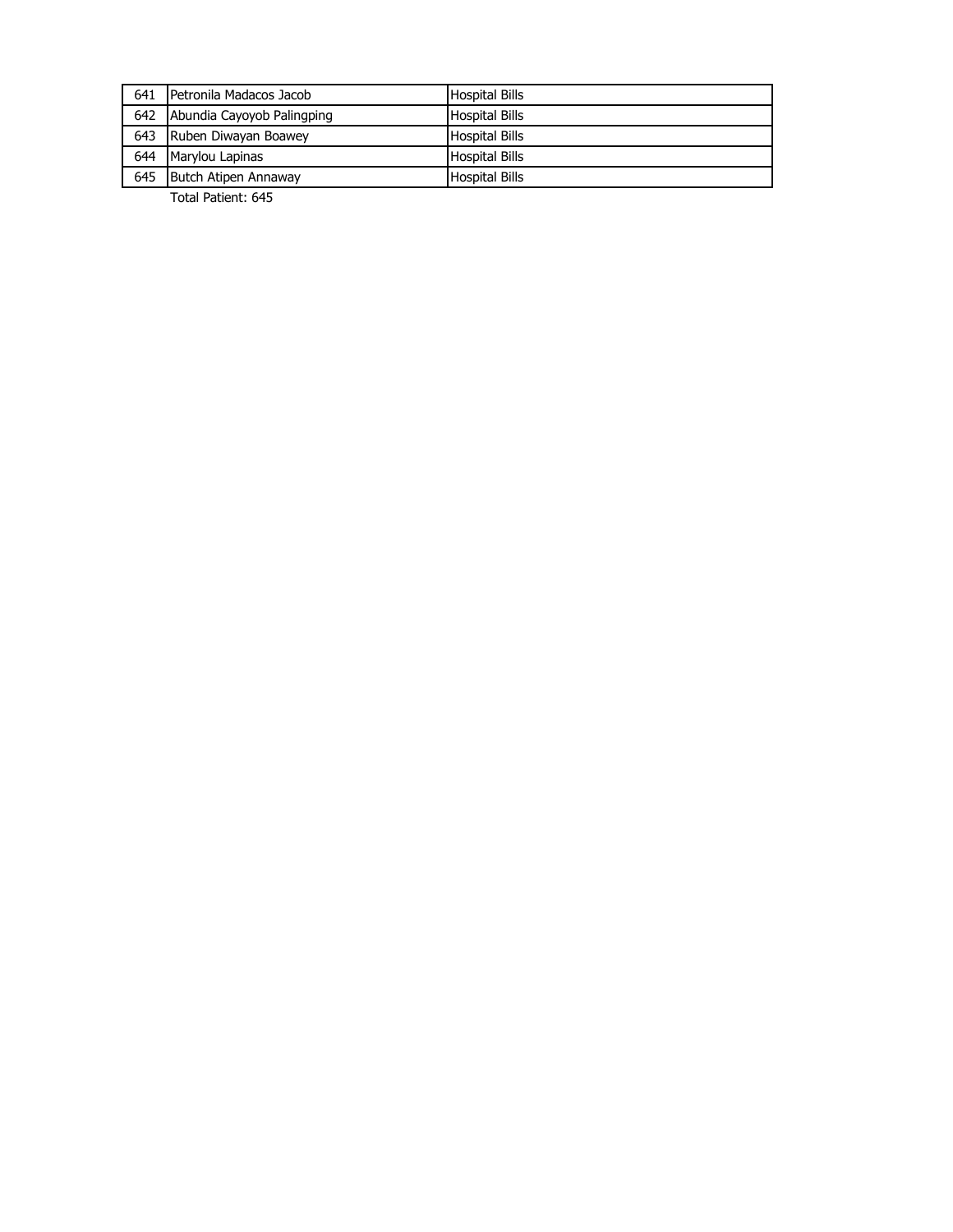

#### LUIS HORA MEMORIAL REGIONAL HOSPITAL For the month of July year 2020

**No # Name of Patient Assistance** 1 | Maribel Galao-ey Yap-eo | Hospital Bills 2 Vince Floyd Landacan Oyayan Hospital Bills 3 Banganay Ana-as Maskit Hospital Bills 4 | Marlon A. Bao-il **Hospital Bills** 5 Angel Bangcawayan Jr. Hospital Bills 6 Ian M. Modawan **Hospital Bills** 7 Ivah Trish Bagangan Tarewan Hospital Bills 8 Derwin Dida **Hospital Bills** 9 Donna Mae Bagangan Tarewan Hospital Bills 10 Julieta Lawagey Silverio **Hospital Bills** 11 Jose Bawingan Lud-ayen **Hospital Bills** 12 Rodolfo Galla Daproza Hospital Bills 13 Febie M. Pednga **Hospital Bills** 14 Jay-ar Tiwang Dunol **Hospital Bills** 15 Daniel Benitp Kiblasan Hospital Bills 16 Melicia A. Habon **Hospital Bills** 17 Marlon A. Bao-il **Hospital Bills** 18 Maxima Gasalao Bagayan **Hospital Bills** 19 Jaime Dominguez Guyguyan Hospital Bills 20 Rico Palangdosan Guslab Hospital Bills 21 Gregoria Bastian Tade Hospital Bills 22 Renato P. Bilayon **Hospital Bills** 23 Korrene Kay Bula-ek Omanag Hospital Bills 24 Pauline Golocan Research Manual Hospital Bills 25 Dennis James Ban-ang Hospital Bills 26 Caesar Wageyen **Hospital Bills** 27 Aphrodite Rachelle Aluyen Hospital Bills 28 Sobina Dacus Gayumba **Hospital Bills** 29 Gerald Orayen Bagawili **Hospital Bills** 30 Elezie Tingcawa Salupen Hospital Bills 31 Elmer Ditan **Hospital Bills** 32 Caesar Wageyen **Hospital Bills** 33 Christine Marie Ngoslab Avelino Hospital Bills 34 Janet Mangayyeng Guiage Hospital Bills 35 Jose Bawingan Lud-ayen **Hospital Bills** 36 Ben Balenga **Hospital Bills** 37 Zailler Jhade Gabol Tackias Hospital Bills 38 Melisa Mangapac Solino **Hospital Bills** 39 Khant Codod Balisong Hospital Bills 40 Apolinario Ofo-ob Hospital Bills 41 Elmer Ditan **Hospital Bills**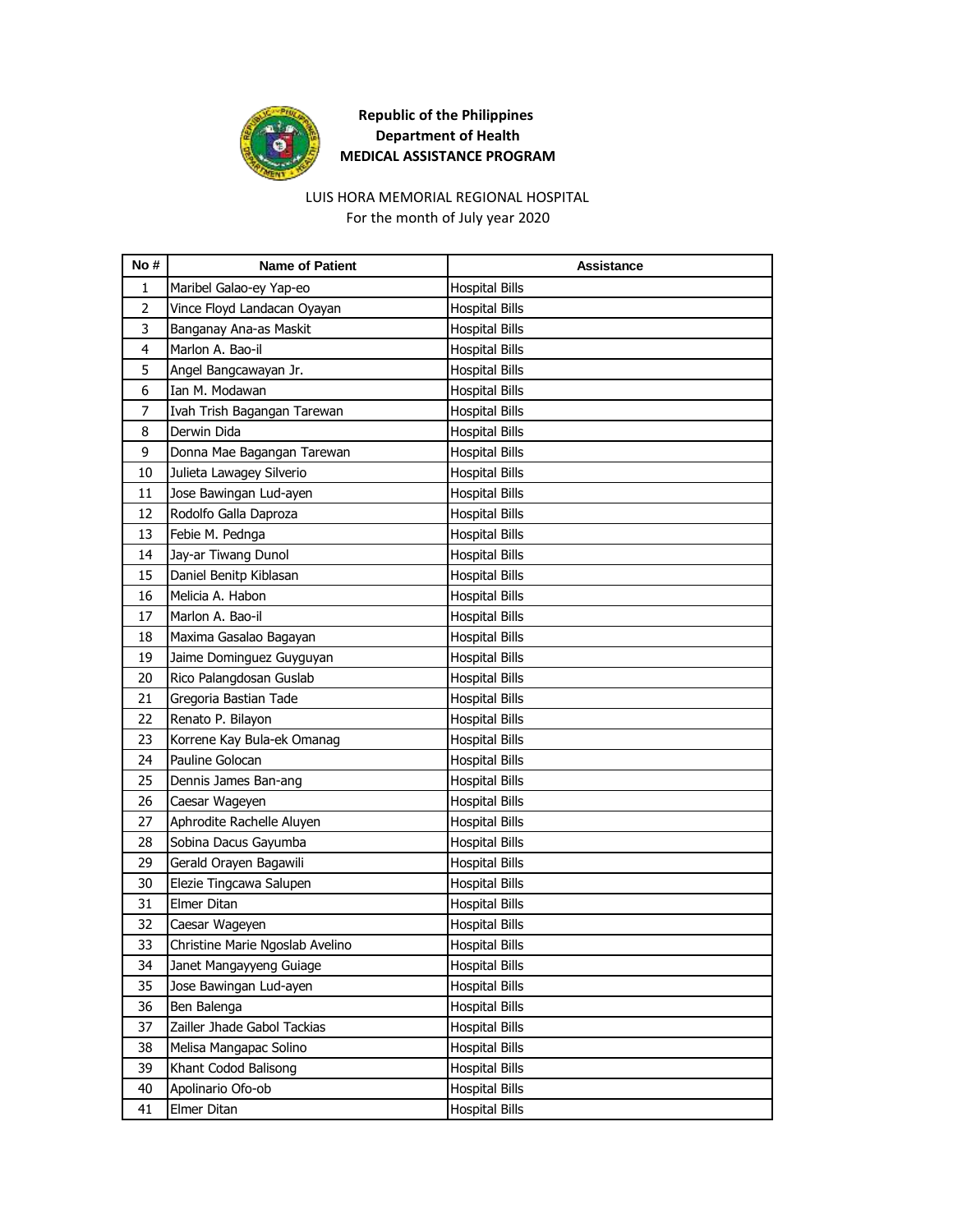| 42 | Renato P. Bilayon                | <b>Hospital Bills</b>                   |
|----|----------------------------------|-----------------------------------------|
| 43 | Joel A. Banaken                  | <b>Hospital Bills</b>                   |
| 44 | Aldrine A. Paspas                | <b>Hospital Bills</b>                   |
| 45 | Benedict S. Vicente              | <b>Hospital Bills</b>                   |
| 46 | Kate Bimmucal Pinkihan           | <b>Hospital Bills</b>                   |
| 47 | Jeraiza Pulido Vicente           | <b>Hospital Bills</b>                   |
| 48 | Angel Jr Balog-ang Bangcawayan   | <b>Hospital Bills</b>                   |
| 49 | Ian M. Modawan                   | Hospital Bills                          |
| 50 | Orlan Balog-as                   | <b>Hospital Bills</b>                   |
| 51 | Orlan Balog-as                   | <b>Hospital Bills</b>                   |
| 52 | Cecilia Daguio Lipaen            | <b>Hospital Bills</b>                   |
| 53 | Henry Bay-an Jr.                 | <b>Hospital Bills</b>                   |
| 54 | Marcilet Sagalon Wanas           | Hospital Bills                          |
| 55 | Sandy Banas-e Lumbas             | <b>Hospital Bills</b>                   |
| 56 | Benita Gayonggong Galino         | <b>Hospital Bills</b>                   |
| 57 | Delia Dumanop Lando              | <b>Hospital Bills</b>                   |
| 58 | Sandy Diego Sinumping            | <b>Hospital Bills</b>                   |
| 59 | Maxima Gasalao Bagayan           | Hemodialysis/Medicines/Lab. Procedures. |
| 60 | Rebelinda Wandas Salibad         | <b>Hospital Bills</b>                   |
| 61 | Josephine A. Bal-isen            | <b>Hospital Bills</b>                   |
| 62 | Marvin Ducayso Acdang            | <b>Hospital Bills</b>                   |
| 63 | William Cami-ing                 | <b>Hospital Bills</b>                   |
| 64 | Helen Balalong Calpet            | Hospital Bills                          |
| 65 | Arthur V. Likigan                | <b>Hospital Bills</b>                   |
| 66 | Marlon A. Bao-il                 | <b>Hospital Bills</b>                   |
| 67 | William Cami-ing                 | Hospital Bills                          |
| 68 | Victoria Colampit Dida           | <b>Hospital Bills</b>                   |
| 69 | Norlito Arsenio Dorena           | Hospital Bills                          |
| 70 | Leticia Fodad Chinalpan          | <b>Hospital Bills</b>                   |
| 71 | Benedict S. Vicente              | <b>Hospital Bills</b>                   |
| 72 | Julia Timagen Delmas             | <b>Hospital Bills</b>                   |
| 73 | Skyler Shaquen Fadchal           | Hospital Bills                          |
| 74 | Rita Bandiwan Bangtegan          | Hospital Bills                          |
| 75 | Jay-ar Tiwang Dunol              | <b>Hospital Bills</b>                   |
| 76 | Daisy Dogaysan Kiwas             | <b>Hospital Bills</b>                   |
| 77 | Pauline Golocan                  | HEMODIALYSIS/ULTRASOUND/MEDICINES       |
| 78 | Apolinario Ofo-ob                | <b>Hospital Bills</b>                   |
| 79 | Gregorio Guineo Tabao-ican       | <b>Hospital Bills</b>                   |
| 80 | Teresita Yaos Dagwasi            | Hospital Bills                          |
| 81 | Melicia A. Habon                 | <b>Hospital Bills</b>                   |
| 82 | Elpecio Tigoel Marrero           | <b>Hospital Bills</b>                   |
| 83 | Jaime Dawey Moyongan             | <b>Hospital Bills</b>                   |
| 84 | Eduardo Maribbay Laddaran        | <b>Hospital Bills</b>                   |
| 85 | Lorenzo Ambiso Pucate            | <b>Hospital Bills</b>                   |
| 86 | Leonila Cuannggey Placido        | <b>Hospital Bills</b>                   |
| 87 | Ruth Ann Labanet Pacyaya Dalapas | <b>Hospital Bills</b>                   |
| 88 | Gregorio Guineo Tabao-ican       | <b>Hospital Bills</b>                   |
| 89 | Elizabeth Sibayan Bawaan         | <b>Hospital Bills</b>                   |
| 90 | Derwin Innahog Dida              | Hospital Bills                          |
| 91 | Donald Degay Doco                | <b>Hospital Bills</b>                   |
|    |                                  |                                         |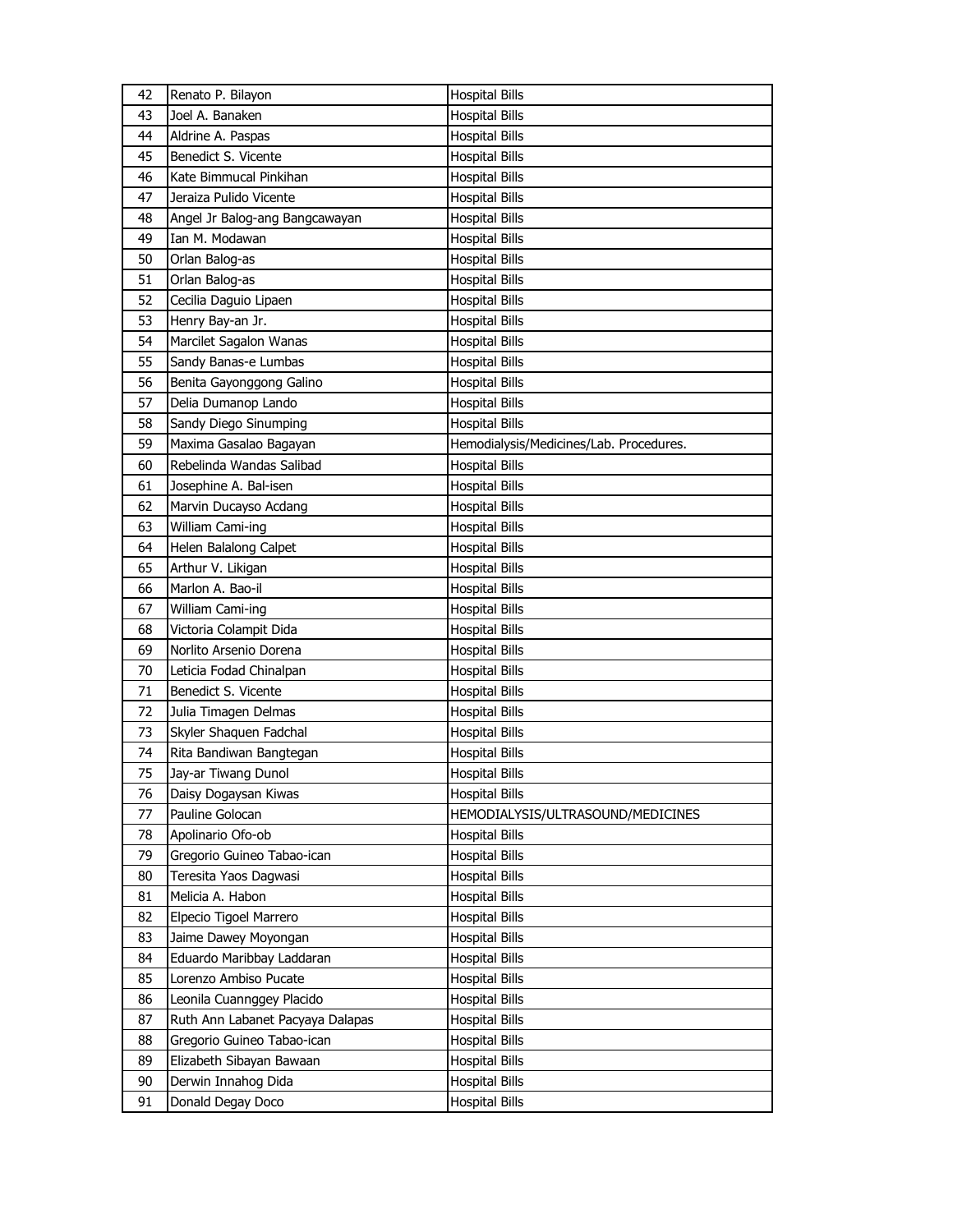| 92  | Julia Billao Calixto             | <b>Hospital Bills</b> |
|-----|----------------------------------|-----------------------|
| 93  | Joel A. Banaken                  | <b>Hospital Bills</b> |
| 94  | Rebecca Bolo-oy                  | <b>Hospital Bills</b> |
| 95  | Beejay Uyagon Golman             | <b>Hospital Bills</b> |
| 96  | William Cami-ing                 | <b>Hospital Bills</b> |
| 97  | Joshue Dadpaas                   | <b>Hospital Bills</b> |
| 98  | Khant Codod Balisong             | <b>Hospital Bills</b> |
| 99  | Aldrine A. Paspas                | <b>Hospital Bills</b> |
| 100 | Josephine A. Bal-isen            | <b>Hospital Bills</b> |
| 101 | Dominga Valdez Del Rosario       | <b>Hospital Bills</b> |
| 102 | Delfin Cominga Binocyad Sr.      | <b>Hospital Bills</b> |
| 103 | Luzviminda Kingat Monico         | <b>Hospital Bills</b> |
| 104 | Jay-ar Tiwang Dunol              | <b>Hospital Bills</b> |
| 105 | Ruth Ann Labanet Pacyaya Dalapas | <b>Hospital Bills</b> |
| 106 | Ian M. Modawan                   | <b>Hospital Bills</b> |
| 107 | Romeo Falnican Fakat             | <b>Hospital Bills</b> |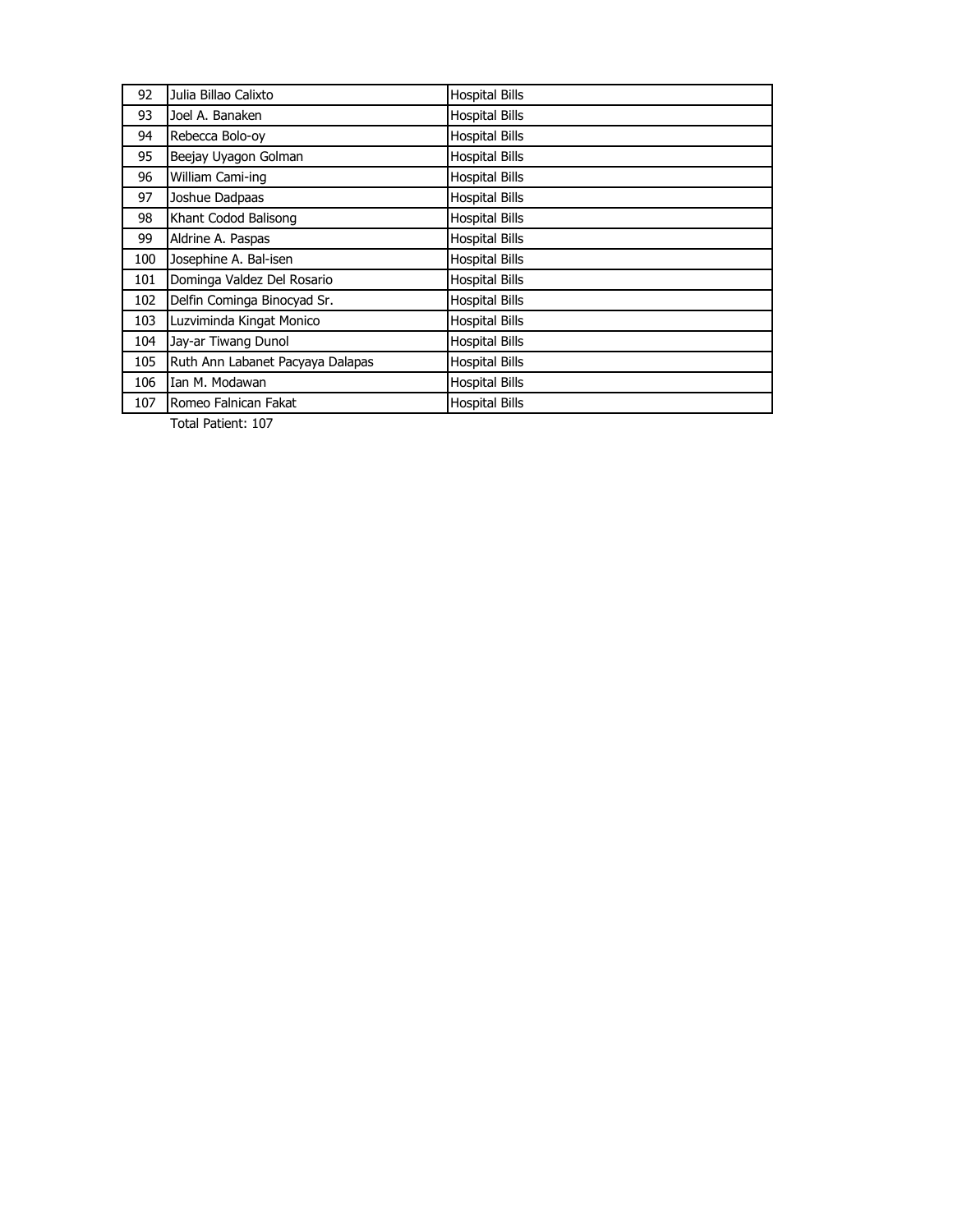

LUIS HORA MEMORIAL REGIONAL HOSPITAL For the month of August year 2020

| No # | <b>Name of Patient</b> | Assistance                          |
|------|------------------------|-------------------------------------|
|      |                        | No recepted formed for this meanth. |

\_\_\_ No record found for this month \_\_\_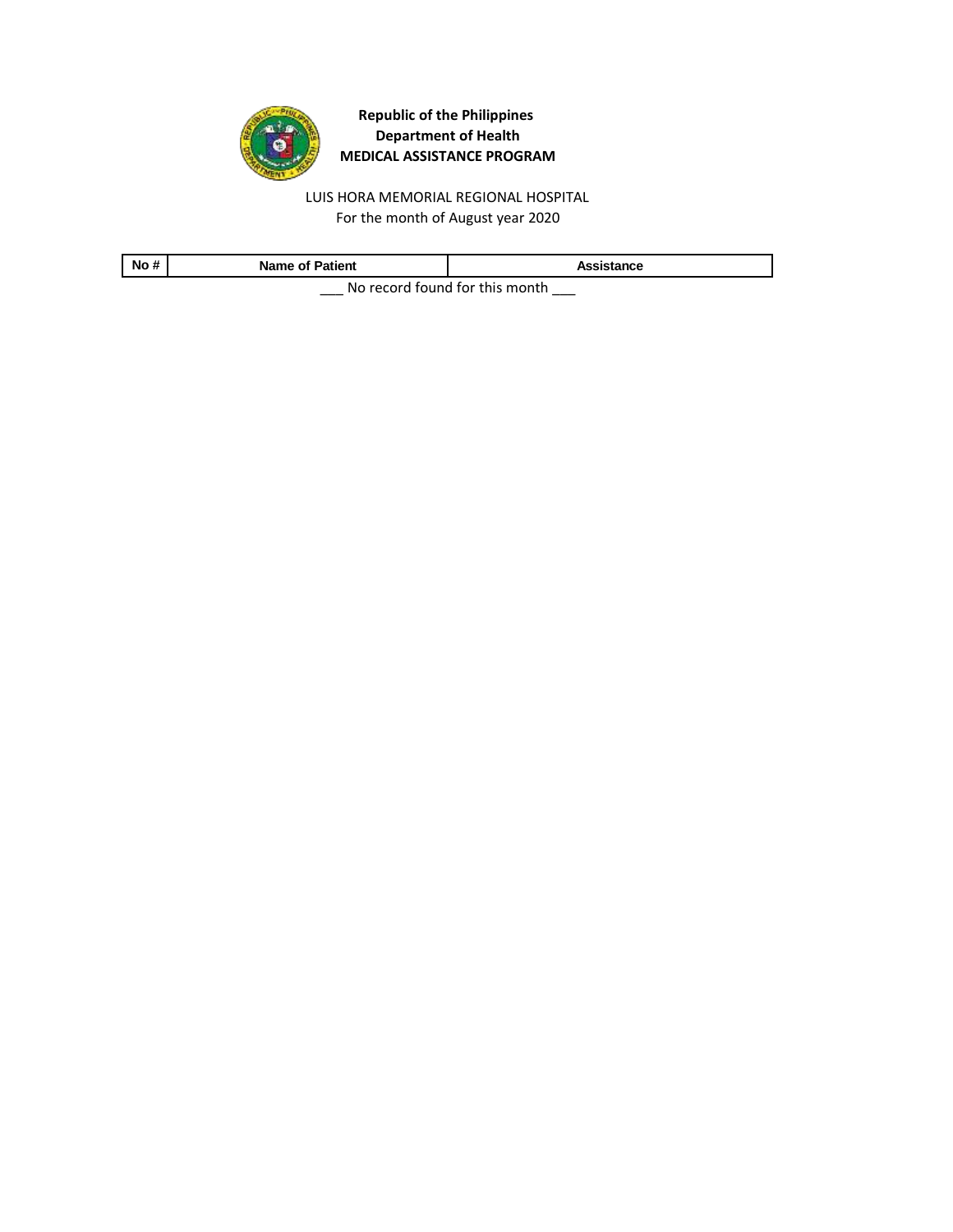

LUIS HORA MEMORIAL REGIONAL HOSPITAL For the month of September year 2020

| No # | Name of Patient          | Assistance            |
|------|--------------------------|-----------------------|
|      | Juliet Oplawan Barbosa   | <b>Hospital Bills</b> |
|      | Estela Simpoda Nginhayan | <b>Hospital Bills</b> |
|      | Marites Waclin Dupingay  | <b>Hospital Bills</b> |